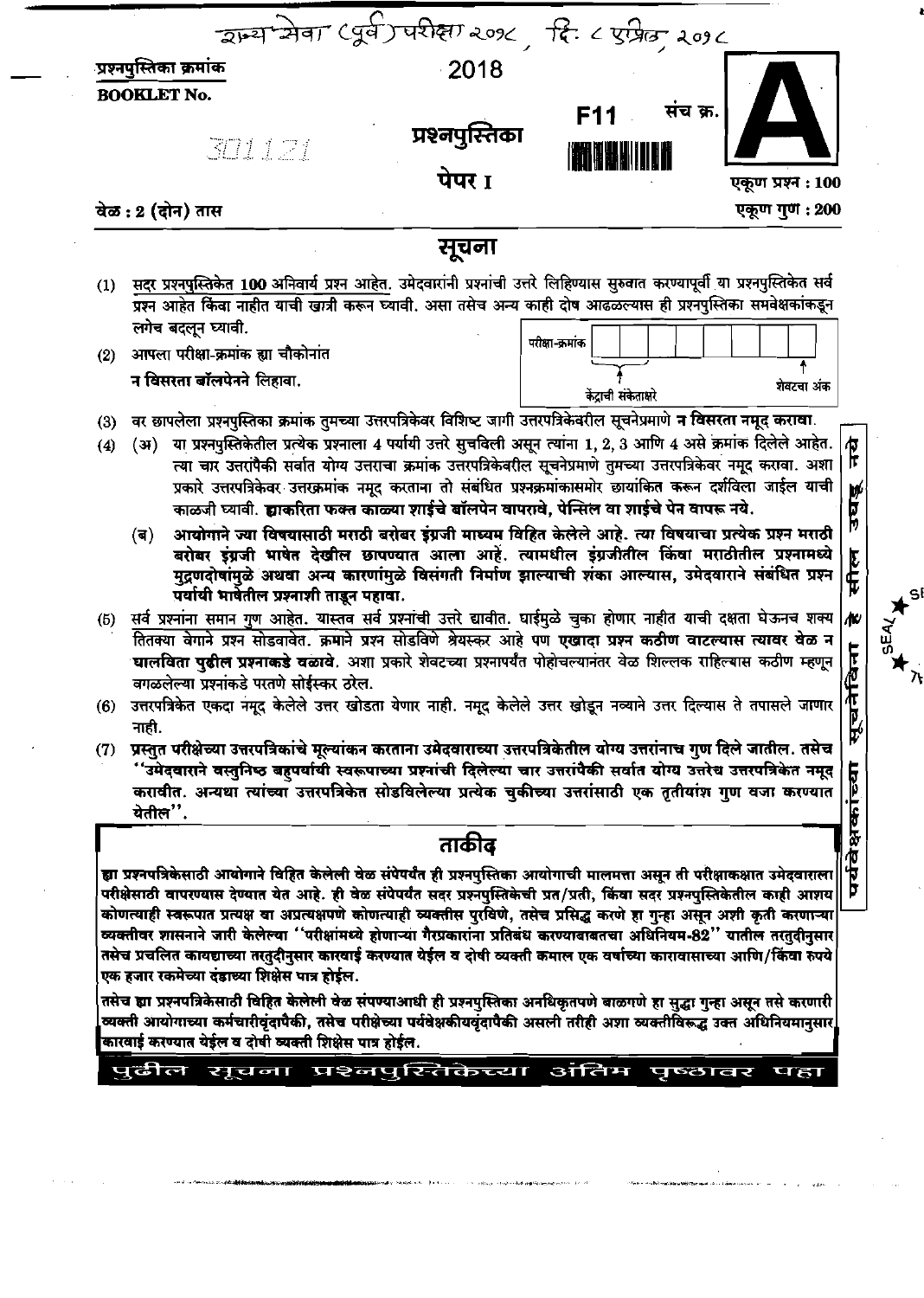alice a minimum maged

# कच्च्या कामासाठी जागा/SPACE FOR ROUGH WORK

 $\bar{\beta}$ 

 $\hat{\mathcal{A}}$ 

 $\hat{a}$ 

 $\bar{z}$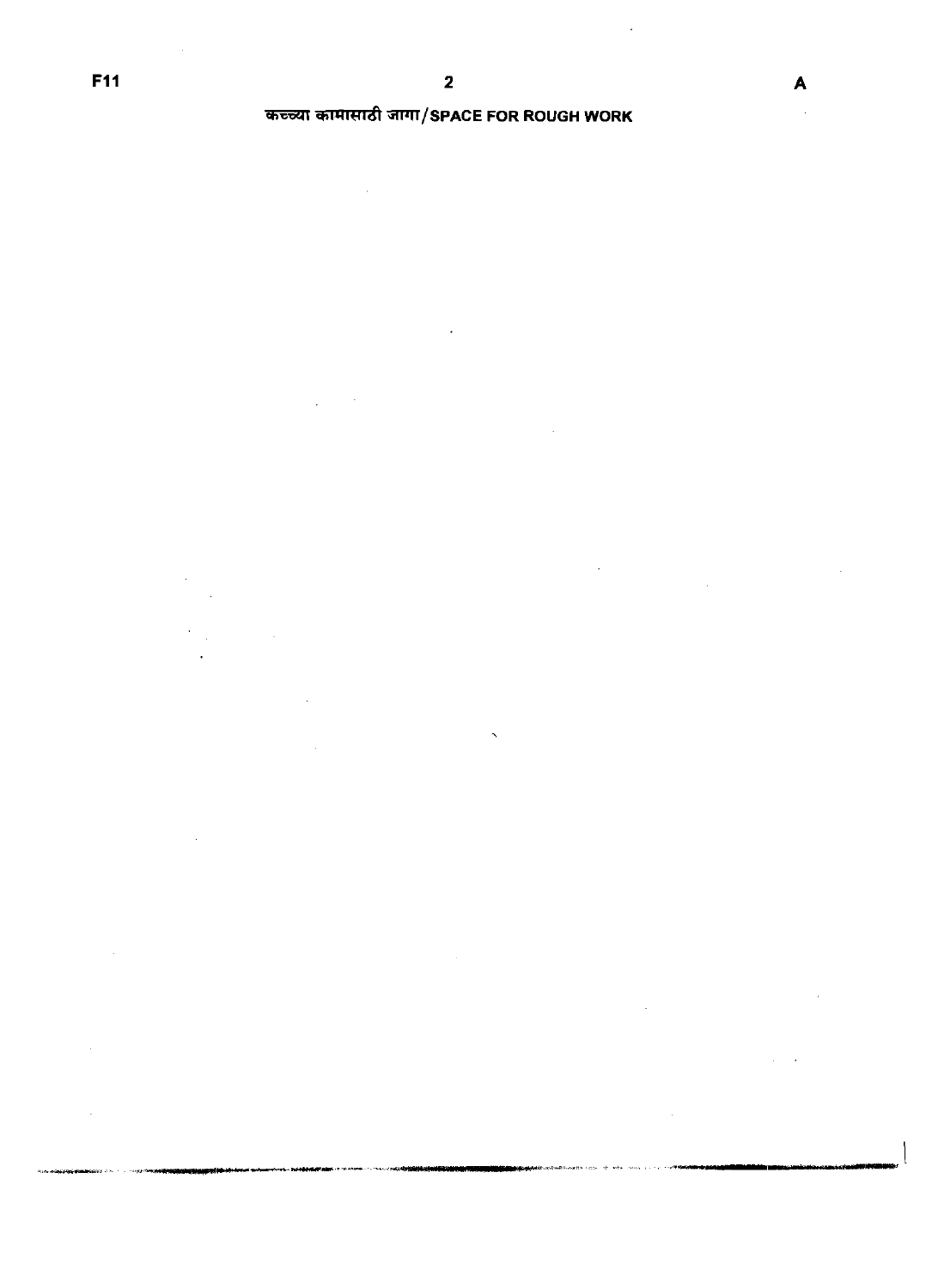| -- |
|----|
|    |

 $\mathbf{1}$ .

यादी I आणि यादी II याच्या योग्य जोड्या जुळवा आणि योग्य पर्याय निवडा :

|    | यादी I                 |    | यादी II                  |
|----|------------------------|----|--------------------------|
| अ. | अर्डकडे                | I. | अलेक्झांडर व्हॉन हंबोल्ट |
| ब. | ॲन्थ्रोपोजिऑग्राफी     |    | II. जीन ब्रन्स           |
|    | क. जिऑग्राफिया ह्यसेना |    | III.   कार्ल रिटर        |
| ड. | कॉसमॉस                 |    | IV. फ्रेडरिक रॅटझेल      |
|    |                        |    |                          |

|          | अ         | ब           | क            | ड        |
|----------|-----------|-------------|--------------|----------|
| $(1)$ II |           | III         | L            | IV       |
|          | $(2)$ IV  | $\mathbf u$ | Ш            | 1        |
|          | $(3)$ III | IV          | $\mathbf{I}$ | I        |
| $(4)$ I  |           | Ш           | ΓV           | $\rm II$ |

Match List I with List I1 and select the correct answer from the options given :

|    | List I              |    | List II                |
|----|---------------------|----|------------------------|
| a. | Erdkunde            | Ι. | Alexander von Humboldt |
| b. | Anthropo-Geographie |    | II. Jean Brunhes       |
| c. | Geografia Humana    |    | III. Carl Ritter       |
| d. | Cosmos              |    | IV. Friedrich Ratzel   |
|    |                     |    |                        |

# **Answer** Options :

÷.

|          | a         | b        | c   | d              |
|----------|-----------|----------|-----|----------------|
| $(1)$ II |           | Ш        | L   | ${\bf I}$ V    |
| $(2)$ IV |           | $\rm II$ | III | L              |
|          | $(3)$ III | IV       | II  | I              |
|          | $(4)$ I   | ΊIΙ      | IV  | $\bf{I}\bf{I}$ |

**Uil4Wd** GllTl **I SPACE FOR ROUGH WORK P.T.O.**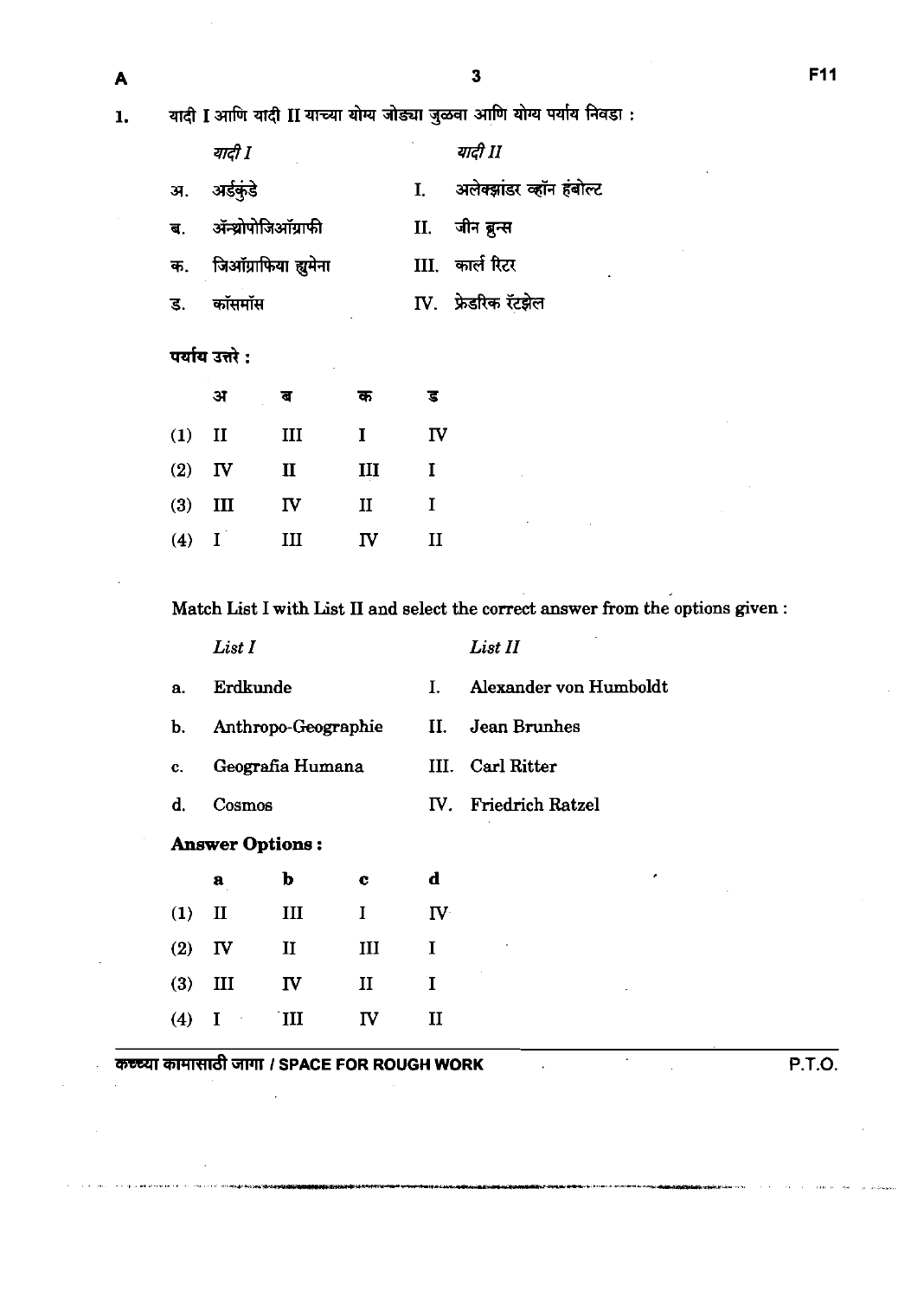*विधान 'अं :* पृथ्वी 24 तासामध्ये 360° रेखांशात फिरते.

*विधान* '*ब*' : प्रत्येक रेखावृत्त ओलांडण्यास पृथ्वीला चार मिनिटाचा कालावधी लागतो.

- विधान 'अ' आणि 'ब' दोन्ही बरोबर आहेत  $(1)$
- विधान 'अ' आणि 'ब' दोन्ही चुक आहेत  $(2)$
- ंविधान 'अ' बरोबर असन विधान 'ब' चुक आहे  $(3)$
- (4) विधान 'अ' चूक असून विधान 'ब' बरोबर आहे

Examine the following statements and identify the correct statement/s :

*Statement* 'A': Within **24** hours the Earth rotates in **360"** longitudes.

*Statement 'B'* : The Earth requires four minutes to cross the one degree longitude.

- **(1)** Statements 'A' and 'B' are correct
- **(2)** Statements 'A' and 'B' are incorrect
- **(3)** Statement 'A' is correct but statement 'B' is incorrect
- **(4)** Statement 'A' is incorrect but statement 'B' is correct

खालीलपैकी कोणते भूरूप भू-अंतर्गत शक्तींचा परिणाम *नाही ?* 3.

- ग्रॅबन  $(1)$
- $(2)$ गट पर्वत
- अवशिष्ट पर्वत  $(3)$
- खचदरी  $(4)$

Which of the following relief features is **not** an effect of internal forces of the Earth?

- (1) Graben
- **(2)** Horst
- **(3)** Residual Mountain
- **(4)** Rift Valley

कच्च्या कामासाठी जागा / SPACE FOR ROUGH WORK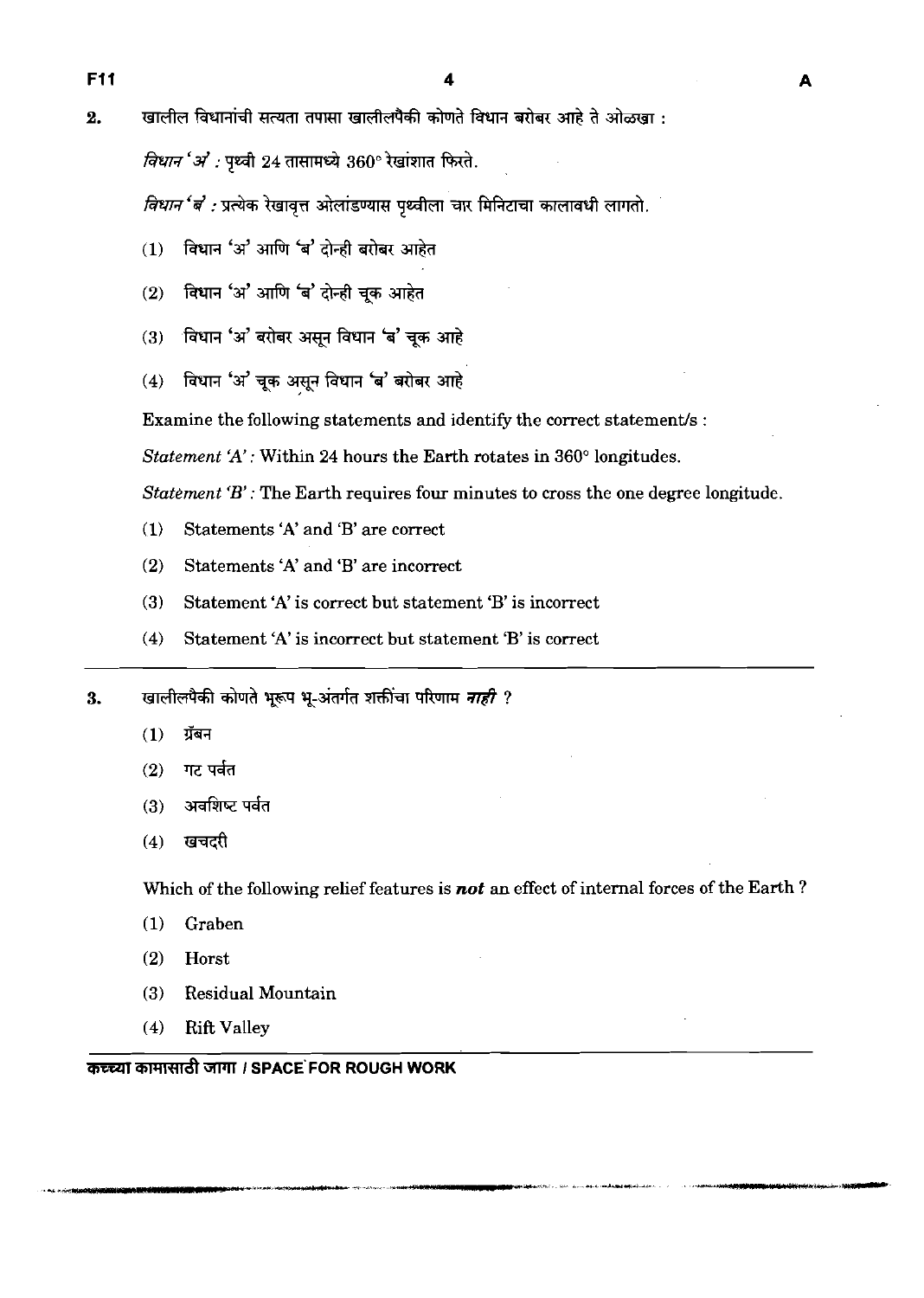ज्वालामुखीच्या उद्रेकामुळे निर्माण झालेल्या भुरूपाच्या खालील आकृत्यांचा योग्य पर्याय निवडा :

5



Select the proper option from the following figures of 'Relief Features' created by volcanic eruption :



a.









|     | а                      | b                      | c                      | d                      |
|-----|------------------------|------------------------|------------------------|------------------------|
| (1) | Acid Lava Cone         | <b>Mixed Cone</b>      | <b>Cinder Cone</b>     | <b>Basic Lava Cone</b> |
| (2) | <b>Basic Lava Cone</b> | Cinder Cone            | <b>Mixed Cone</b>      | Acid Lava Cone         |
| (3) | Acid Lava Cone         | <b>Basic Lava Cone</b> | <b>Cinder Cone</b>     | <b>Mixed Cone</b>      |
| (4) | <b>Cinder Cone</b>     | Acid Lava Cone         | <b>Basic Lava Cone</b> | <b>Mixed Cone</b>      |

MVR'F!~ W **I SPACE FOR ROUGH WORK P.T.O.**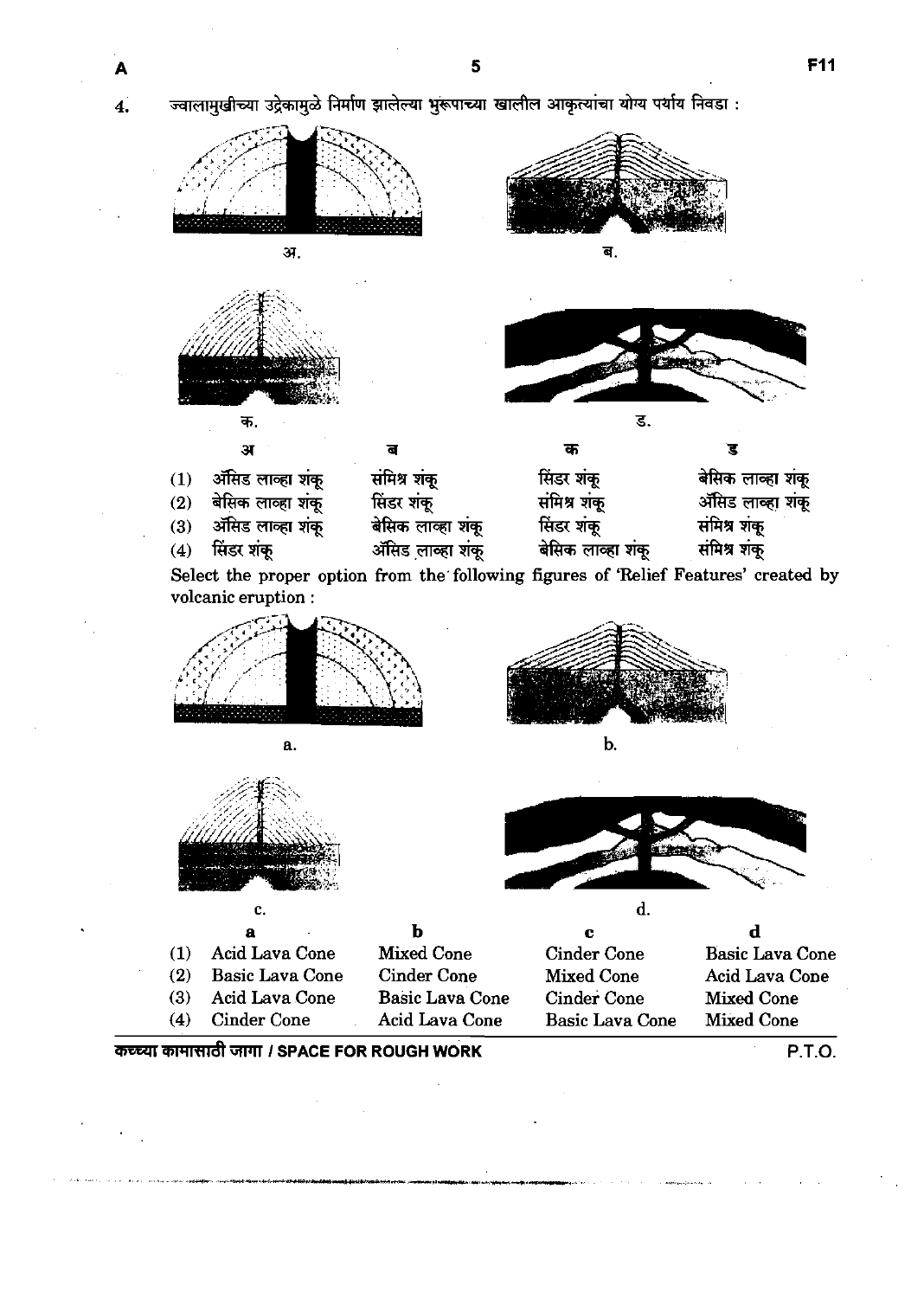- 5. विषुववृत्तापासून ध्रुवाकडे वाहणाऱ्या ग्रहीय वाऱ्यांचा योग्य क्रम ओळखा.
	- पश्चिमी वारे. व्यापारी वारे. ध्रवीय वारे  $(1)$
	- व्यापारी वारे. पश्चिमी वारे. ध्रवीय वारे  $(2)$
	- व्यापारी वारे, ध्रुवीय वारे, पश्चिमी वारे  $(3)$
	- ्ध्रवीय वारे. पश्चिमी वारे. व्यापारी वारे  $(4)$

Find out the correct sequence of planetary winds found from the equator to pole.

- **(1)** Westerlies, Trade winds, Polar winds
- **(2)** Trade winds, Westerlies, Polar winds
- **(3)** Trade winds, Polar winds, Westerlies
- (4) Polar winds, Westerlies, Trade winds
- **6.** खाली दोन विधाने आहेत. त्यापैकी (अ) हे विधान असून (र) हे त्याचे कारण आहे खालील दिलेल्या पर्यायांपैकी योग्य पर्याय निवडा.

*विधान (अ) :* विषुववृत्तीय प्रदेशामध्ये सागराची क्षारता कमी असते.<br>*कारण (र) :* विषुववृत्तीय प्रदेश हा अति पर्जन्यमान, आभ्राच्छा!

- विषुववृत्तीय प्रदेश हा अति पर्जन्यमान, आभ्राच्छादित आकाश आणि आर्द्रता ही वैशिष्टये असलेला आहे. (4) Polar winds, Westerlies, Trade winds<br> **(4) Polar winds, Am Conference Winds**<br> **and Review And Amery Conference and The Conference And Amery Algers and Prime (7) : and and and and and and an<br>** *anty (1) :* **and and and a**
- (1) (अ) आणि (र) दोन्ही सत्य असून (र) हे (अ) चे बिनचूक स्पष्टीकरण आहे<br>(2) (अ) आणि (र) दोन्ही सत्य असून (र) हे (अ) चे बिनचूक स्पष्टीकरण नाही<br>(3) (अ) सत्य असन (र) असत्य आहे
- 
- **(3) (3) m** a-ql **(T) mi?**
- 

(1) (अ) आणि (र) दोन्ही सत्य असून (र) हे (अ) चे बिनचूक स्पष्टीकरण आहे<br>(2) (अ) आणि (र) दोन्ही सत्य असून (र) हे (अ) चे बिनचूक स्पष्टीकरण नाही<br>(3) (अ) सत्य असून (र) असत्य आहे<br>(4) (अ) असत्य असून (र) सत्य आहे<br>Given belo as Reason **(R).** Select your answer from the following options.

Assertion  $(A)$ : Oceanic salinity is low in the equatorial region.

*Reason*  $(R)$ : Equatorial region is characterized by heavy rainfall, cloudiness and humidity.

- **(1)** Both **(A)** and **(R)** are true and **(R)** is the correct explanation of **(A)**  (1) Both (A) and (R) are true and (R) is the correct explanation (2) Both (A) and (R) are true but (R) is not the correct explanation<br>
(3) (A) is true but (R) is false<br>
(4) (A) is false but (R) is true<br> **(4) (A) is false**
- **(2)** Both **(A)** and **(R)** are true but **(R)** is not the correct explanation of **(A)**
- **(3) (A)** is true but **(R)** is false
- **(4) (A)** is false but **(R)** is true

7. खालीलपैकी कोणता रासायनिक विदारणाचा प्रकार *नाही* ?

- 
- 
- **(3)** \* rn (-) **(4) mk**  Which of the following is not a type of chemical weathering?
- **(1)** Solution **(2)** Oxidation
- **(3)** Carbonation **(4)** Corrosion

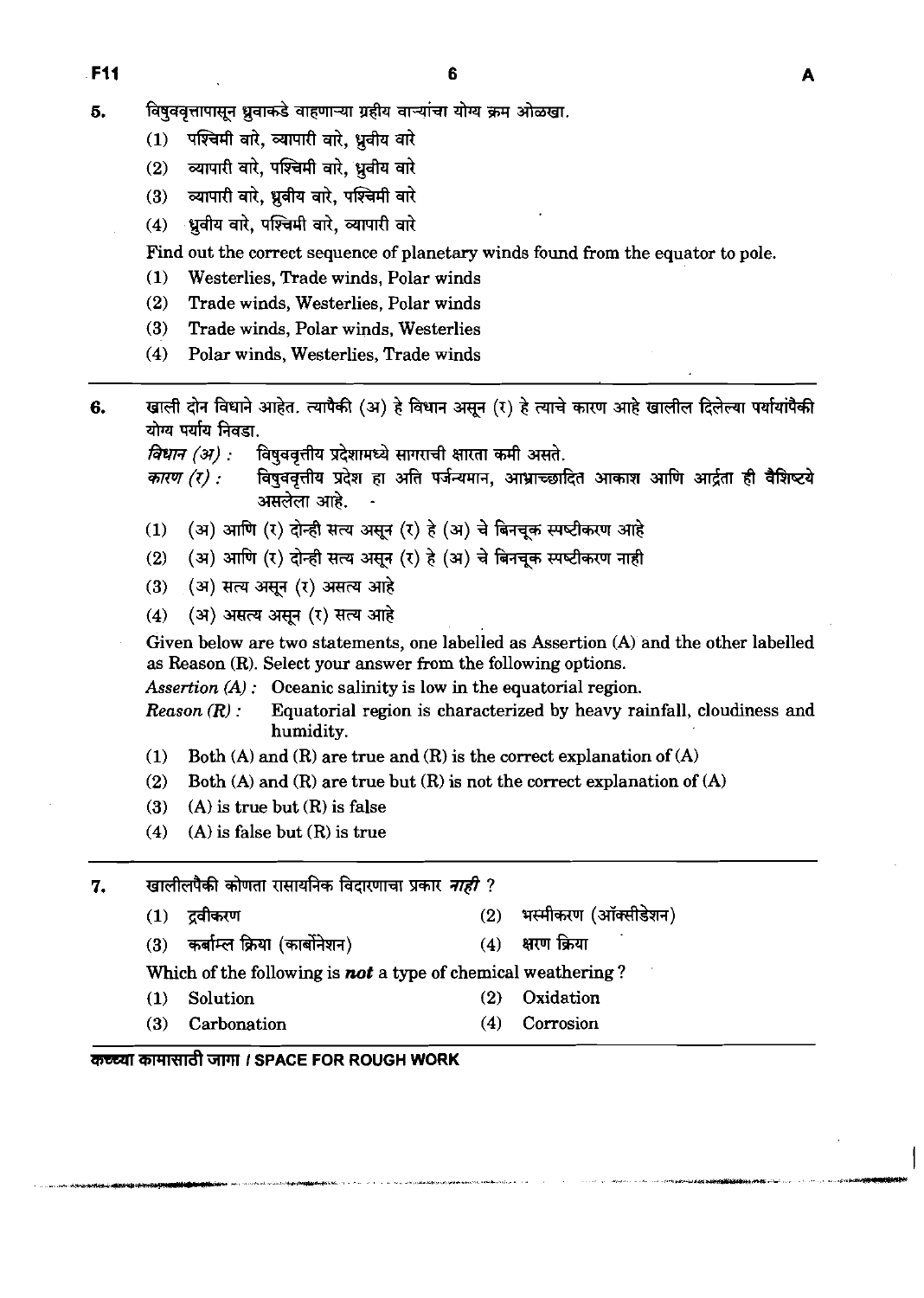8.

खालीलपैकी योग्य विधान/ने ओळखा :

विधान'अ' : विशिष्ट तापमानावर ठराविक आकारमानाच्या हवेत असलेले वाष्पाचे प्रमाण म्हणजे त्या त्या हवेची सापेक्ष आर्दता होय.

हवेची निरपेक्ष आर्द्रता आणि त्याच तापमानावर त्या हवेची कमाल वाष्प धारण शक्ती *विधान* 'ब': यांच्या गणोत्तराला विशिष्ट आर्द्रता म्हणतात.

- विधान 'अ' आणि 'ब' दोन्ही बरोबर आहेत  $(1)$
- विधान 'अ' आणि 'ब' दोन्ही चुक आहेत  $(2)$
- विधान 'अ' बरोबर असून विधान 'ब' चुक आहे  $(3)$
- विधान 'अ' चुक असुन विधान 'ब' बरोबर आहे  $(4)$

Identify the correct statement/s from the following :

*Statement* 'A': The weight of water vapour per unit volume of air in specific temperature is called relative humidity.

*Statement 'B':* Specific humidity is the ratio of air water vapour content **to** its water vapour capacity at a given temperature.

**(1)** Statements **'A'** and 'B' both are'corred

(2) Statements 'A' and 'B' both are incorrect

- **(3)** Statement 'A' is correct but statement 'B' is incorrect
- **(4)** Statement 'A' is incorrect but statement 'B' is correct

खालीलपैकी योग्य विधान/ने ओळखा - $\mathbf{Q}$ 

> *विधान (अ) :* सागरी क्षेत्रात समतापरेषा एकमेकीस व अक्षवृत्तास जवळजवळ समांतर जातात. कारण (र) : सागरी स्थानांचे तापमान उंचीच्या परिणामांपासून मुक्त असते.

- (1) (अ) व (र) दोन्ही बरोबर आहेत आणि (र) हे (अ) चे अचूक स्पष्टीकरण आहे
- (2) **(अ) व (र) दोन्ही बरोबर आहेत परंतु (र) हे (अ) चे अचुक स्पष्टीकरण नाही**
- (3) *(अ) हे बरोबर आहे परंतु (र) हे चुक आहे*
- (4) (अ) हे चूक आहे परंतु (र) हे बरोबर आहे

Identify the correct statement's from the following :

*Assertion* **(A)** : The isotherm lines remain almost parallel to one another and parallel to latitudes on oceanic surfaces.

*Reason (R)* : Temperatures at maritime locations are free from effect of elevation.

- **(1)** Both **(A)** and **(R)** are true and **(R)** is the correct explanation of **(A)**
- **(2)** Both **(A)** and **(R)** are true but **(R)** is not the corred explanation of **(A)**
- **(3) (A)** is true but **(R)** is false
- **(4) (A)** is false but **(R) is** true

**mrm;rrrdt** TPll **I SPACE FOR ROUGH WORK P.T.O.**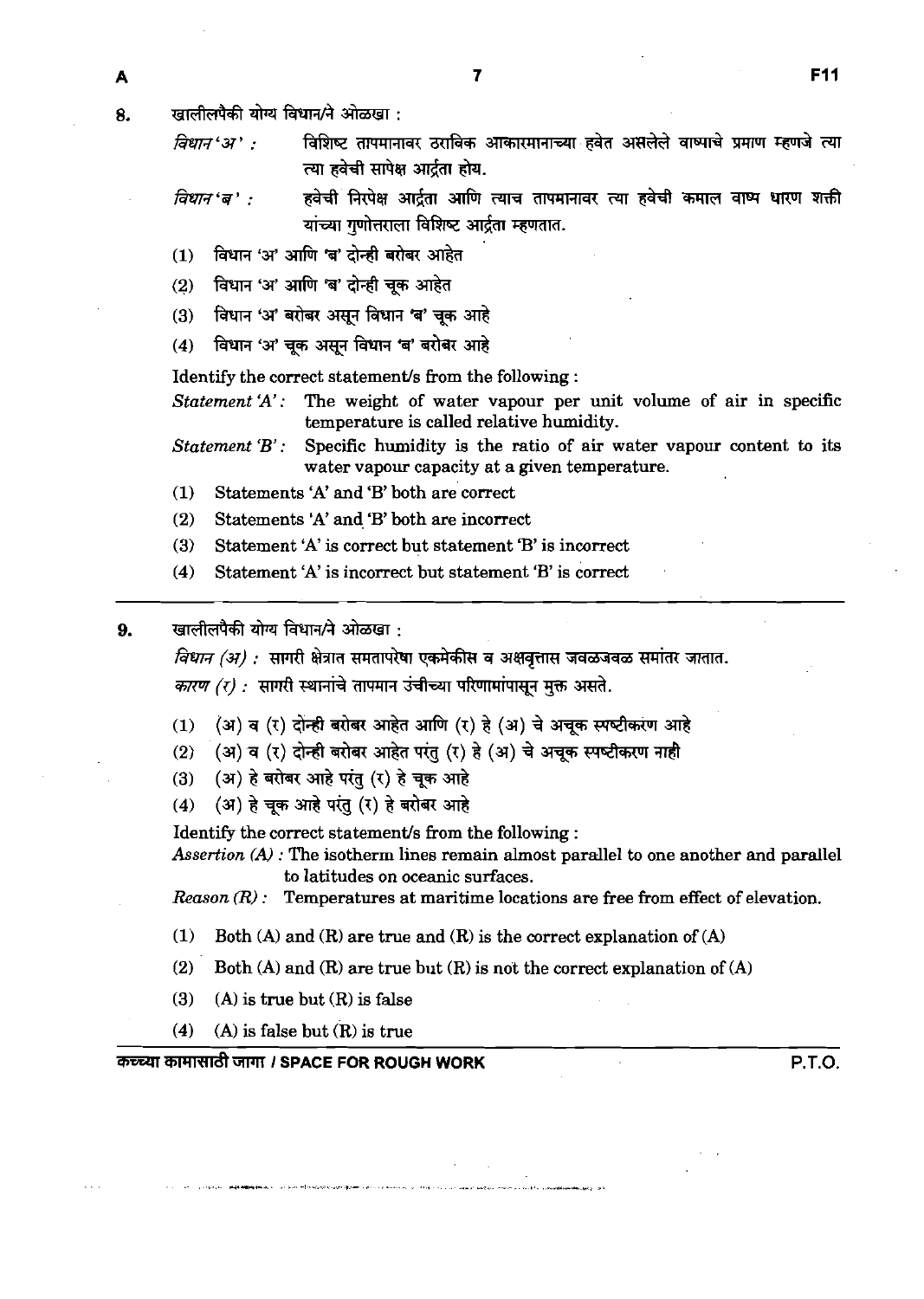खालील विधानांचा विचार करून बिनचुक पर्यायांची निवड करा. 10.

> ज्या ठिकाणी खंडात उतार अतिशय रूंद असतो. त्या क्षेत्रामध्ये मत्स्य क्षेत्रे तयार होतात. अ.

- उबदार उष्णकटिबंधीय सागरी पाण्यामध्ये मासेमारी विकसित झालेली आहे. ਰ.
- उष्ण आणि थंड समद प्रवाहांच्या मिश्रणामधन माश्यांसाठी वनस्पती खाद्य आणले जाते. क.
- भारतामध्ये अंतर्गत मासेमारी इतर मासेमारी प्रकारांपेक्षा अधिक महत्त्वाची आहे. ड.

पर्यायी उत्तरे :

- विधाने अ आणि ब सत्य आहेत  $(1)$
- विधाने अ आणि क सत्य आहेत  $(2)$
- विधाने ब. क आणि ड सत्य आहेत  $(3)$
- विधाने अ. ब आणि क सत्य आहेत  $(4)$

Consider the following statements and select the correct option from the following :

- a. Most of the fishing grounds occur in areas where the continental shelf is wide.
- b. Fishing activity is well developed in warm tropical waters.
- c. Mixing of warm and cold currents brings plant nutrients for fish.
- d. Inland fisheries are more significant than other types in India.

### **Answer** Options :

- (1) Statements a and b are correct
- **(2)** Statements a and c are correct
- (3) Statements **b,** c and d are correct
- **(4)** Statements **a,** b and c are correct
- विकसनशील देशांमध्ये लोकसंख्या स्तुप असतो. 11.
	- अरूंद पाया आणि रूंद माथा  $(1)$
	- रूंद पाया आणि रूंद माथा  $(2)$
	- रूंद पाया आणि अरूंद माथा  $(3)$
	- अरूंद पाया आणि अरूंद माथा  $(4)$
	- In developing countries the population pyramid has a
	- (1) Narrow base and wide top
	- (2) Wide base and wide top
	- (3) Wide base and narrow top
	- (4) Narrow base and narrow top

# **कच्च्या कामासाठी जागा। SPACE FOR ROUGH WORK**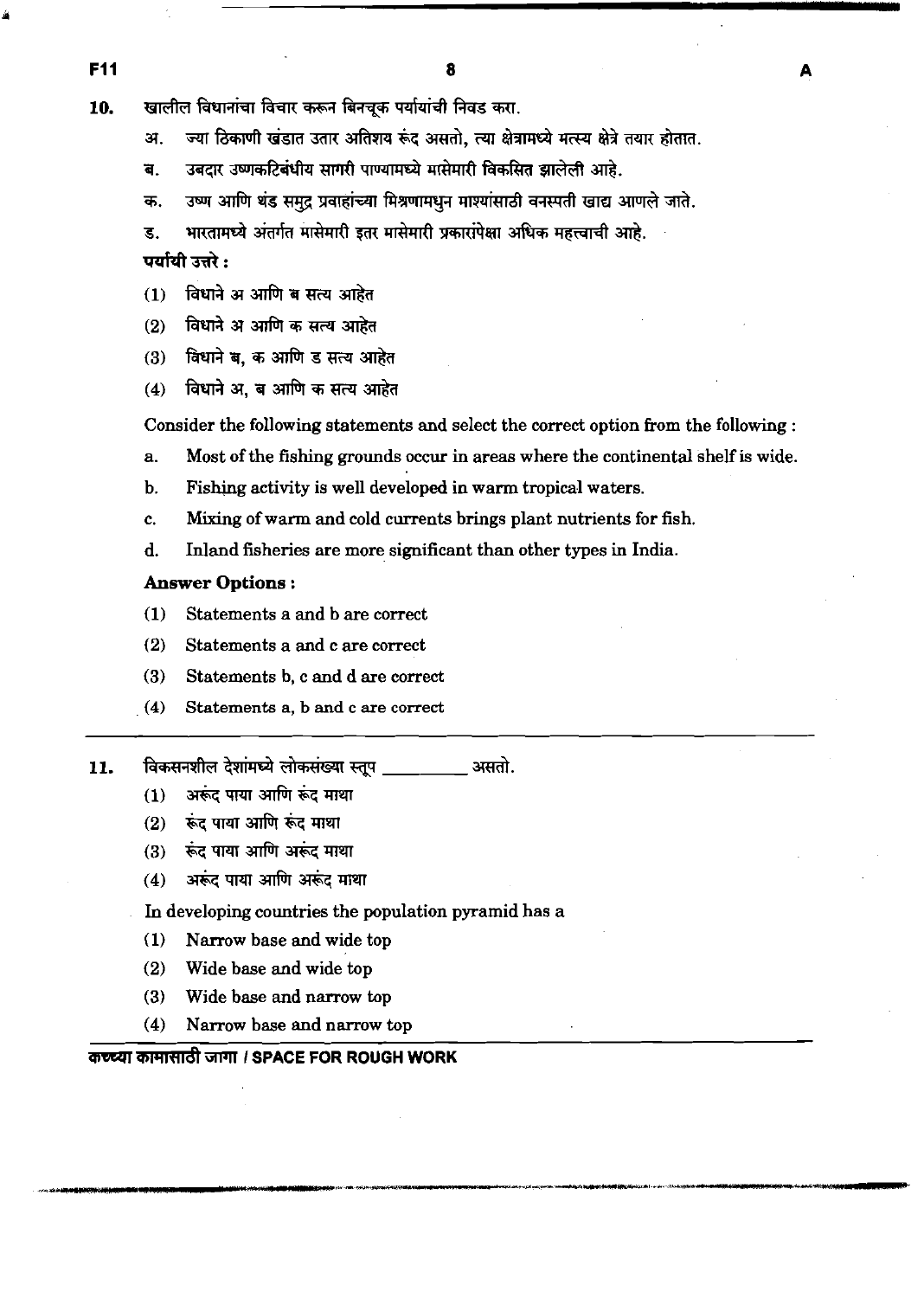$12.$  **li** 

खालील विधानांची सत्यता तपासा आणि योग्य पर्याय निवडा :<br>*विधान 'अं' :* भारताचा काही भू-भाग उत्तर गोलर्धात असून काही भू-भाग दक्षिण गोलार्धात आहे.

*विधान 'ब' :* भारताचा दक्षिणोत्तर विस्तार सुमारे 7500 कि.मी. पेक्षा हि जास्त आहे.

- (1) विधाने 'अ' आणि 'ब' दोन्ही बरोबर आहेत
- (2) विधाने 'अ' आणि 'ब' दोन्ही चुक आहेत
- (3) विधान 'अ' बरोबर असून विधान 'ब' चूक आहे
- (4) विधान 'अ' चुक असून विधान 'ब' बरोबर आहे

Examine the following statements and select the correct option :

*Statement* 'A': Some land area of India is situated in the northern hemisphere and some in the southern hemisphere.

*Statement 'B':* The extension of India from north to south is approximately more than **7500 km.** 

- (1) Statements 'A' and 'B' both are correct
- **(2)** Statements 'A' and 'B' both are incorrect
- **(3)** Statement 'A' is correct but statement 'B' is incorrect
- **(4)** Statement 'A' is incorrect but statement 'B' is correct
- खालील विधानांची सत्यता तपासा आणि योग्य पर्याय निवडा : 13.
	- हिमालयीन नद्या या हिमालयाच्या अनेक रांगा व शिवालीक टेकडया पार करून मैदानी प्रदेशात विधान 'अ' : प्रवेश करतात.

प्रायद्वीपीय नद्या प्रस्तरभंगामुळे निर्माण झालेल्या खचदऱ्यातून वाहतात. विधान बै :

- विधान 'अ' आणि 'ब' दोन्ही बरोबर आहेत  $(1)$
- विधान 'अ' आणि 'ब' दोन्ही चूक आहेत  $(2)$
- विधान 'अ' बरोबर असून विधान 'ब' चूक आहे  $(3)$
- विधान 'अ' चुक असून विधान 'ब' बरोबर आहे  $(4)$

Examine the following statements and select the correct option. :

*Statement* 'A': Himalayan rivers cross many Himalayan ranges and the Shivalik Hills and enter into the plain area.

*Statement 'B'* : Peninsular rivers flow through the riff valleys created by faults.

- **(1)** Statements 'A' and 'B' both are correct
- **(2)** Statements 'A' and 'B' both are incorrect
- **(3)** Statement 'A' is correct but statement 'B' is incorrect
- **(4)** Statement 'A' is incorrect but statement 'B' is correct

# **M~W I SPACE FOR ROUGH WORK P.T.O.**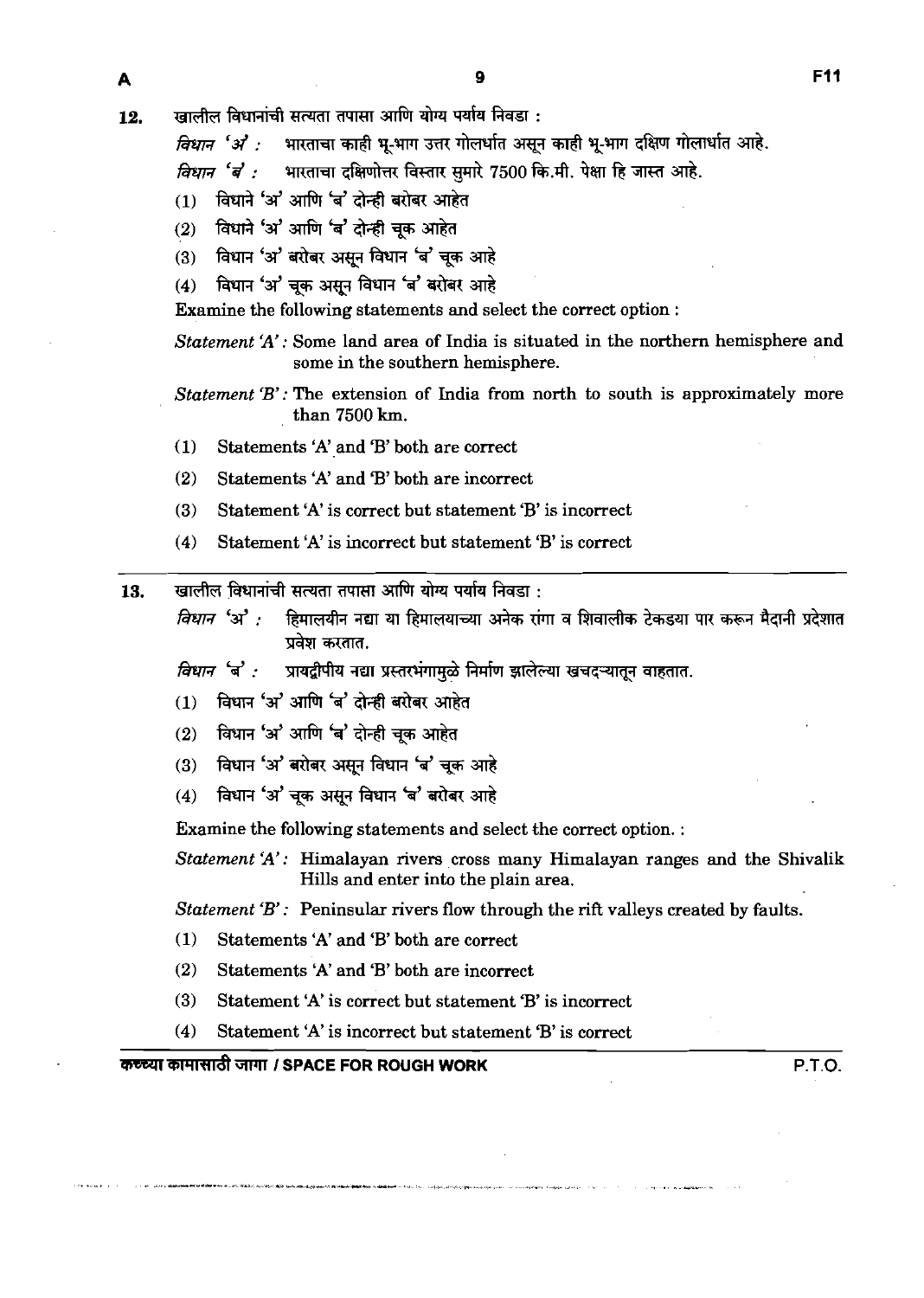- आवर्ते पर्जन्य  $(1)$
- $(2)$ अभिसरण पर्जन्य
- प्रतिरोध पर्जन्य  $(3)$
- औष्णिक पर्जन्य  $(4)$

The rain fed and rain shadow areas are the characteristics of

- **(1)** Cyclonic rainfall
- **(2)** Convectional rainfall
- **(3)** Orographic rainfall
- **(4)** Thermal rainfall
- खालील वैशिष्टये कोणत्या प्रदेशाची आहेत ? 15.
	- जलवाहतुकीसाठी उपयुक्त आहे अ.
	- नारळाचे उत्पादन घेतले जाते ब.
	- मासेमारीसाठी अनुकूल असतो क.
	- पर्यटकांसाठी आकर्षक असतो ड.

# पर्यायी उत्तरे :

- उत्तर-भारतीय मैदानी प्रदेश  $(1)$
- प्रायद्वीपीय पठारी प्रदेश  $(2)$
- (3) किनारवर्ती प्रदेश
- हिमालयीन प्रदेश  $(4)$

Which region has the following characteristics ?

- a. Useful for water transport
- b. Production of coconut is taken up
- c. Favourable for fishing
- d. Attraction for tourists

### **Answer** Options :

- **(1)** North-India Plain Region
- **(2)** Peninsular Plateau
- **(3)** Coastal Plains
- **(4)** Himalayan Region

# **~mmr;m?ft~ I SPACE FOR ROUGH WORK**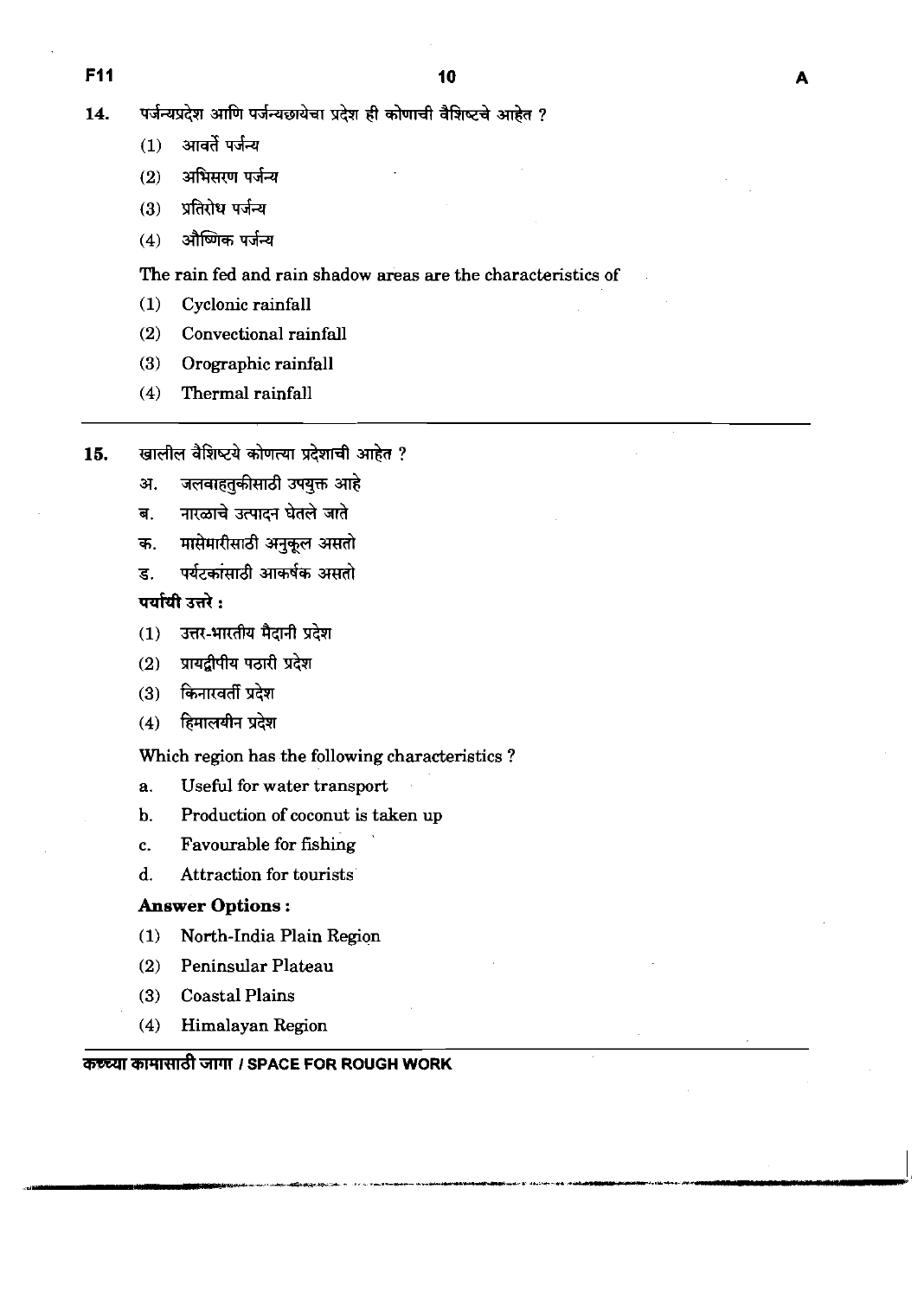| A   |     |                      |                                              |              |              | 11  |        |                                                                                            | <b>F11</b> |
|-----|-----|----------------------|----------------------------------------------|--------------|--------------|-----|--------|--------------------------------------------------------------------------------------------|------------|
| 16. |     |                      |                                              |              |              |     |        | UNEP च्या नियमाप्रमाणे खालील प्रदूषक आणि त्यांच्या माध्यमांच्या जोड्या जुळवा :             |            |
|     |     | प्रदूषक              |                                              |              |              |     |        | माध्यम                                                                                     |            |
|     | अ.  |                      | नायट्रोजन ऑक्साईड                            |              |              | I.  | समुद्र |                                                                                            |            |
|     | ब   |                      | पेट्रोलियम हायड्रोकार्बन                     |              |              | П.  | अन्न   |                                                                                            |            |
|     | क.  | फ्लोराइड             |                                              |              |              | Ш.  | हवा    |                                                                                            |            |
|     | ड.  |                      | मायकोटॉक्सिन्स                               |              |              | IV. |        | स्वच्छ पाणी                                                                                |            |
|     |     | पर्यायी उत्तरे :     |                                              |              |              |     |        |                                                                                            |            |
|     |     | अ                    | ब                                            | क.           | ड            |     |        |                                                                                            |            |
|     | (1) | I                    | $\mathbf{I}$                                 | Ш            | $\mathbf{I}$ |     |        |                                                                                            |            |
|     | (2) | ${\bf I} {\bf V}$    | Ш                                            | $\mathbf{I}$ | I            |     |        |                                                                                            |            |
|     | (3) | $\mathbf{I}$         | I                                            | IV           | $\mathbf{I}$ |     |        |                                                                                            |            |
|     | (4) | III                  | I                                            | $\mathbf{I}$ | <b>IV</b>    |     |        |                                                                                            |            |
|     |     |                      |                                              |              |              |     |        | Match the following Pollutants and their Mediums as per the UNEP documents :               |            |
|     |     | Pollutant            |                                              |              |              |     |        | Medium                                                                                     |            |
|     | a.  |                      | Nitrogen oxides                              |              |              | Ι.  |        | Sea                                                                                        |            |
|     | b.  |                      | Petroleum hydrocarbons                       |              |              |     | Π.     | Food                                                                                       |            |
|     | c.  | Fluorides            |                                              |              |              |     | Ш.     | Air                                                                                        |            |
|     | d.  |                      | Mycotoxins                                   |              |              |     | IV.    | Fresh water                                                                                |            |
|     |     |                      | <b>Answer Options:</b>                       |              |              |     |        |                                                                                            |            |
|     |     | $\mathbf a$          | b                                            | C            | $\mathbf d$  |     |        |                                                                                            |            |
|     | (1) | I                    | $\mathbf{I}$                                 | Ш            | $\mathbf{I}$ |     |        |                                                                                            |            |
|     | (2) | ${\bf I} {\bf V}$    | $\mathbf{III}$                               | $\mathbf{I}$ | I            |     |        |                                                                                            |            |
|     | (3) | Ш                    | 1                                            | $\mathbf{I}$ | $\mathbf{I}$ |     |        |                                                                                            |            |
|     | (4) | III                  | I                                            | $\mathbf{I}$ | ${\bf \Pi}$  |     |        |                                                                                            |            |
| 17. |     |                      |                                              |              |              |     |        | संयुक्त राष्ट्राच्या महासभेने खालीलपैकी कोणता दिवस जागतिक ओझोन दिवस म्हणून निवड केला आहे ? |            |
|     | (1) | 1 जून                |                                              |              |              |     | (2)    | 5 जून                                                                                      |            |
|     | (3) | 1 सप्टेंबर           |                                              |              |              |     | (4)    | 16 सप्टेंबर                                                                                |            |
|     |     | Assembly?            |                                              |              |              |     |        | Which of the following days is designated as World Ozone Day by the U.N. General           |            |
|     | (1) | 1 <sup>st</sup> June |                                              |              |              |     | (2)    | $5^{\text{th}}$ June                                                                       |            |
|     | (3) |                      | 1 <sup>st</sup> September                    |              |              |     | (4)    | 16 <sup>th</sup> September                                                                 |            |
|     |     |                      | कच्च्या कामासाठी जागा / SPACE FOR ROUGH WORK |              |              |     |        |                                                                                            | P.T.O.     |

 $\ddot{\phantom{a}}$ 

í,

l,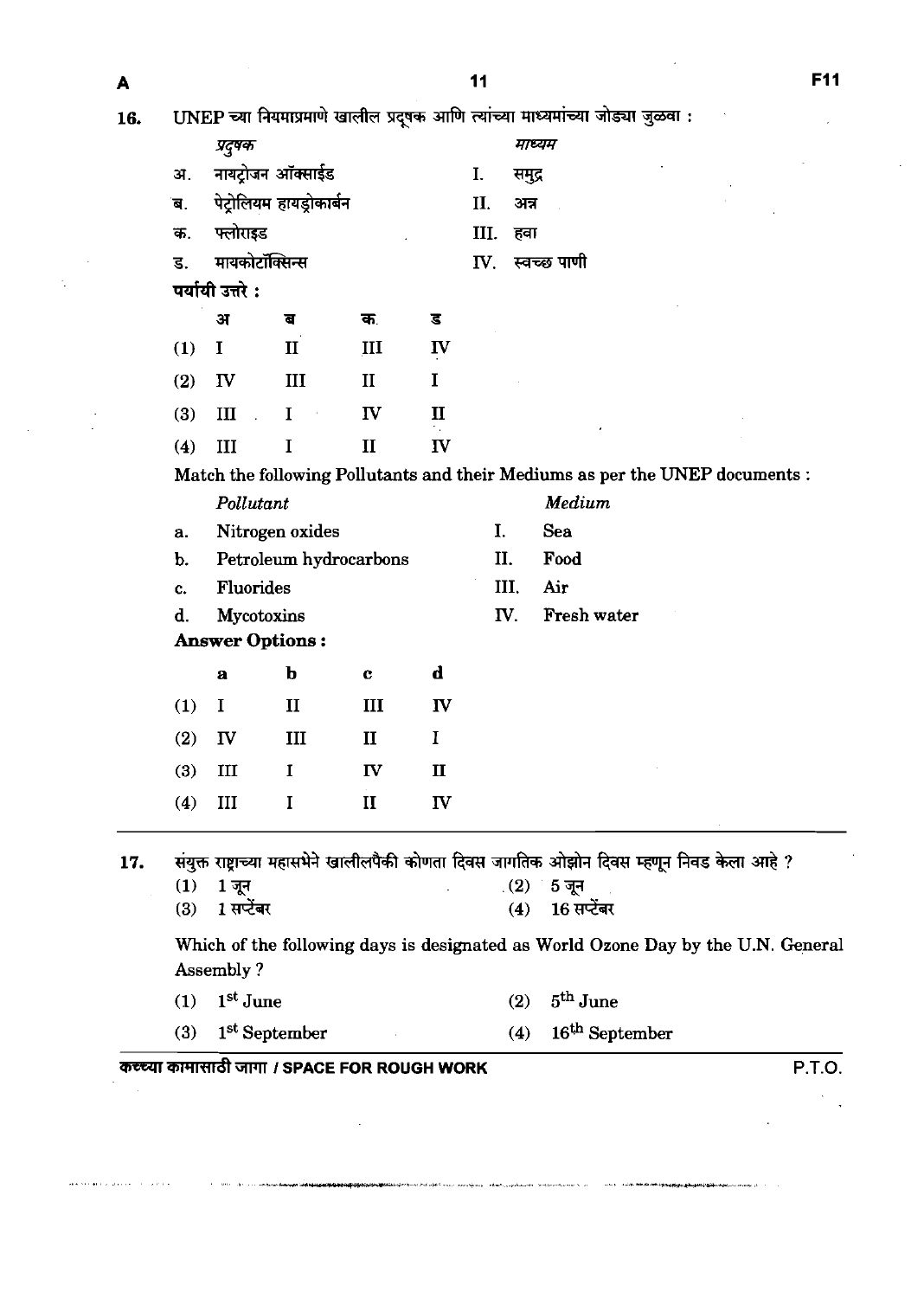18. खालीलपैकी कोणता हरितगृह वायू संपूर्ण मानव निर्मित **(1)** f& (2) \* **3m-** 

- 
- (3) नायट्रस ऑक्साईड (4) क्लोरोफ्लूरोकार्बन

Which of the following greenhouse gases is entirely produced by human activities ?

- **(1)** Methane (2) Carbon dioxide
- (3) Nitrous oxide (4) Chlorofluorocarbons

19. दोन लगतच्या जीव समुदायामधील संक्रमणात्मक प्रदेश **wife-19. 24 Example 2018** जातो.

- $(1)$  इको-झोन  $(2)$  इको-पो
- (3) **Fd-Zh (4) Fd-\***

The transitional area between two living organisms is known as

- (1) Ecozone (2) Ecophos
- (3) Ecotone (4) Ecotype

20. खालीलपैकी कोणत्या मानवी परिणामामुळे जागतिक हवामानात बदल होतो ?

- अ. 8000 वर्षापासून होणारी जंगलतोड
- ब. आग आणि अतिचरण ह्यांचा वापर
- क. 5000 वर्षापासून होणारी खाचरातली भातशेती
- <u>ड. औद्योगिक क्रांति</u>
- **पर्यायी उत्तरे:**
- **(1)** फक्त ड<br>(2) फक्त क
- **फक्त क आणि ड**
- (3) फक्त ब, क आणि ड<br>(4) वरीलपैकी सर्व
- 

क. 5000 वर्षापासून होणा<br>ड. औद्योगिक क्रांति<br>पर्यायी उत्तरे :<br>(1) फक्त ड<br>(2) फक्त ब, क आणि ड<br>(4) वरीलपैकी सर्व<br>(4) वरीलपैकी सर्व<br>The impact of humans The impact of humans on global climate has been induced by which of the following ?

- a. Deforestation since 8000 years
- b. Use of fire and overgrazing
- c. Wet paddy cultivation since 5000 years
- d. Industrial revolution

# **Answer** Options :

- (1) Only d
- **(2)** Only c and d
- (3) Only b, c and d
- (4) All of the above

# कच्च्या कामासाठी जागा *।* SPACE FOR ROUGH WORK

A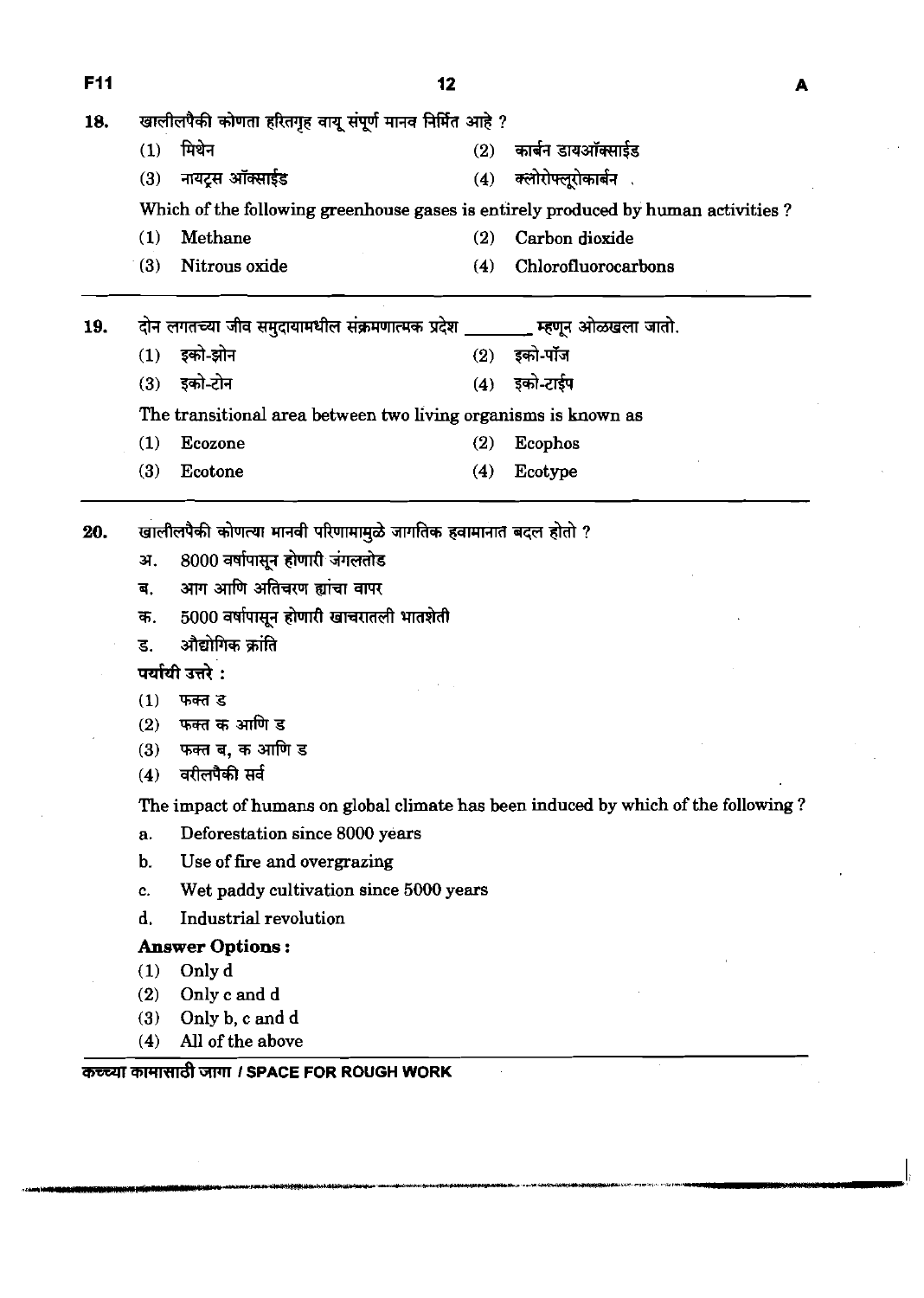| A   |                                                                          | 13             | <b>F11</b>                                                                                             |
|-----|--------------------------------------------------------------------------|----------------|--------------------------------------------------------------------------------------------------------|
| 21. |                                                                          |                | दुसऱ्या पंचवार्षिक योजनाकाळात पुढीलपैकी कोणत्या ठिकाणी लोहपोलाद कारखाना सुरू करण्यात आला <i>नाही</i> ? |
|     | राउरकेला (ओरिसा)<br>अ.                                                   | ब.             | भिलाई (छत्तिसगड)                                                                                       |
|     | दुर्गापूर (प. बंगाल)<br>क.                                               |                | बोकारो (झारखंड)                                                                                        |
|     | पर्यायी उत्तरे :                                                         |                |                                                                                                        |
|     | (1) फक्त अ आणि ब                                                         | (2)            | फक्त क                                                                                                 |
|     | $(3)$ फक्त ड                                                             |                | (4) फक्त अ आणि ड                                                                                       |
|     | Second Five Year Plan?                                                   |                | At which of the following places was an iron and steel factory not started during the                  |
|     | Rourkela (Orissa)<br>а.                                                  | $\mathbf{b}$ . | Bhilai (Chhattisgarh)                                                                                  |
|     | Durgapur (West Bengal)                                                   | ₫.             | <b>Bokaro (Jharkhand)</b>                                                                              |
|     | <b>Answer Options:</b>                                                   |                |                                                                                                        |
|     | $(1)$ Only a and b                                                       |                | (2) Only c                                                                                             |
|     | (3)<br>Only d                                                            |                | $(4)$ Only a and d                                                                                     |
|     |                                                                          |                |                                                                                                        |
| 22. | र्किमतवाढीस कारणीभूत असणारा पुढीलपैकी कोणता घटक पुरवठाजन्य <i>नाही</i> ? |                |                                                                                                        |
|     | निर्यातवाढ<br>अ.                                                         | ब.             | साठा                                                                                                   |
|     | पतनिर्मितीत वाढ<br>क.                                                    | ड.             | ुष्काळ                                                                                                 |
|     | पर्यायी उत्तरे :                                                         |                |                                                                                                        |
|     | $(1)$ फक्त अ आणि ब                                                       |                | $(2)$ फक्त क आणि ड                                                                                     |
|     | $(3)$ फक्त ड                                                             | (4)            | फक्त क                                                                                                 |
|     |                                                                          |                | Which of the following is/are not the supply-side factor/s responsible for inflation?                  |
|     | Increase in export                                                       |                | <b>Store</b>                                                                                           |
|     | Increase in credit creation                                              | ₫.             | Famine                                                                                                 |
|     | <b>Answer Options:</b>                                                   |                |                                                                                                        |
|     | $(1)$ Only a and b<br>(3)<br>Only d                                      |                | (2) Only c and $d$<br>(4) Only $c$                                                                     |
|     |                                                                          |                |                                                                                                        |
| 23. | पुढीलपैकी कोणता घटक दारिद्र्यनिर्मितीस कारणीभूत <i>नाही</i> ?            |                |                                                                                                        |
|     | अ.<br>भाववाढ                                                             | ब.             | शासकीय खर्चात वाढ                                                                                      |
|     | क. तुटीचा अर्थभरणा                                                       |                | अल्प बचती व भांडवलनिर्मिती                                                                             |
|     | पर्यायी उत्तरे :                                                         |                |                                                                                                        |
|     | (1) फक्त अ आणि क                                                         |                | $(2)$ फक्त अ, क आणि ड                                                                                  |
|     | $(3)$ फक्त ब आणि ड                                                       |                | (4) फक्त ब आणि क                                                                                       |
|     | Which of the following factors are not responsible for poverty?          |                |                                                                                                        |
|     | Inflation<br>a.                                                          | b.             | Increase in Government expenditure                                                                     |
|     | Deficit Financing                                                        | d.             | Short savings and Capital formation                                                                    |
|     | <b>Answer Options:</b>                                                   |                |                                                                                                        |
|     | (1) Only a and $c$                                                       |                | (2) Only $a, c$ and $d$                                                                                |
|     | $(3)$ Only b and d                                                       |                |                                                                                                        |
|     | कच्च्या कामासाठी जागा / SPACE FOR ROUGH WORK                             |                | (4) Only b and c                                                                                       |

# **jrmr I SPACE FOR ROUGH WORK P.T.O.**

 $\bar{z}$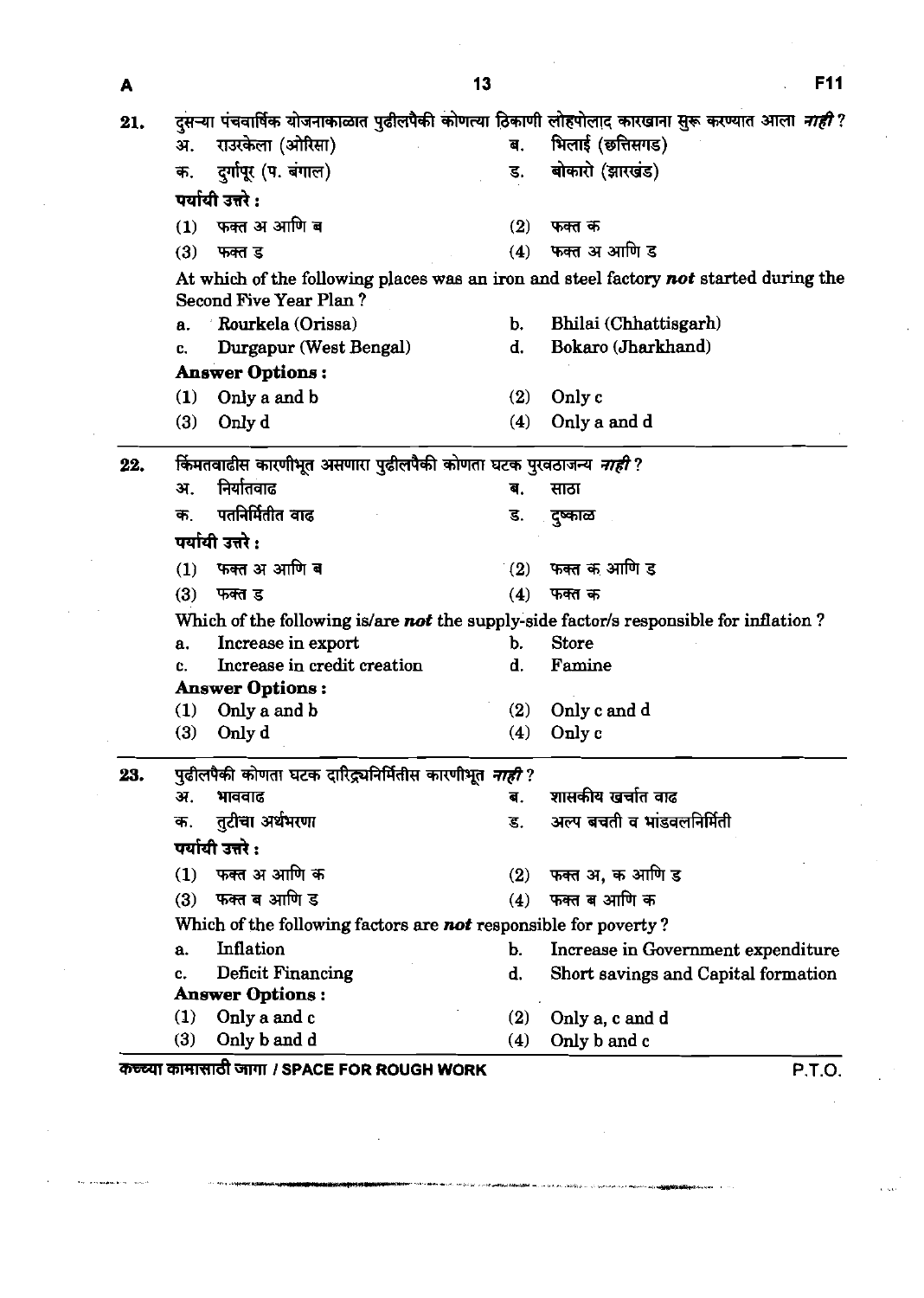| <b>F11</b> | 14                                                                                                                                                                           |     |                                                 |                    |
|------------|------------------------------------------------------------------------------------------------------------------------------------------------------------------------------|-----|-------------------------------------------------|--------------------|
| 24.        | "किमान जीवनावश्यक गरजांची पुर्तता करण्यासाठी आवश्यक किमान उत्पन्नाचा अभाव" याचा संबंध दारिद्र्याच्या<br>पुढीलपैकी कोणत्या प्रकाराशी येतो ?                                   |     |                                                 |                    |
|            | निरपेक्ष दारिद्र्य                                                                                                                                                           | (2) | सापेक्ष दारित्व                                 |                    |
|            | वरील दोन्ही<br>(3)                                                                                                                                                           | (4) | यापैकी नाही                                     |                    |
|            | "Absence of minimum income to get the minimum needs of life" is concerned with<br>which of the following types of poverty?                                                   |     |                                                 |                    |
|            | Absolute poverty<br>(1)                                                                                                                                                      | (2) | Relative poverty                                |                    |
|            | Both the above<br>(3)                                                                                                                                                        | (4) | None of the above                               |                    |
| 25.        | अन्न सुरक्षा कायदा, 2013 च्या संदर्भात पुढीलपैकी योग्य विधान/विधाने निवडा.                                                                                                   |     |                                                 |                    |
|            | हा कायदा 75% ग्रामीण व 50% शहरी लोकसंख्येला अत्र सुरक्षेचा लाभ उपलब्ध करून देतो.<br>अ.                                                                                       |     |                                                 |                    |
|            | लाभार्थ्यांना दरमहा प्र.कि. ₹ 3 प्रमाणे तांदुळ, प्र.कि. ₹ 2 प्रमाणे जाडेभरडे धान्य व प्र.कि. ₹ 1 प्रमाणे<br>ब.<br>गहु उपलब्ध होणार आहे.<br>पर्यायी उत्तरे :                  |     |                                                 |                    |
|            | दोन्ही अ आणि ब बरोबर                                                                                                                                                         | (2) | दोन्ही अ आणि ब चुक                              |                    |
|            | फक्त अ बरोबर<br>(3)                                                                                                                                                          |     | $(4)$ फक्त ब बरोबर                              |                    |
|            | Identify the correct statement/s in context of the Food Security Act, 2013.                                                                                                  |     |                                                 |                    |
|            | It gives legal entitlement of food security to 75% rural and 50% urban<br>а.                                                                                                 |     |                                                 |                    |
|            | population.<br>A beneficiary will be entitled rice, coarse cereals and wheat $\mathcal{Q} \in \mathcal{S}$ , $\mathcal{F}$ 2 and<br>b.<br>₹ 1 per kg per month respectively. |     |                                                 |                    |
|            | <b>Answer Options:</b>                                                                                                                                                       |     |                                                 |                    |
|            | Both a and b are correct<br>Only a is correct<br>(3)                                                                                                                         | (4) | Both a and b are incorrect<br>Only b is correct |                    |
|            |                                                                                                                                                                              |     |                                                 |                    |
| 26.        | भारतीय जनगणना अहवाल, 2011 नूसार एकुण जागतिक लोकसंख्येच्या किती टक्के भारतीय लोकसंख्या आहे ?                                                                                  |     |                                                 |                    |
|            | $(1)$ 16.5 टक्के<br>$(2)$ 17.3 टक्के                                                                                                                                         |     | $(3)$ 17.5 टक्के                                | $(4)$ 17.7 टक्के   |
|            | What is the percentage of Indian population in the population of the world according<br>to the Indian Census Report, 2011?                                                   |     |                                                 |                    |
|            | 16.5 percent $(2)$ 17.3 percent<br>(1)                                                                                                                                       |     | $(3)$ 17.5 percent                              | $(4)$ 17.7 percent |
| 27.        | पुढीलपैकी कोणत्या लोकसंख्या धोरणानुसार भारतीय पुरुषांचे विवाहाचे किमान वय 21 वर्षे व स्त्रियांचे किमान<br>वय 18 वर्षे निश्चित करण्यात आले ?                                  |     |                                                 |                    |
|            | राष्ट्रीय लोकसंख्या धोरण, 1976<br>(1)                                                                                                                                        | (2) | राष्ट्रीय लोकसंख्या धोरण, 1977                  |                    |
|            | राष्ट्रीय लोकसंख्या धोरण, 2000<br>(3)                                                                                                                                        | (4) | लोकसंख्या भविष्यवेध (2001 – 2026)               |                    |
|            | Which of the following population policies decided the minimum marriage age                                                                                                  |     |                                                 |                    |
|            |                                                                                                                                                                              |     |                                                 |                    |
|            | as 21 years for males and 18 years for females?<br>National Population Policy, 1976<br>(1)                                                                                   | (2) | National Population Policy, 1977                |                    |

**F11 A A** 

 $\mathbf{I}$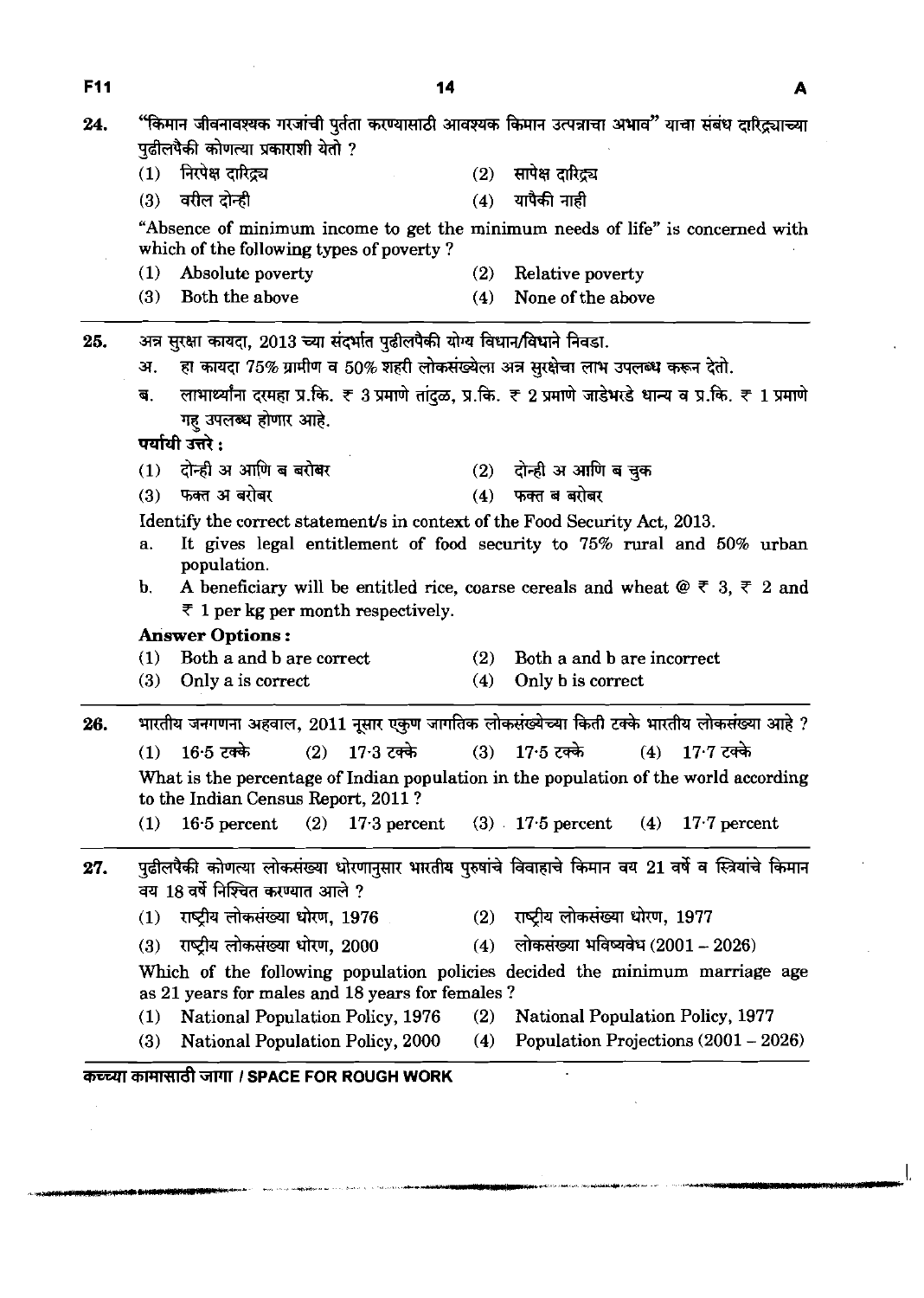15

भारत सरकारने पढीलपैकी कोणते कार्यक्रम 'सामाजिक सुरक्षा' या उद्देशाने सुरू केले आहे ? 28.

- आम आदमी विमा योजना अ.
- राष्ट्रीय स्वास्थ्य विमा योजना ब.
- राष्ट्रीय सामाजिक सहाय्य कार्यक्रम क.

पर्यायी उत्तरे :

- फक्त अ आणि ब फक्त ब आणि क  $(2)$  $(1)$
- वरील सर्व फक्त क  $(3)$  $(4)$

Which of the following programmes is/are started by the Government of India for the purpose of 'Social Security' ?

- a. **Aam** Aadmi Bima Yojana
- b. Rashtriya Swasthya Bima Yojana
- c. National Social Assistance Programme

#### **Answer Options** :

- (1) Only a and b (3) Only c (2) Only b and c (4) All of the abwe
- हरित राष्ट्रीय उत्पन्नाचे (GNI) मापनाशी पुढीलपैकी कोणते घटक संबंधित आहेत ? 29.
	- राष्ट्रीय उत्पन्न अ.
	- नैसर्गिक संसाधनांमध्ये घट ब.
	- पर्यावरणीय ऱ्हास क.

पर्यायी उत्तरे :

- $(1)$ फक्त अ आणि क  $(2)$ फक्त अ
- फक्त अ आणि ब  $(4)$  वरील सर्व  $(3)$

Which of the following factors is/are concerned in the calculation of Green National Income (GNI) ?

- a. National Income
- b. Depletion of Natural Resources
- c. Environmental Degradation

## **Answer Options** :

- (1) Onlyaandc (2) Only a
- (3) Only a and b  $(4)$  All of the above (1) Only a and b (2) Only a<br>
(3) Only a and b (4) All of the above<br> **THE ROUGH WORK** P.T.O.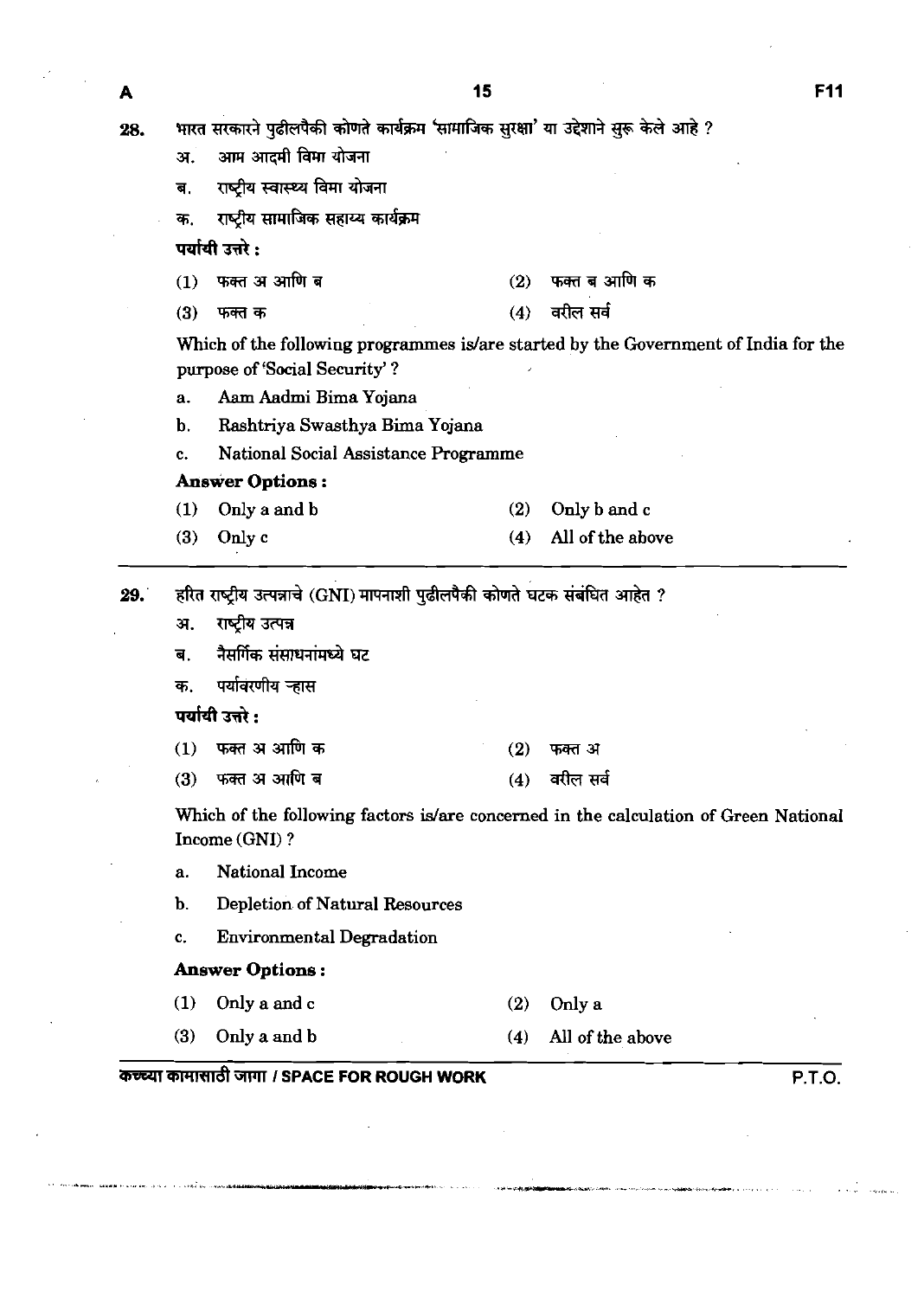**Fll 16** 

| 30. |                                    | 'सहस्त्रक विकास लक्ष्ये (MDGs)' यांमध्ये पुढीलपैकी कशाचे मापन केले जाते ?                                                                                 |            |                                                                                                         |  |  |  |  |
|-----|------------------------------------|-----------------------------------------------------------------------------------------------------------------------------------------------------------|------------|---------------------------------------------------------------------------------------------------------|--|--|--|--|
|     | अ.                                 | दारिद्र्य व भुक                                                                                                                                           |            |                                                                                                         |  |  |  |  |
|     | ब.<br>क.                           | महिला सबलीकरण<br>पर्यावरणीय शाश्वतता                                                                                                                      |            |                                                                                                         |  |  |  |  |
|     | ड.                                 | विकासासाठी जागतिक भागीदारी                                                                                                                                |            |                                                                                                         |  |  |  |  |
|     |                                    | पर्यायी उत्तरे :                                                                                                                                          |            |                                                                                                         |  |  |  |  |
|     | (1)                                | फक्त अ आणि ब                                                                                                                                              | (2)        | फक्त क आणि ड                                                                                            |  |  |  |  |
|     | (3)                                | फक्त अ, ब आणि क                                                                                                                                           | (4)        | वरील सर्व                                                                                               |  |  |  |  |
|     |                                    |                                                                                                                                                           |            | Which of the following are measured in Millennium Development Goals (MDGs)?                             |  |  |  |  |
|     | a.                                 | Poverty and Hunger                                                                                                                                        |            |                                                                                                         |  |  |  |  |
|     | b.                                 | Women's Empowerment                                                                                                                                       |            |                                                                                                         |  |  |  |  |
|     | c.                                 | <b>Environmental Sustainability</b>                                                                                                                       |            |                                                                                                         |  |  |  |  |
|     | d.                                 | Global Partnerships for Development                                                                                                                       |            |                                                                                                         |  |  |  |  |
|     |                                    | <b>Answer Options:</b>                                                                                                                                    |            |                                                                                                         |  |  |  |  |
|     | (1)                                | Only a and b                                                                                                                                              | (2)        | Only c and d                                                                                            |  |  |  |  |
|     | (3)                                | Only a, b and c                                                                                                                                           | (4)        | All of the above                                                                                        |  |  |  |  |
|     | अ.<br>ৰ.<br>क.<br>ड.<br>(1)<br>(3) | अंगणवाडी सेवा योजना<br>प्रधानमंत्री मातृ वंदना योजना<br>राष्ट्रीय पोषण अभियान<br>बाल सुरक्षा योजना<br>पर्यायी उत्तरे :<br>फक्त अ आणि ब<br>फक्त अ, ब आणि क | (2)<br>(4) | फक्त क आणि ड<br>वरील सर्व<br>Which of the following schemes are included in women and child development |  |  |  |  |
|     | schemes?                           |                                                                                                                                                           |            |                                                                                                         |  |  |  |  |
|     | а.                                 | Anganwadi Services Scheme                                                                                                                                 |            |                                                                                                         |  |  |  |  |
|     | b.                                 | Pradhan Mantri Matru Vandana Scheme                                                                                                                       |            |                                                                                                         |  |  |  |  |
|     | c.                                 | National Nutrition Mission                                                                                                                                |            |                                                                                                         |  |  |  |  |
|     | d,                                 | <b>Child Protection Scheme</b>                                                                                                                            |            |                                                                                                         |  |  |  |  |
|     |                                    | <b>Answer Options:</b>                                                                                                                                    |            |                                                                                                         |  |  |  |  |
|     | (1)                                | Only a and b                                                                                                                                              | (2)        | Only c and d                                                                                            |  |  |  |  |
|     | (3)                                | Only a, b and c                                                                                                                                           | (4)        | All of the above                                                                                        |  |  |  |  |

 $\boldsymbol{A}$ 

 $\overline{1}$ 

 $\hat{\mathcal{L}}$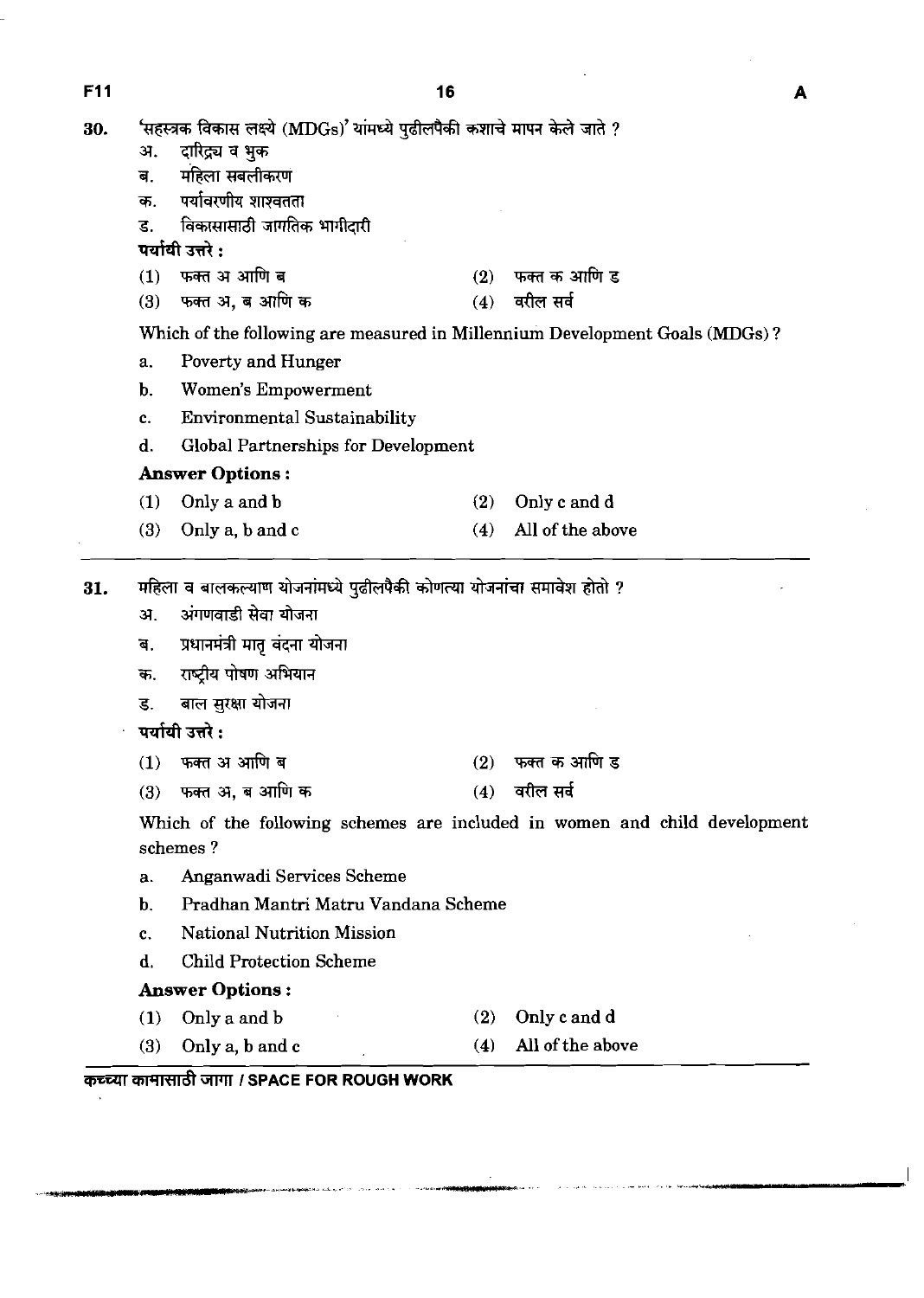दारिद्र्य घटविण्याच्या कुठल्याही धोरणात स्वयंरोजगार आणि वेतनाधिष्ठीत रोजगार ह्या दोन्ही गोष्टींचा समावेश 32. होणे गरजेचे आहे, कारण ग्रामीण भागात स्वयंरोजगार हा जास्त प्रचलित आहे. अ. वेतनरोजगारावरील अवलंबित्व हे मालकांवरील (एम्प्लॉयर) अवलंबित्व वाढवते. ब. असे केले नाही तर श्रीमंत व गरिबांमधील दरी वाढेल. क. श्रीमंतांची मालमत्ता संसाधने वाढतील. ड. पर्यायी उत्तरे :  $(1)$ फक्त अ आणि ब  $(2)$  फक्त ब आणि क  $(4)$  वरील सर्व फक्त क आणि ड  $(3)$ In any poverty reduction strategy there is a need to incorporate both self-employment and wage employment, because a. Self-employment is a major form of employment in rural areas. b. Dependence on wage employment will lead to **total** dependence on the employer. c. Otherwise it will increase the gap between the rich and the poor. d. It will strengthen the asset base of the rich. **Answer** Options : **(1)** Only a and b **(2)** Only b and c **(4)** All of the above **(3)** Only c and d 33. 'मानवी दारिद्र्य निर्देशांक' ही संकल्पना सर्वप्रथम \_\_\_\_\_\_\_\_\_\_\_\_\_\_या अहवालात मांडली गेली. मानव विकास अहवाल, 1990  $(1)$  $(2)$ मानव विकास अहवाल. 1997 मानव विकास अहवाल, 2001  $(3)$ **(4) m** WWi3, **<sup>2014</sup>** The concept of Human Poverty Index (HPI) was introduced in the **(1)** Human Development Report, **1990 (2)** Human Development Report, **1997 (3)** Human Development Report, **2001 (4)** Human Development Report, **2014 mmmnndtm** *I* **SPACE FOR ROUGH WORK P.T.O.** 

A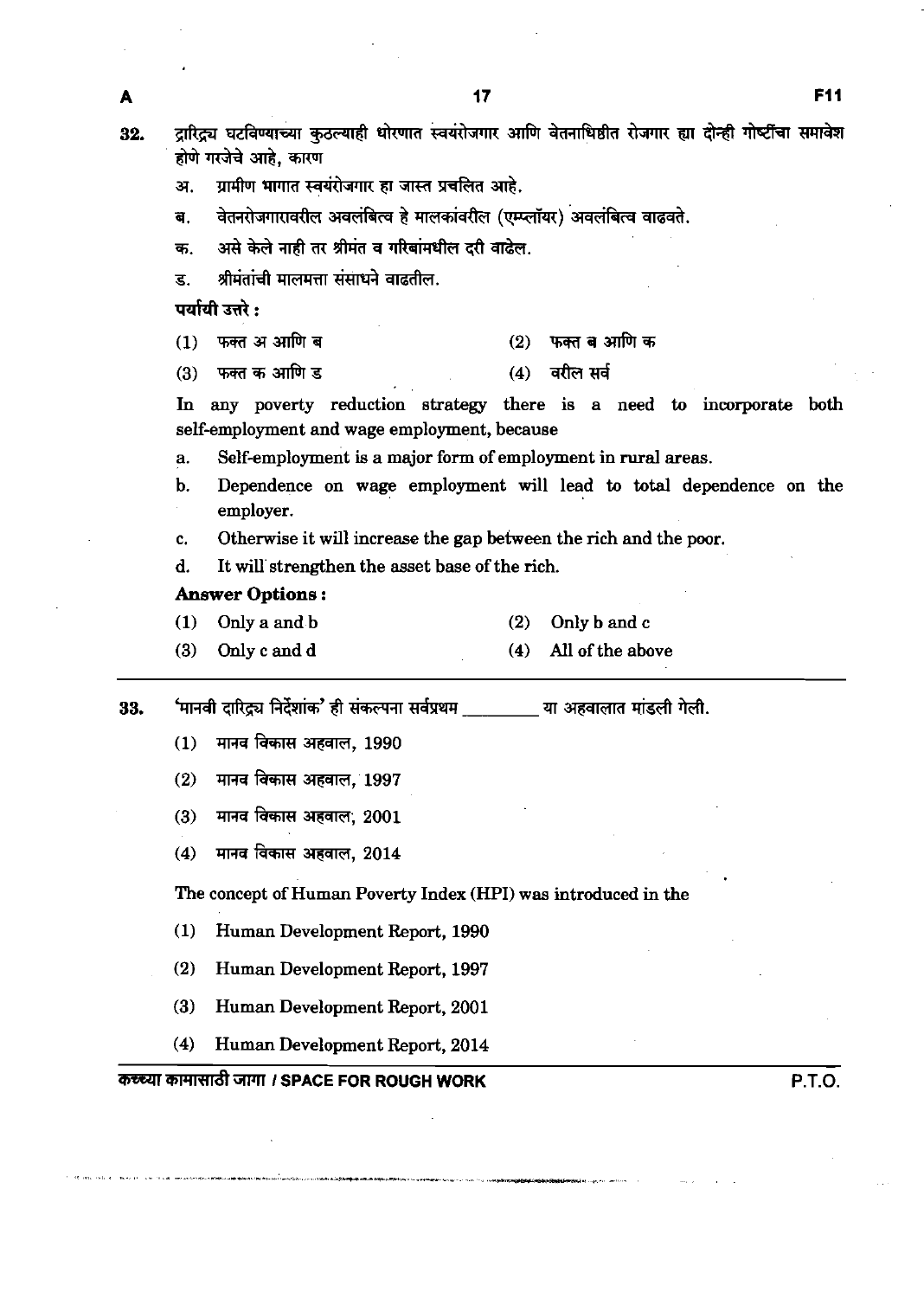**F11** 18

34. 'शिरगणनात्मक शहरे' यांची झालेली भरमसाट वाढ हे एक मोठे आव्हान आहे कारण अशा शहरांमध्ये

- 31. शहर अनुशासन संरचना नसतात
- ब. आवश्यक त्या नागरी पायाभूत सुविधा नसतात
- क. शहरांची वाढ ही वेगाने वाढणाऱ्या लोकसंख्येमळे झालेली असते

**पर्यायी उत्तरे:** 

- अ, ब आणि क अ आणि ब  $(1)$  $(2)$
- अ आणि क ब आणि क  $(3)$  $(4)$

The phenomenal growth of 'census towns' is a challenge as these towns

- a. Do not have urban governance structure
- b. Do not have the requisite urban infrastructure
- c. Result out of rapid population growth

# **Answer Options** :

- **(1)** a, b and c **(2)** Only a and b
- **(3)** Only b and c **(4)** Only a and c

 $35.$  बाराव्या पंचवार्षिक योजनेचे  $(2012-17)$  मुख्य उंद्दिष्ट कोणते होते ?

- (1) आर्थिक वृद्धि व स्थिर विकास साधणे
- (2) जलद वृद्धी व विकास साधणे
- (3) जलद व अधिक सर्वसमावेशक वृद्धि साधणे
- (4) जलद, शाश्वत आणि अधिक सर्वसमावेशक वद्धि साधणे

Which of the following was the aim of the Twelfth Five Year Plan  $(2012 - 17)$ ?

- **(1)** To achieve economic growth and stable development
- **(2)** To achieve faster growth and development
- **(3)** To achieve faster and more inclusive growth
- **(4)** To achieve faster, sustainable and more inclusive growth

# **कच्च्या कामासाठी जागा** *।* **SPACE FOR ROUGH WORK**

A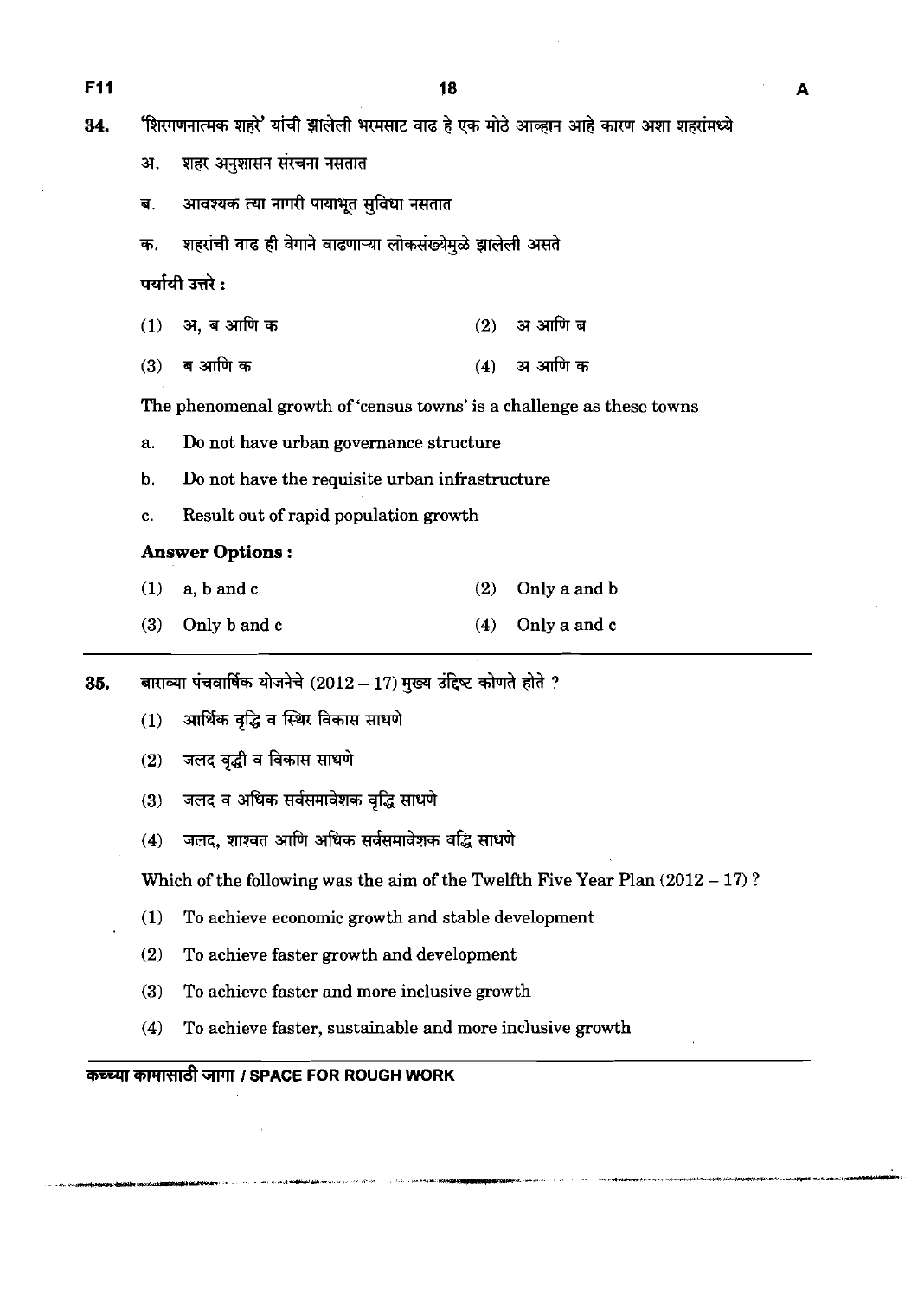खालीलपैकी काय जिओस्टेशनरी ऑरबिट (GEO) चे अचुकपणे वर्णन करते ? 36.

- समुद्रसपाटीपासूनची उंची 20,000 कि.मी. व एक कक्षा परिभ्रमणास 12 तास लागतात.  $(1)$
- समुद्रसपाटीपासूनची उंची 36,000 कि.मी. व एक कक्षा परिभ्रमणास 24 तास लागतात.  $(2)$
- समुद्रसपाटीपासूनची उंची 400 कि.मी. व एक कक्षा परिभ्रमणास 90 मिनिटे लागतात.  $(3)$
- यापैकी कुठलेहि नाही  $(4)$

Which of the following describes the Geostationary Orbit *(GEO)* correctly ?

- *(1)* Altitude of *20,000* km above the sea level and the orbital period is *12* hours.
- (2) Altitude of *36,000* km above the sea level and the orbital period is *24* hours.
- *(3)* Altitude of *400* **km** above the sea level and the orbital period is *90* minutes.
- *(4)* None of the above

फ्रेसनल्स बायाप्रिझम मध्ये ()) तरंगलांबीची किंमत कशावर अवलंबून असते ? 37.

- $(1)$ दोन संलग्न उगमस्थानातील अंतर
- फ्रिंजची रूटी  $(2)$
- स्लिट व दुरदर्शकाची नेत्रकाच यांतील अंतर  $(3)$
- वरील सर्व  $(4)$

In Fresnel's Biprism, the value of wavelength *(A)* depends upon

- *(1)* The distance between two coherent sources
- *(2)* The fringe-width
- *(3)* The distance between slit and eyepiece of telescope
- *(4)* All of the above
- ज्या व्यक्तीचे सुस्पष्ट दृष्टीचे लघुत्तम अंतर 50 cm आहे, अशा व्यक्तीच्या चष्माच्या भिंगांचे नाभीय अंतर किती 38. असेल ?
	- $(1)$  $50 \text{ cm}$ , अंतर्वक्र  $50 \text{ cm}$ , बहिर्वक्र  $(2)$
	- $25 \text{ cm}$ , बहिर्वक्र  $(3)$  $25 \text{ cm}$ , अंतर्वक्र  $(4)$

What focal length should the spectacles have for a person for whom the least distance of distinct vision is *50* em ?

- *(1) 50* cm, concave *(2) 50* cm, convex
- *(3) 25* cm, concave **(4)** *25* cm, convex

# कच्च्या कामासाठी जागा *।* SPACE FOR ROUGH WORK बच्चा कामासाठी हैं । अब प्रकार से प्रकार हैं । अब प्रकार हैं । अब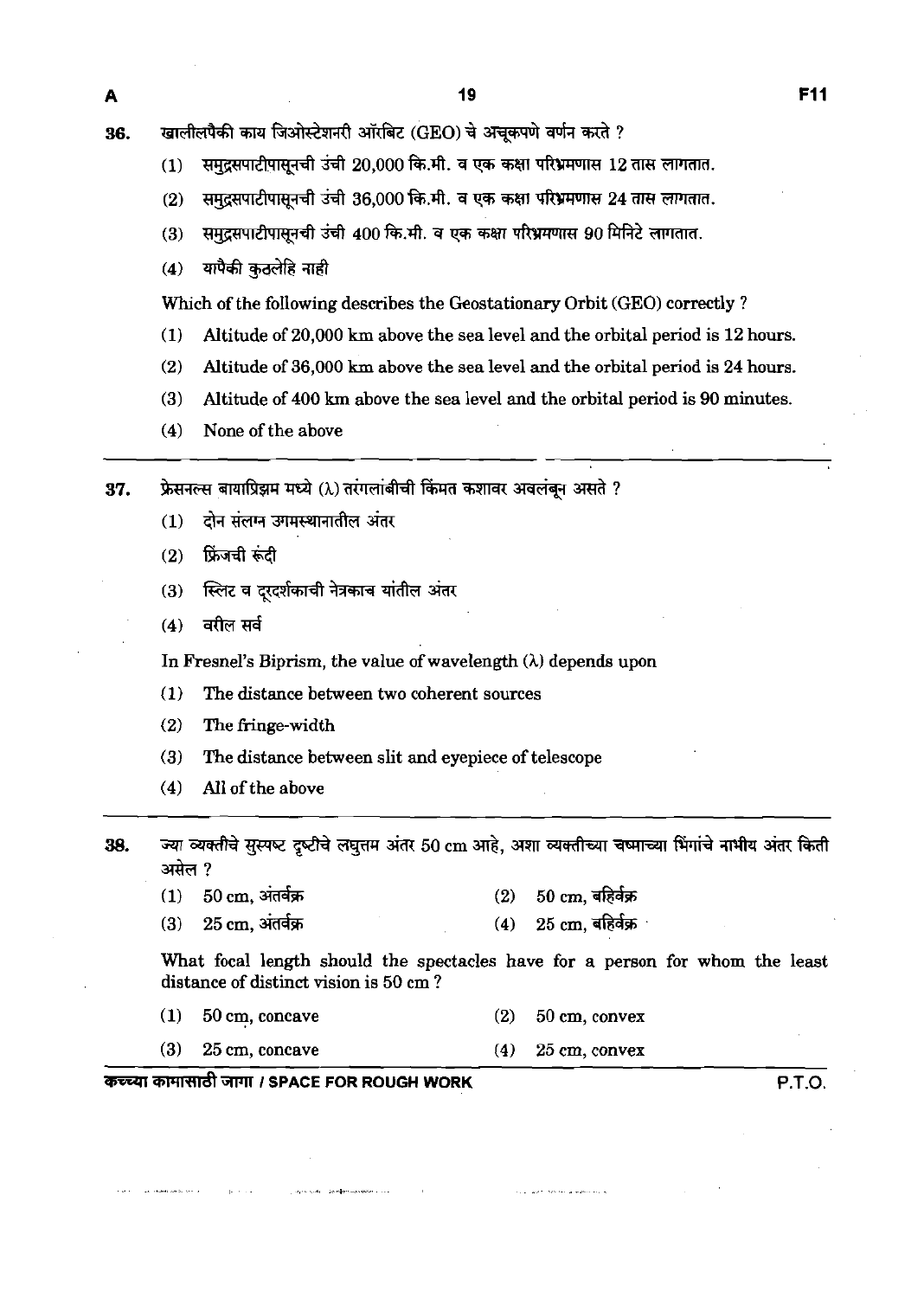| 39. | 10 ओहमचा रोध 12 V च्या विद्युतघटास जोडल्यास रोधातून 1·1 A विद्युतधारा वाहते. विद्युतघटाचा अंतर्गत<br>रोध काढा. |                                                             |     |                                                                                                                        |  |  |  |  |  |
|-----|----------------------------------------------------------------------------------------------------------------|-------------------------------------------------------------|-----|------------------------------------------------------------------------------------------------------------------------|--|--|--|--|--|
|     | (1)                                                                                                            | $10 \Omega$                                                 | (2) | $0.1 \Omega$                                                                                                           |  |  |  |  |  |
|     | (3)                                                                                                            | $10.9 \Omega$                                               | (4) | $0.91\Omega$                                                                                                           |  |  |  |  |  |
|     |                                                                                                                | Find the internal resistance of the cell.                   |     | A resistor of 10 $\Omega$ connected across a cell of emf 12 V, draws the current of 1.1 A.                             |  |  |  |  |  |
|     | (1)                                                                                                            | $10 \Omega$                                                 | (2) | $0.1 \Omega$                                                                                                           |  |  |  |  |  |
|     | (3)                                                                                                            | $10.9 \Omega$                                               | (4) | $0.91\ \Omega$                                                                                                         |  |  |  |  |  |
|     |                                                                                                                | झालेत्या पक्तींमधील अंतर किती ?                             |     | आहेत. त्यांच्यावर 500 नॅनोमीटर तरंगलांबीची शलाका सोडल्यानंतर पडद्यावर व्यतिकरण परिणामामुळे तयार                        |  |  |  |  |  |
|     |                                                                                                                | $(1)$ 5.0 mm                                                | (2) | $0.5 \text{ mm}$                                                                                                       |  |  |  |  |  |
|     | (3)                                                                                                            | 50cm                                                        | (4) | $0.05$ mm<br>Two parallel slits 1 millimetre apart are placed 1 metre away from the screen. What                       |  |  |  |  |  |
|     | (1)                                                                                                            | 500 nanometres is incident on them?<br>$5.0 \text{ mm}$     | (2) | is the fringe separation due to interference effect, when a beam of wavelength<br>$0.5$ mm                             |  |  |  |  |  |
|     | (3)                                                                                                            | $5.0 \text{ cm}$                                            | (4) | $0.05$ mm                                                                                                              |  |  |  |  |  |
| 41. |                                                                                                                | दराने कार्य करते. अशा इंजिनची कार्यक्षमता किती टक्के असेल ? |     | एका वाफेच्या इंजिनला $3\cdot 6\times 10^9$ J/min दराने उष्णता पुरवली जाते. त्यापासून इंजिन $5\cdot 4\times 10^8$ J/min |  |  |  |  |  |
|     | (1)                                                                                                            | 15%                                                         | (2) | 12.5%                                                                                                                  |  |  |  |  |  |
|     | (3)                                                                                                            | 85%                                                         | (4) | 87.5%                                                                                                                  |  |  |  |  |  |
|     |                                                                                                                | from its source. What is the efficiency of the engine?      |     | A steam engine delivers $5.4 \times 10^8$ J of work per minute by taking $3.6 \times 10^9$ J of heat                   |  |  |  |  |  |
|     | (1)                                                                                                            | 15%                                                         | (2) | 12.5%                                                                                                                  |  |  |  |  |  |

 $\frac{1}{2} \int_{\mathbb{R}^2} \frac{d\mu}{\mu} \, d\mu$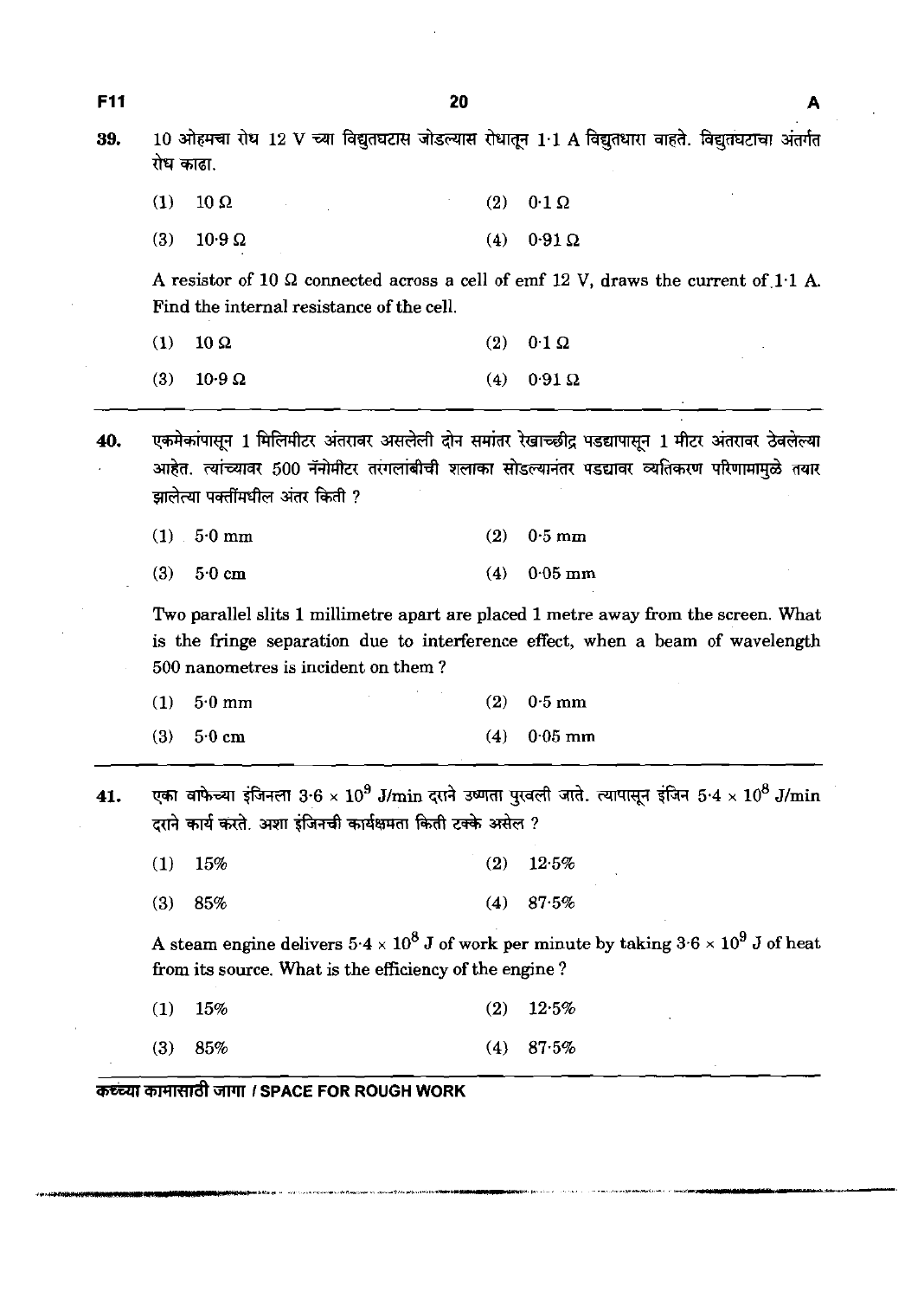| A   |                                                                                                                                           | 21         |                               | <b>F11</b> |
|-----|-------------------------------------------------------------------------------------------------------------------------------------------|------------|-------------------------------|------------|
| 42. | काही झाडांमधे तांब्याच्या कमतरतेमूळे सालीवर फोड व खोलवर तुकडे पडून त्यातून डिंक बाहेर येतो. अशा                                           |            |                               |            |
|     | रोगाला<br>्म्हणतात.                                                                                                                       |            |                               |            |
|     | एक्झांथिमा<br>(1)                                                                                                                         | (2)        | पांढरा डोळा                   |            |
|     | डायबॅक<br>(3)                                                                                                                             | (4)        | पेशीमृत होणे                  |            |
|     | In some trees, copper deficiency may cause blisters and deep slits in the bark from                                                       |            |                               |            |
|     | which exudes gum. This disease is known as                                                                                                |            |                               |            |
|     | Exanthema<br>(1)                                                                                                                          | (2)<br>(4) | White bud<br>Necrosis         |            |
|     | Dieback<br>(3)                                                                                                                            |            |                               |            |
| 43. | सुक्रोजचे एरोबिक ऑक्सिडेशन होऊन अधिकतम किती ATP तयार होतात ?                                                                              |            |                               |            |
|     | 37<br>(1)                                                                                                                                 | (2)        | 44                            |            |
|     | 60<br>(3)                                                                                                                                 |            | (4) 50                        |            |
|     | The maximum yield of ATP from the complete oxidation of sucrose via aerobic<br>respiration is                                             |            |                               |            |
|     | (1)<br>-37                                                                                                                                | (2)        | 44                            |            |
|     | 60<br>(3)                                                                                                                                 | (4)        | 50                            |            |
| 44. | दोन नावे (बायनोमिअल) देण्याची वर्गीकरण पद्धती कोणी सुचविली ?                                                                              |            |                               |            |
|     | कॅरोलस लिनायस<br>(1)                                                                                                                      | (2)        | बेंथम आणि हुकर                |            |
|     | थिओफ्रास्टस<br>(3)                                                                                                                        | (4)        | हचिनसन                        |            |
|     | The binomial system of classification was given by                                                                                        |            |                               |            |
|     | Carolus Linnaeus<br>(1)                                                                                                                   | (2)        | <b>Bentham and Hooker</b>     |            |
|     | Theophrastus<br>(3)                                                                                                                       | (4)        | Hutchinson                    |            |
| 45. | सर जे.सी. बोस, भारतीय वैज्ञानिक, यांच्यानुसार कॉर्टिकल थरांच्या आतील जीवंत पेशीमूळे असेंट ऑफ सॅप<br>्ह्या क्रियेमूळे घडते ?               |            |                               |            |
|     | पलसेटरी क्रिया<br>(1)                                                                                                                     |            | (2) ट्रांसपिरेशन पूल सिद्धांत |            |
|     | कोहीजन सिद्धांत<br>(3)                                                                                                                    | (4)        | मूळ दाब सिद्धांत              |            |
|     | According to Sir J.C. Bose, an Indian scientist, ascent of sap takes place due to the<br>of living cells of the innermost cortical layer. |            |                               |            |
|     | pulsatory activity<br>(1)                                                                                                                 |            | (2) transpiration pull theory |            |
|     | cohesion theory<br>(3)                                                                                                                    |            | (4) root pressure theory      |            |

 $\label{eq:convergence} \mathcal{L}(\mathcal{L}(\mathcal{L})) = \mathcal{L}(\mathcal{L}(\mathcal{L})) = \mathcal{L}(\mathcal{L}(\mathcal{L})) = \mathcal{L}(\mathcal{L}(\mathcal{L})) = \mathcal{L}(\mathcal{L}(\mathcal{L})) = \mathcal{L}(\mathcal{L}(\mathcal{L})) = \mathcal{L}(\mathcal{L}(\mathcal{L})) = \mathcal{L}(\mathcal{L}(\mathcal{L})) = \mathcal{L}(\mathcal{L}(\mathcal{L}(\mathcal{L}))) = \mathcal{L}(\mathcal{L}(\mathcal{L}(\mathcal{L}))) = \mathcal{L}(\math$ 

 $\sim 10^{11}$  and

 $\mathcal{L}(\mathcal{A})$  and  $\mathcal{L}(\mathcal{A})$  .

 $\mathcal{L}_{\mathcal{A}}$  and  $\mathcal{L}_{\mathcal{A}}$  are the set of the set of  $\mathcal{A}$  , and  $\mathcal{L}_{\mathcal{A}}$  are the set of  $\mathcal{A}$ 

 $\sim 10^{11}$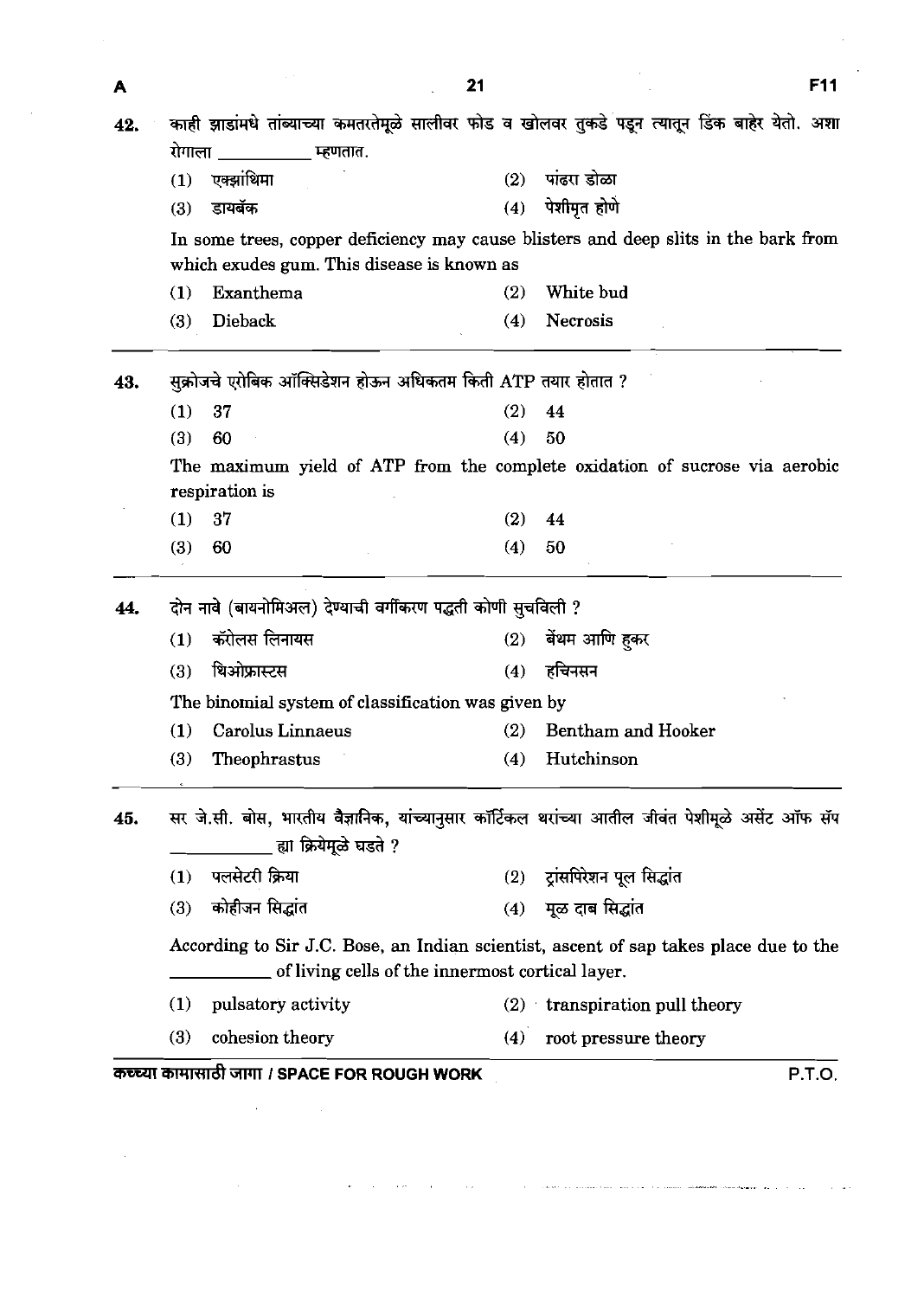**F11** 

 $\sim 10$ 

46. खालीलपैकी कोणती थेरीज किंवा सिद्धांत जीवन उत्क्रांतीशी संबंधित आहेत ?

|     | अ.          | नैसर्गीक निवडीचा सिद्धांत                                         |     |                  |
|-----|-------------|-------------------------------------------------------------------|-----|------------------|
|     | ब.          | उत्परिवर्तन उत्क्रांतीचा सिद्धांत                                 |     |                  |
|     | क.          | वारसा वर्ण गुणधर्म सिद्धांत                                       |     |                  |
|     | ड.          | वियोग सिद्धांत                                                    |     |                  |
|     |             | पर्यायी उत्तरे :                                                  |     |                  |
|     | (1)         | अ, ब आणि ड                                                        |     | (2) अ, ब आणि क   |
|     | $\cdot$ (3) | अ, क आणि ड                                                        | (4) | वरील सर्व .      |
|     |             | Which of the following theories are related to evolution of life? |     |                  |
|     | a.          | The theory of natural selection                                   |     |                  |
|     | b.          | Mutation theory of evolution                                      |     |                  |
|     | c.          | Theory of inheritance of acquired characteristics                 |     |                  |
|     | d.          | Theory of segregation                                             |     |                  |
|     |             | <b>Answer Options:</b>                                            |     |                  |
|     | (1)         | a, b and d                                                        | (2) | a, b and c       |
|     | (3)         | a, c and d                                                        | (4) | All of the above |
| 47. |             | खालीलपैकी कोणती 'संप्रेरके' पिटूटरी ग्रंथीची आहेत ?               |     |                  |
|     | अ.          | टि.एस.एच.                                                         |     |                  |
|     | ब.          | एस.टि.एच.                                                         |     |                  |
|     | क.          | एच.सी.जी.                                                         |     |                  |
|     | ड.          | ए.डी.एच.                                                          |     |                  |
|     |             | पर्यायी उत्तरे:                                                   |     |                  |
|     | (1)         | अ आणि ब                                                           | (2) | ब आणि क          |
|     | (3)         | अ, ब आणि ड                                                        | (4) | अ, ब आणि क       |
|     |             | Which of the following are hormones of the pituitary gland?       |     |                  |
|     | a.          | <b>TSH</b>                                                        |     |                  |
|     | b.          | <b>STH</b>                                                        |     |                  |
|     | c.          | <b>HCG</b>                                                        |     |                  |
|     | d.          | <b>ADH</b>                                                        |     |                  |
|     |             | <b>Answer Options:</b>                                            |     |                  |
|     | (1)         | a and b                                                           | (2) | b and c          |
|     | (3)         | a, b and d                                                        | (4) | a, b and c       |
|     |             | कच्च्या कामासाठी जागा / SPACE FOR ROUGH WORK                      |     |                  |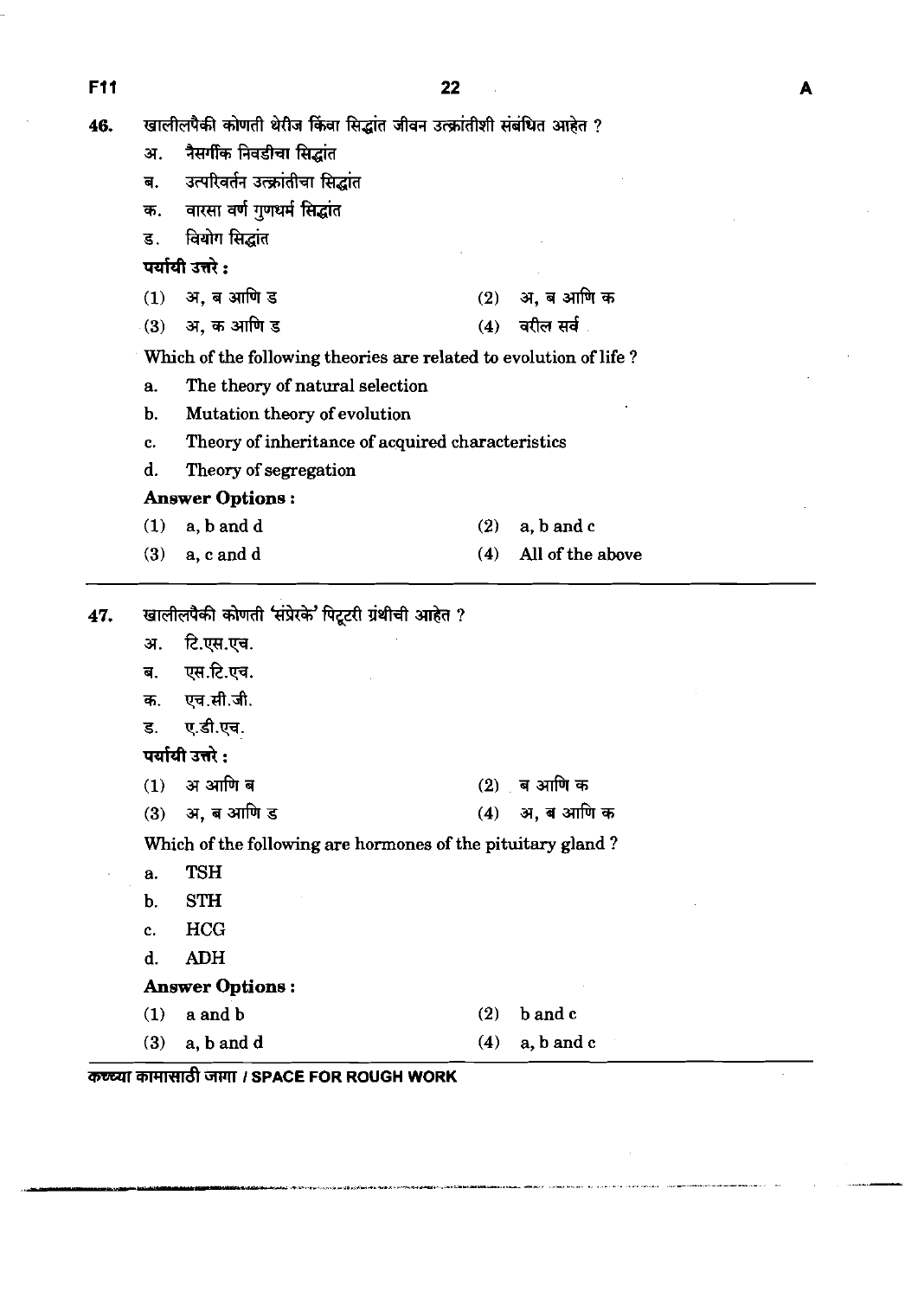**A**<br>48. अस्थिसंस्था ही खालीलपैकी कोणते कार्य करते ?<br>अ. संरक्षण

**ST.** 

- <mark>ब.</mark> रक्तोत्पादन/ अ. सरक्षण<br>ब. रक्तोत्पादन/रुधिरजनन<br>क. हालचाल-सुलभता<br>न भगाचे-यंतर्धन/मात्रा
- क. हालचाल सुलभता<br>ड. क्षाराचे संवर्धन/साठा
- 

पर्यायी उत्तरे :

- अ, ब आणि क  $(1)$
- ब. क आणि ड  $(2)$
- अ, क आणि ड  $(3)$
- वरील सर्व  $(4)$

The skeletal system performs which of the following functions ?

- a. Protection
- b. Hematopoiesis
- c. Movement facilitation
- d. Mineral storage

### Answer Options :

- **(1)** a, bandc
- **(2)** b, c and d
- **(3)** a, c and d
- **(4)** All of the above
- ग्रिगोर मेंडल यांना जनुकशास्त्राचे जनक असे संबोधले जाते, कारण त्यांनी प्रथम अनुवंशिकतेचा सिद्धांत मांडला. 49. त्यांचे प्रयोगशाळेतील संशोधन सामग्री कोणती होती ?
	- फ्रूट फ्लाय (फळ माशी)  $(1)$
	- ब्रेड मोल्ड (बुरशी)  $(2)$
	- वटाण्याचे झाड  $(3)$
	- रेसुस माकड  $(4)$

Gregor Mendel is often referred to as the Father of Genetics, since he first enunciated the principles of heredity. His experimental material was

- **(1)** Fruit fly
- **(2)** Bread mould
- **(3)** Pea plant
- **(4)** Rhesus monkey

**W€Wl** UWTRd **W7l'l I SPACE FOR ROUGH WORK'** P.T.O.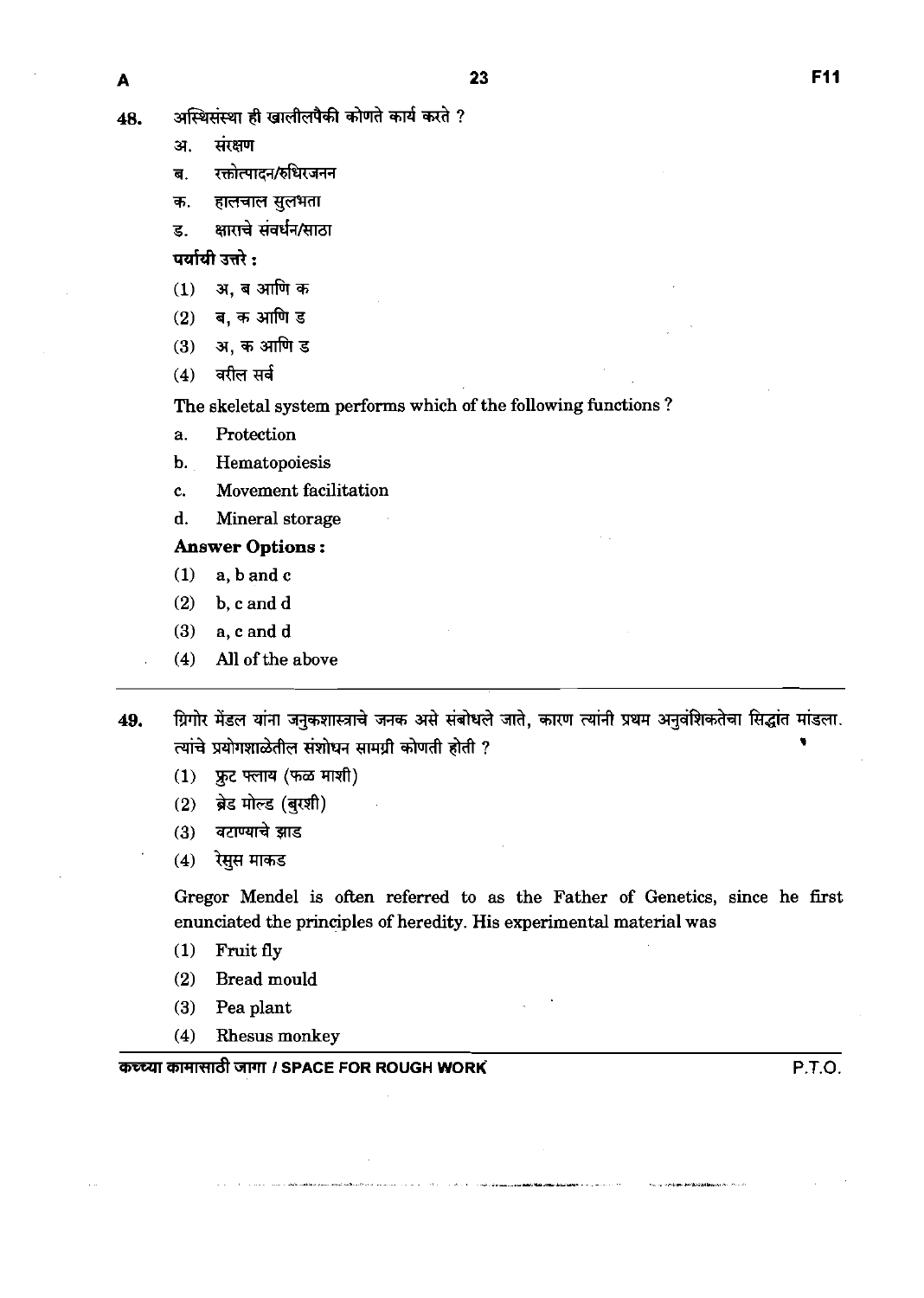| F <sub>11</sub> |     |                                                                           |     |                                 | 24         |                                   |         |                 | А |  |  |  |
|-----------------|-----|---------------------------------------------------------------------------|-----|---------------------------------|------------|-----------------------------------|---------|-----------------|---|--|--|--|
| 50.             |     | 'M' हे मुलद्रव्य डोबेरिनर त्रिकके मध्ये Ca, M आणि Ba हे _____ ___ आहे.    |     |                                 |            |                                   |         |                 |   |  |  |  |
|                 |     | $(1)$ Be                                                                  | (2) | Mg                              | (3)        | $S_{I}$                           | $(4)$ I |                 |   |  |  |  |
|                 |     | The element M in the Dobereiner triad Ca, M and Ba is                     |     |                                 |            |                                   |         |                 |   |  |  |  |
|                 | (1) | Be                                                                        | (2) | Mg                              | (3)        | $S_{I}$                           | $(4)$ I |                 |   |  |  |  |
| 51.             |     | काष्ठजन्य अल्कोहोल म्हणजेच                                                |     |                                 |            |                                   |         |                 |   |  |  |  |
|                 | (1) | मिथेनॉल                                                                   |     |                                 | (2)        | इथेनॉल                            |         |                 |   |  |  |  |
|                 | (3) | बेझिल अल्कोहोल                                                            |     |                                 | (4)        | आयसोप्रोप्रिल अल्कोहोल            |         |                 |   |  |  |  |
|                 |     | Wood grain alcohol is nothing but                                         |     |                                 |            |                                   |         |                 |   |  |  |  |
|                 | (1) | Methanol                                                                  |     |                                 | (2)        | Ethanol                           |         |                 |   |  |  |  |
|                 | (3) | Benzyl alcohol                                                            |     |                                 | (4)        | Isopropyl alcohol                 |         |                 |   |  |  |  |
| 52.             |     | पाण्यात क्लोरीन नेहमी मिसळतात कारण                                        |     |                                 |            |                                   |         |                 |   |  |  |  |
|                 | (1) | ऑक्सिजन चे प्रमाण वाढते                                                   |     |                                 | (2)        | जंतूना मारणे                      |         |                 |   |  |  |  |
|                 | (3) | गाळ काढण्यासाठी                                                           |     |                                 | (4)        | न विरघळणारी अशुद्धता घालवण्यासाठी |         |                 |   |  |  |  |
|                 |     | Water is often treated with chlorine to                                   |     |                                 |            |                                   |         |                 |   |  |  |  |
|                 | (1) | Increase oxygen content                                                   |     | (2)                             | Kill germs |                                   |         |                 |   |  |  |  |
|                 | (3) | Remove sedimentation                                                      |     |                                 | (4)        | Remove insoluble impurities       |         |                 |   |  |  |  |
| 53.             |     |                                                                           |     | ह्यामुळे गंजण्याची क्रिया होते. |            |                                   |         |                 |   |  |  |  |
|                 | (1) | फक्त भौतिक अभिक्रिया                                                      |     |                                 | (2)        | फक्त रासायनिक अभिक्रिया           |         |                 |   |  |  |  |
|                 | (3) | दोन्ही (1) व (2)                                                          |     |                                 | (4)        | कोणतीहि नाही                      |         |                 |   |  |  |  |
|                 |     | Corrosion takes place as a result of                                      |     |                                 |            |                                   |         |                 |   |  |  |  |
|                 | (1) | Only physical reactions                                                   |     |                                 | (2)        | Only chemical reactions           |         |                 |   |  |  |  |
|                 | (3) | Both $(1)$ and $(2)$                                                      |     |                                 | (4)        | None of the above                 |         |                 |   |  |  |  |
| 54.             |     | नैसर्गिक वायुमध्ये ____________ चे प्रमाण मुख्यत्वे करून असते.            |     |                                 |            |                                   |         |                 |   |  |  |  |
|                 |     | $(1)$ ब्युटेन                                                             |     | $(2)$ प्रोपेन                   |            | $(3)$ मिथेन                       |         | $(4)$ ईथेन      |   |  |  |  |
|                 |     | Natural gas mainly consists of                                            |     |                                 |            |                                   |         |                 |   |  |  |  |
|                 | (1) | Butane                                                                    | (2) | Propane                         | (3)        | Methane                           | (4)     | Ethane          |   |  |  |  |
| 55.             |     | नैसर्गिक स्त्रोतातील कोणत्या घटकापासून चरबी आणि तेल मिळते ?               |     |                                 |            |                                   |         |                 |   |  |  |  |
|                 |     | $(1)$ कार्बोंदके                                                          | (2) | लिपिड                           |            | $(3)$ प्रथिन                      | (4)     | टर्पिन          |   |  |  |  |
|                 |     | Fats and oils belong to the naturally occurring group of compounds called |     |                                 |            |                                   |         |                 |   |  |  |  |
|                 | (1) | Carbohydrates (2) Lipids                                                  |     |                                 |            | (3) Proteins                      | (4)     | <b>Terpenes</b> |   |  |  |  |

 $\mathbb{R}^2$ 

 $\frac{1}{2} \left( \frac{1}{2} \right)$ 

 $\hat{\mathcal{L}}$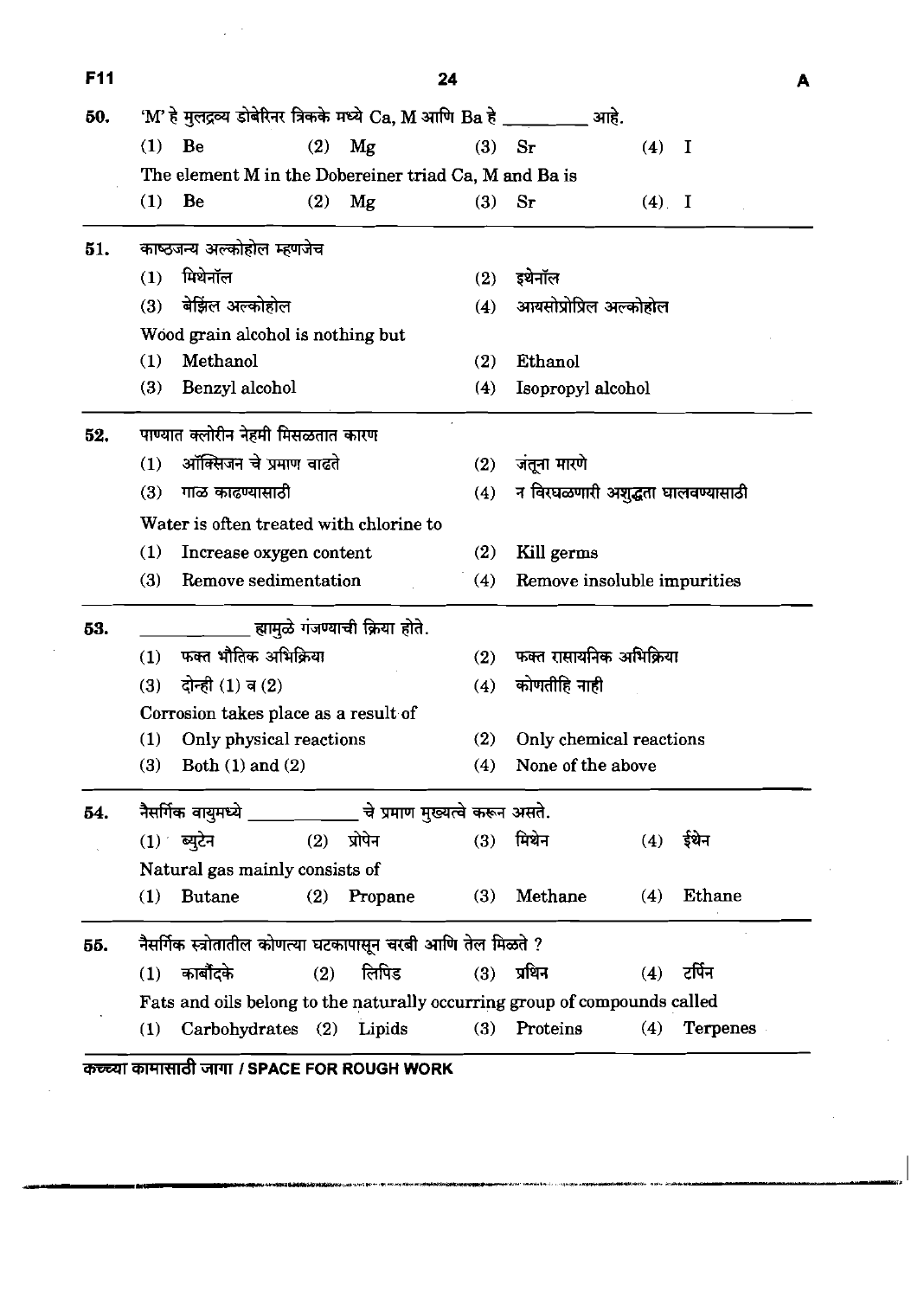|     | 25                                                                                                                                                                                                                                                                                                                                                                                                                                                                                 | F11 |
|-----|------------------------------------------------------------------------------------------------------------------------------------------------------------------------------------------------------------------------------------------------------------------------------------------------------------------------------------------------------------------------------------------------------------------------------------------------------------------------------------|-----|
| 56. | भारतीय राज्यघटनेच्या खालीलपैकी कोणत्या तरतूदी 26 नोव्हेंबर 1949 रोजी लागू झाल्या ?<br>निवडणूका (कलम-324)<br>नागरिकत्व<br>अ.                                                                                                                                                                                                                                                                                                                                                        |     |
|     | मूलभूत अधिकार<br>तात्पुरती संसद<br>ड.<br>क.<br>पर्यायी उत्तरे :                                                                                                                                                                                                                                                                                                                                                                                                                    |     |
|     | $(4)$ अआणि ब<br>अ आणि क<br>अ, ब आणि क<br>$(2)$ ब, क आणि ड<br>(3)<br>(1)                                                                                                                                                                                                                                                                                                                                                                                                            |     |
|     | On 26 <sup>th</sup> November, 1949, which of the following provisions of the Constitution of<br>India came into effect?<br>Elections (Article-324)<br>Citizenship<br><b>Provisional Parliament</b><br><b>Fundamental Rights</b><br><b>Answer Options:</b>                                                                                                                                                                                                                          |     |
|     | (3)<br>a and b<br>$(1)$ a, b and c<br>$(2)$ b, c and d<br>(4)<br>a and c                                                                                                                                                                                                                                                                                                                                                                                                           |     |
| 57. | खालीलपैकी कोणत्या प्रकरणात भारताच्या सर्वोच्च न्यायालयाने राज्यघटनेच्या मूलभूत संरचनेत संसदेला बदल<br>करता येणार नाही असा निर्णय दिला ?<br>शंकरी प्रसाद विरूद्ध भारत सरकार<br>गोलकनाथ विरूद्ध पंजाब राज्य<br>(2)<br>केशवानंद भारती विरूद्ध केरळ राज्य<br>मिनव्हा मिल्स् लि. विरूद्ध भारत सरकार<br>(4)<br>In which of the following cases did the Supreme Court of India pronounce the verdict<br>that the basic structure of the Constitution cannot be amended by the Parliament? |     |
|     | Shankari Prasad vs Union of India<br>Golaknath vs State of Punjab<br>(2)<br>Kesavananda Bharti vs State of Kerala<br>(3)<br>Minerva Mills Ltd. vs Union of India<br>(4)                                                                                                                                                                                                                                                                                                            |     |
| 58. | भारताच्या उपराष्ट्रपती बाबत खालीलपैकी कोणते विधान <i>चूकीचे</i> आहे ?                                                                                                                                                                                                                                                                                                                                                                                                              |     |
|     | या पदासाठी असलेल्या निर्वाचन मंडळामध्ये संसदेच्या दोन्ही सभागृहांच्या निर्वाचित सदस्यांचा समावेश<br>अ.<br>असतो.                                                                                                                                                                                                                                                                                                                                                                    |     |
|     | ते राष्ट्रपतीच्या अनुपस्थिती मध्ये सहा महिन्यापेक्षा जास्त काळ नाही इतक्या कालावधीसाठी राष्ट्रपती<br>ब.<br>पदावर राह शकतात.                                                                                                                                                                                                                                                                                                                                                        |     |
|     | ्या पदाच्या निवडणूकीसाठी किमान 20 मतदार हे प्रस्तावक आणि 20 मतदार हे अनुमोदक असणे<br>क.                                                                                                                                                                                                                                                                                                                                                                                            |     |
|     | आवश्यक असते.<br>यापैकी एकही नाही<br>$(2)$ ब<br>(3)<br>(1)<br>ा<br>(4)<br>क<br>Which one of the following statements about the Vice-President of India is                                                                                                                                                                                                                                                                                                                           |     |
|     | <i>incorrect?</i><br>The electoral college for election to this office consists of the elected members of<br>а.                                                                                                                                                                                                                                                                                                                                                                    |     |
|     | both the Houses of Parliament.<br>He can hold the office of the President for a period not exceeding six months in                                                                                                                                                                                                                                                                                                                                                                 |     |
|     | the absence of the President.<br>For election to this office a candidate's nomination paper must be subscribed by<br>C.<br>at least 20 electors as proposers and 20 electors as seconders.                                                                                                                                                                                                                                                                                         |     |

 $\label{eq:2.1} \frac{1}{2} \int_{\mathbb{R}^3} \left| \frac{d\mu}{d\mu} \right|^2 \, d\mu = \frac{1}{2} \int_{\mathbb{R}^3} \left| \frac{d\mu}{d\mu} \right|^2 \, d\mu = \frac{1}{2} \int_{\mathbb{R}^3} \left| \frac{d\mu}{d\mu} \right|^2 \, d\mu$ 

 $\left\langle \sigma\left( \sigma\right) \right\rangle$  for the continuous  $\left\langle \sigma\right\rangle =\left\langle \sigma\right\rangle$  , and the displace of one also

.<br>Agterije i državno plev

 $\mathcal{L}^{\text{max}}_{\text{max}}$  , where  $\mathcal{L}^{\text{max}}_{\text{max}}$ 

 $\mathcal{L}(\mathcal{A})$  and  $\mathcal{L}(\mathcal{A})$  and  $\mathcal{L}(\mathcal{A})$ 

 $\sim$   $\sim$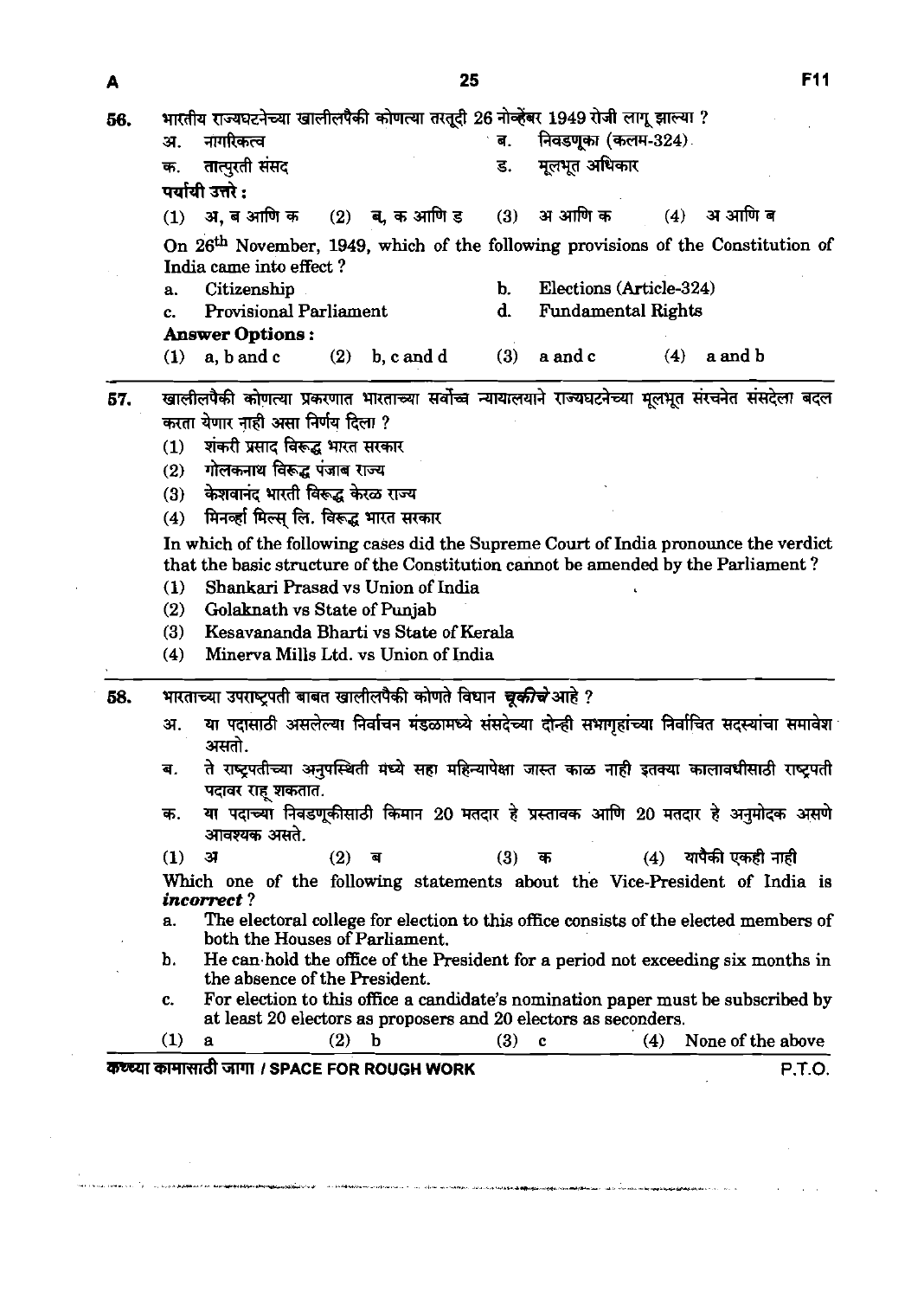- खालील विधाने विचारात ध्या : 59.
	- अ. विभागीय परिषदा या घटनात्मक संस्था आहेत.
	- पंतप्रधान हे सर्व विभागीय परिषदांचे अध्यक्ष म्हणून कार्य करतात. ब.
	- प्रत्येक मुख्यमंत्री हा आळीपाळीने विभागीय परिषदेचा उपाध्यक्ष म्हणून कार्य करतो. क.
	- दोन किंवा अधिक विभागीय परिषदांच्या संयुक्त बैठकींचे अध्यक्षस्थान केन्द्रीय गृहमंत्री भूषवितो. ड
	- विधाने अ, ब आणि क बरोबर  $(1)$  $(2)$
	- $(4)$  विधाने क आणि ड बरोबर विधाने अ. क आणि ड बरोबर  $(3)$

Consider the following statements :

- a. Zonal Councils are the constitutional bodies.
- b. The Prime Minister acts as the Chairman of all Zonal Councils.
- c. Each Chief Minister acts as the Vice-Chairman of the Zonal Council by rotation.
- d. Joint meetings of two or more Zonal Councils are presided over by the Union Home Minister.
- **(1)** Statements a, b and c are correct **(2)** Statements b, c and d are correct
- **(3)** Statements a, c and d are correct **(4)** Statements c and d are correct
- **so.** \*vrlwmh~m~-m~m **m.** 
	- अ. एक दशलक्ष लोकसंख्येपेक्षा अधिक लोकसंख्या असलेल्या सर्व शहरांमध्ये समान महानगरीय वाहतूक प्राधिकरण निर्माण करण्यांत यावे.
	- ब. स्थानिक संस्था लोकपाल-लोकायुक्त स्थापन करावेत.
	- क. महापौरांची सरळ निवड.
	- **s. जिल्हा मंडळे स्थापन करावीत आणि त्यांचे मुख्य सचिव म्हणून जिल्हाधिकाऱ्यांनी कार्य करावे.**

पर्यायी उत्तरे $\cdot$ 

- **(1) a,elfi\* (2) 7ii,\*fix**
- **(3) a,\*fis (4) a, 7ii, 3 fi** *s*

Recommendations of the Sixth Report of Second Administrative Reforms Commission on Local Government are

- a. Set up unified metropolitan transport authority in all cities of one million plus population.
- b. Constitute a local body ombudsman.
- c. Direct election of the Mayors.
- d. Set up District Councils and the Collector would work as the Chief Secretary.

# **Answer** Options :

- **(1)** a, b andc **(2)** b, c and d
- **(3)** a, c **and** d **(4)** a, b, c and d

कच्च्या कामासाठी जागा / SPACE FOR ROUGH WORK

A

विधाने ब, क आणि ड बरोबर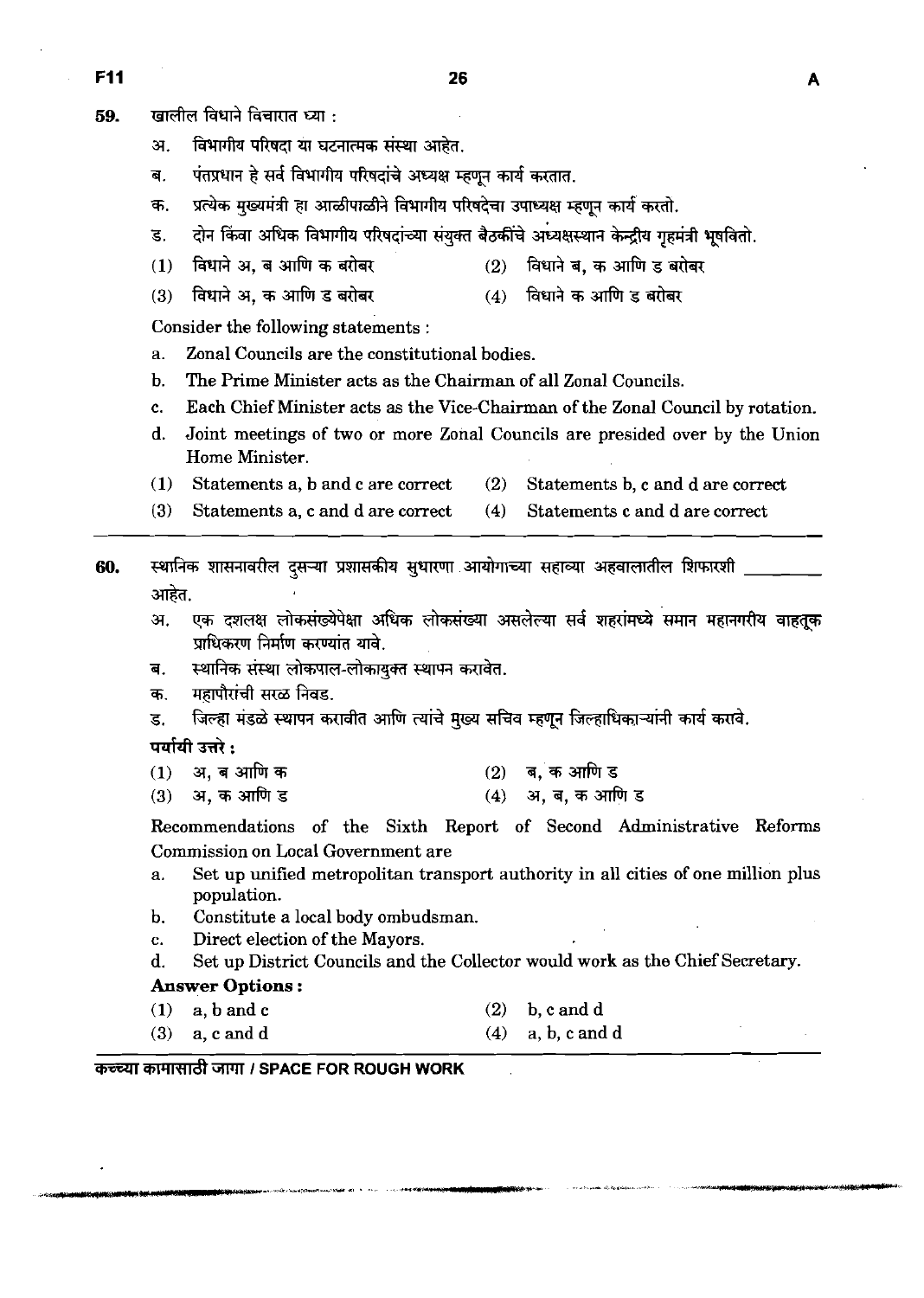खालीलपैकी कोणती मार्गदर्शक तत्त्वे ही मुळ राज्यघटनेचा भाग *नव्हती*, परंतू त्यांचा समावेश नंतर 61. घटनादरूस्तीद्वारे झाला ? अ. उत्पन्नातील विषमता कमी करणे. ब. पर्यावरणाचे संरक्षण व संवर्धन आणि वने व वन्य जीवसृष्टीचे रक्षण करणे. क. समान कामांबद्दल स्त्री पुरूषांना समान वेतन.<br>ड. समान न्यायाची शाश्वती आणि गरीबांना मोप ड. समान न्यायाची शाश्वती आणि गरीबांना मोफत कायदेविषयक सहाय्य*.*<br>ई. सर्व नागरिकांना उपजीविकेची परेशी साधने सुरक्षित करणे. **सर्व नागरिकांना उपजीविकेची पुरेशी साधने सुरक्षित करणे. (1) a, a आणि क** (2) **a, a आणि ड (3)** \*, **3 &if (4) a, B** &T **<sup>3</sup>** Which of the following Directive Principles did not form part of the original

Constitution and were added through constitutional amendments ?

- a. To minimise inequality in income.
- b. To protect and improve the environment and to safeguard forests and wildlife.
- c. Equal pay for equal work for both men and women.
- d. To ensure equal justice and free legal aid to the poor.
- e. To secure adequate means of livelihood for all citizens.
- **(1)** a, bandc **(2)** b, c and d
- **(3)** c, d and e **(4)** a, band d
- **62.** खालीलपैकी कोणती विधाने बरोबर आहेत ?
	- अ. संसद कर वाढवू शकते.
	- ब. संसद कर कमी करु शकत नाही.
	- क. संसद कर रद्द करु शकते.
	- **3. संसद कर वाढवू शकत नाही.**
	- ई. संसद कर कमी करू शकते.
	- **(1) 37,\*\*f (2) q,** \* & **<sup>s</sup>**
	- **(3) zf;,s&if (4) \*&3**
	- Which of the following statements are correct ?
	- a. Parliament can increase a tax.
	- b. Parliament cannot reduce a tax.
	- c. Parliament can abolish a tax.
	- d. Parliament cannot increase a tax.
	- e. Parliament can reduce a tax.
	- **(1)** a,cande **(2)** b, c and d
	- **(3)** c, d and e **(4)** candd

# **WWl** GWll **I SPACE FOR ROUGH WORK P.T.O.**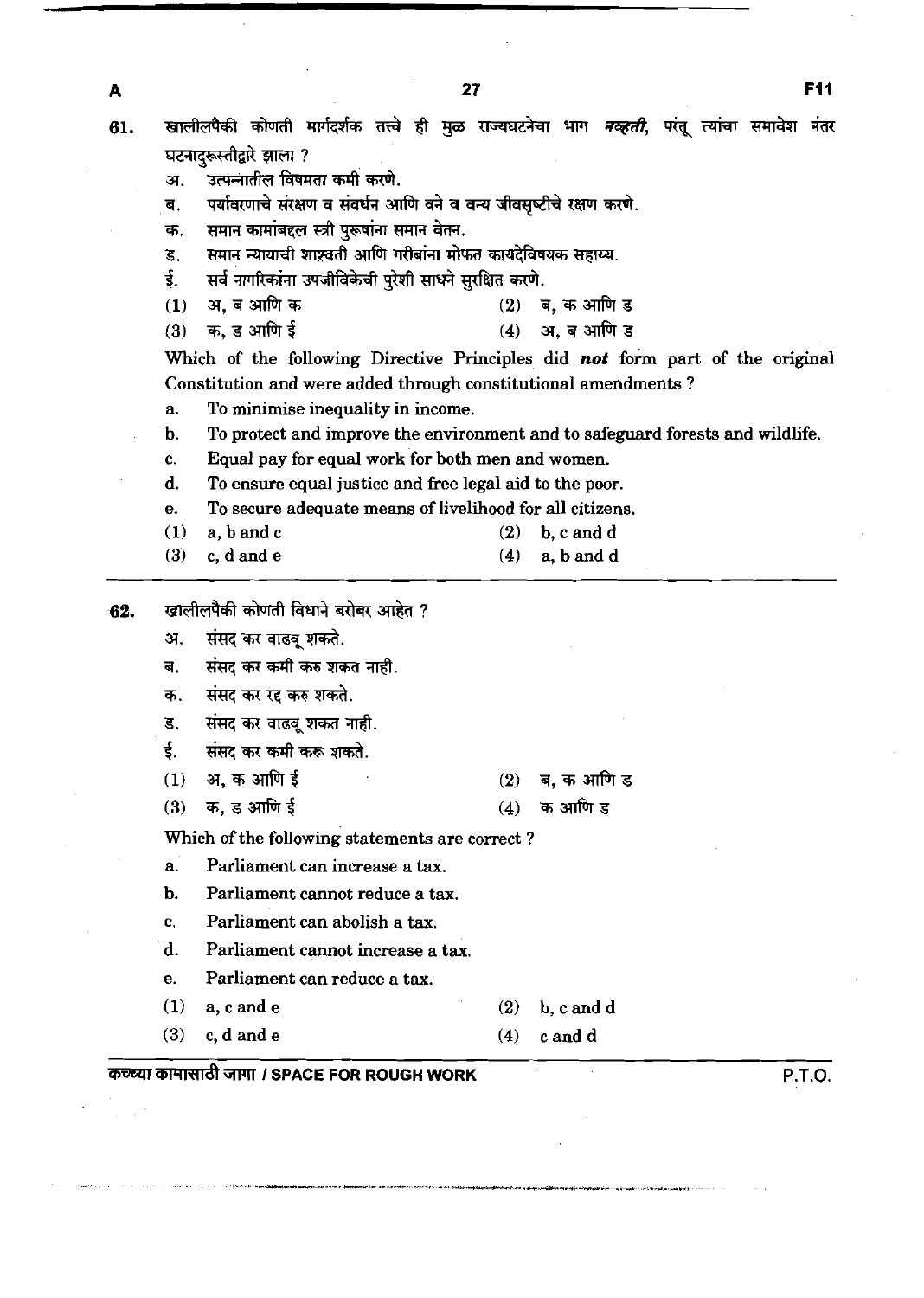शून्य प्रहरा च्या संदर्भात खालीलपैकी कोणती विधाने अचुक आहेत ? 63.

- संसदीय कार्यपद्धतीमध्ये शून्य प्रहर ही नाविन्यपूर्ण संकल्पना भारतामध्ये उदयास आली. अ.
- प्रश्नोत्तराचा तास आणि सभागृहाचे कामकाज यांच्या मधल्या काळाला शून्य प्रहर म्हणतात.  $\overline{\mathbf{d}}$ .
- ही संकल्पना 1962 पासून प्रत्यक्षात आली. क.
- शून्य प्रहर हे संसद सदस्यांना उपलब्ध असलेले अनौपचारिक स्वरूपाचे माध्यम आहे. ड.
- अ. ब आणि क अ. क आणि ड  $(1)$  $(2)$
- $(3)$ ब आणि क  $(4)$ वरील सर्व

Which of the following statements regarding Zero Hour are correct ?

- a. Zero Hour is an Indian innovation in the field of Parliamentary Procedure.
- b. The time gap between the question hour and the agenda of house is known as Zero Hour.
- c. This device has been in existence since **1962.**
- d. It is an informal device available to the members of the Parliament.
- **(1)** a, band c **(2) a,** c and d
- **(3)** b and c **(4)** All of the above

#### खालील विधाने लक्षात घ्या : 64.

- अ. राज्यघटनेच्या नवव्या विभागातील तरतूदी ह्या पाचव्या परिशिष्टात समावेश असलेल्या क्षेत्रांस लागू नाहीत.
- पाचव्या परिशिष्टांत समाविष्ट असणाऱ्या क्षेत्रात सात राज्यांचा समावेश होतो. ब.
- 1996 मध्ये संसदेने अश्या क्षेत्रांसाठी PESA कायदा मंजूर केला. क.

वरीलपैकी कोणते विधान/विधाने अचुक आहेत ?

अ आणि ब अ आणि क  $(1)$  $(2)$ वरील सर्व  $(3)$ फक्त अ  $(4)$ 

Consider the following statements :

- a. The provisions of Part **IX** of the Constitution relating to the Panchayats are not applicable to the Fifth Schedule Areas.
- b. At present seven states have Fifth Schedule Areas.

c. The Parliament has enacted the PESA Act in **1996** for such areas.

- Which of the above statements is/are correct?
- (1)  $\alpha$  and  $\beta$  **(2)**  $\alpha$  and  $\alpha$  **(3)**  $\alpha$  Only  $\alpha$  **(4) All of the above**
- 65. राज्यघटनेच्या कोणत्या कलमामध्ये हिंदी भाषेचा प्रसार वाढवणे, ती भारताच्या संमिश्र संस्कृतीच्या सर्व घटकांना अभिव्यक्तीचे माध्यम म्हणून उपयोगाला येईल अशा रीतीने तिचा विकास करण्याची जवाबदारी केंद्र शासनास **दिली आहे** ?
	- ।दला आह*़।*<br>(1) कलम 343 (2) कलम 348 (3) कलम 350 (4) कल<mark>म</mark> 351
	- Which Article of the Constitution provides that it shall be the duty of the Union to promote the spread of the Hindi language, to develop it so that it may become the 'Lingua Franca' of the composite culture of India ?<br>(1)  $\text{Article } 343$  (2)  $\text{Article } 348$  (3) Ar
	- **(1)** Article **343 (2)** Article **348 (3)** Article **350 (4)** Article **351**

**WIWFd** GWTI **1 SPACE FOR ROUGH WORK**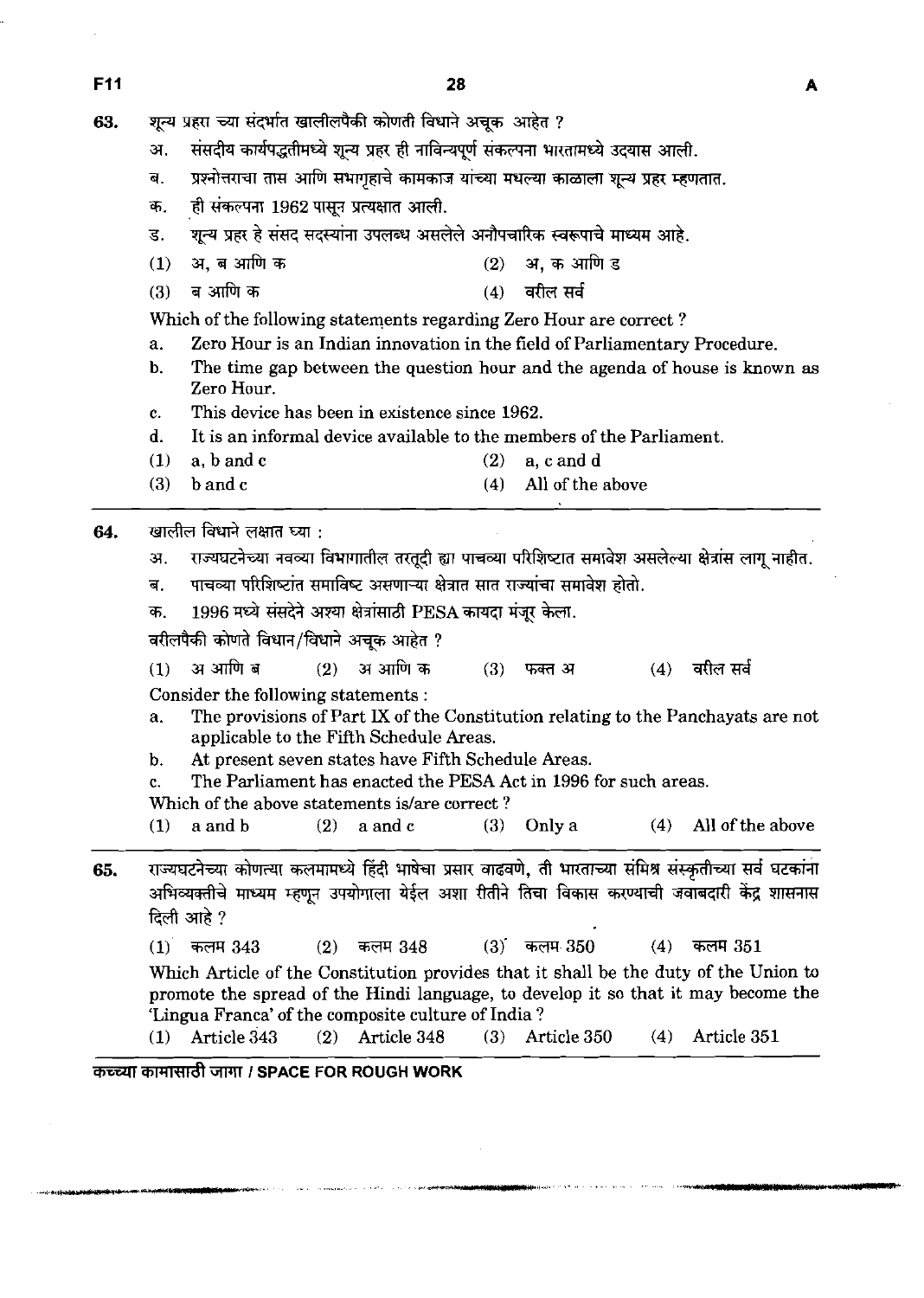29

भारतीय राज्यघटनेच्या दसऱ्या परिशिष्टामध्ये काही पदाधिकाऱ्यांचे मानधन, भत्ता, विशेषाधिकार आणि इतर बाबी 66. यांचा समावेश आहे. खालीलपैकी कोणता पदाधिकारी यांत समाविष्ट *नाही ?* 

विधानसभेचे उपसभापती  $(1)$ 

विधानपरिषदेचे उपाध्यक्ष  $(2)$ 

भारताचा महाधिवक्ता  $(3)$ 

भारताचे नियंत्रक व महालेखापरीक्षक  $(4)$ 

The Second Schedule of the Indian Constitution mentions salary, allowances and other privileges of certain officials. Which one of the following is **not** amongst those officials ?

- (1) The Deputy Speaker of Legislative Assembly
- **(2)** The Deputy Chairman of Legislative Council
- (3) The Attorney General of India
- (4) The Comptroller and Auditor General of India
- खालीलपैकी कोणते विधान/विधाने बरोबर आहेत ? 67.
	- लोकसभेला नव्हे तर फक्त राज्यसभेतच नामनिर्देशित सभासद असतात. अ.
	- राज्यसभेवर अँग्लो इंडीयन ह्या जमातीचे दोन सभासद नेमण्याची घटनात्मक तरतद आहे. .बं
	- किती नामनिर्देशित सभासदांना केंद्रीय मंत्री बनवावे याबाबत राज्यघटनेचे कोणतेही बंधन नाही. क.
	- नामनिर्देशित सभासद राष्ट्रपती आणि उपराष्ट्रपती अशा दोन्ही निवडणुकीत मतदान करू शकतात. ड.
	- अ आणि ब क आणि ड  $(1)$  $(2)$
	- $(3)$ फक्त ब  $(4)$ फक्त क

Which of the following statements is/are correct?

- a. Only the Rajya Sabha and not **Lok** Sabha.can have nominated members.
- b. There is a constitutional provision for nominating two members belonging to the Anglo-Indian Community to the Rajya Sabha.
- c. There is no constitutional bar for nominated members to be appointed as Union Ministers.
- d. A nominated member can vote both in Presidential and Vice-Presidential elections.
- (1) a and b (2) c and **<sup>d</sup>**
- (3) Only b (4) Only c

-VR'IW&W **I SPACE FOR ROUGH WORK P.T.O.** 

A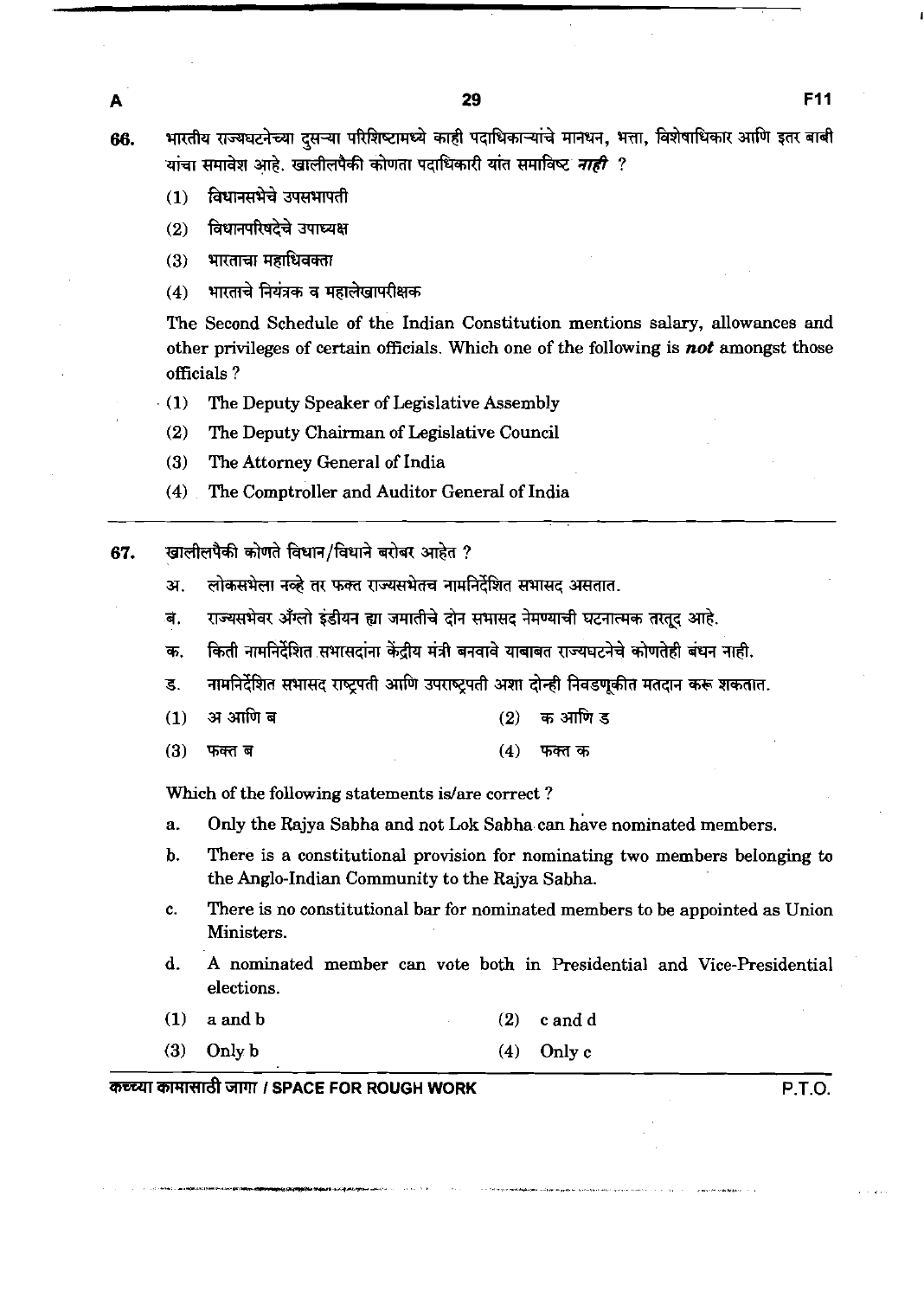F11

 $\mathbf{A}$ 

| 68. |                                                                     | योग्य कथन/कथने ओळखा :                                                                                                    |                |                       |  |  |  |  |  |  |  |  |
|-----|---------------------------------------------------------------------|--------------------------------------------------------------------------------------------------------------------------|----------------|-----------------------|--|--|--|--|--|--|--|--|
|     | काही लोकशाहीवादी देश हे प्रजासत्ताक आहेत.<br>अ.                     |                                                                                                                          |                |                       |  |  |  |  |  |  |  |  |
|     | काही लोकशाहीवादी देश हे प्रजासत्ताक नाहीत.<br>ब.                    |                                                                                                                          |                |                       |  |  |  |  |  |  |  |  |
|     | पर्यायी उत्तरे :                                                    |                                                                                                                          |                |                       |  |  |  |  |  |  |  |  |
|     | (1)                                                                 | फक्त अ                                                                                                                   | (2)            | फक्त ब                |  |  |  |  |  |  |  |  |
|     | (3)                                                                 | अ आणि ब दोन्हीही                                                                                                         | (4)            | अ आणि ब दोन्हीही नाही |  |  |  |  |  |  |  |  |
|     | Select the correct statement/s.                                     |                                                                                                                          |                |                       |  |  |  |  |  |  |  |  |
|     | a.                                                                  | Some democratic countries are republics.                                                                                 |                |                       |  |  |  |  |  |  |  |  |
|     | b.                                                                  | Some democratic countries are not republics.                                                                             |                |                       |  |  |  |  |  |  |  |  |
|     |                                                                     | <b>Answer Options:</b>                                                                                                   |                |                       |  |  |  |  |  |  |  |  |
|     | (1)                                                                 | Only a                                                                                                                   | (2)            | Only b                |  |  |  |  |  |  |  |  |
|     | (3)                                                                 | Both a and b                                                                                                             | (4)            | Neither a nor b       |  |  |  |  |  |  |  |  |
| 69. |                                                                     | योग्य कथन/कथने ओळखा :                                                                                                    |                |                       |  |  |  |  |  |  |  |  |
|     | ЭТ.                                                                 | नागरिक राज्यामध्ये सर्व नागरी अधिकारांचा उपभोग घेतात.                                                                    |                |                       |  |  |  |  |  |  |  |  |
|     | ब.                                                                  | नागरिक राज्यामध्ये सर्व राजकीय अधिकारांचा उपभोग घेतात.                                                                   |                |                       |  |  |  |  |  |  |  |  |
|     | क.                                                                  | परकीय व्यक्ती राज्यामध्ये सर्व नागरी अधिकारांचा उपभोग घेतात.                                                             |                |                       |  |  |  |  |  |  |  |  |
|     | परकीय व्यक्ती राज्यामध्ये सर्व राजकीय अधिकारांचा उपभोग घेतात.<br>ड. |                                                                                                                          |                |                       |  |  |  |  |  |  |  |  |
|     | पर्यायी उत्तरे :                                                    |                                                                                                                          |                |                       |  |  |  |  |  |  |  |  |
|     |                                                                     | फक्त अ, ब आणि क                                                                                                          |                |                       |  |  |  |  |  |  |  |  |
|     | (1)                                                                 | फक्त अ आणि ब                                                                                                             |                | $(2)$ फक्त अ, ब आणि ड |  |  |  |  |  |  |  |  |
|     | (3)                                                                 |                                                                                                                          | (4)            | फक्त अ, क आणि ड       |  |  |  |  |  |  |  |  |
|     |                                                                     | Select the correct statement/s.                                                                                          |                |                       |  |  |  |  |  |  |  |  |
|     | a.                                                                  | A citizen enjoys all the civil rights in the State.                                                                      |                |                       |  |  |  |  |  |  |  |  |
|     |                                                                     | A citizen enjoys all the political rights in the State.<br>b.                                                            |                |                       |  |  |  |  |  |  |  |  |
|     |                                                                     | An alien enjoys all the civil rights in the State.<br>c.<br>d.<br>An alien enjoys all the political rights in the State. |                |                       |  |  |  |  |  |  |  |  |
|     | <b>Answer Options:</b>                                              |                                                                                                                          |                |                       |  |  |  |  |  |  |  |  |
|     | (1)                                                                 | Only a, b and c                                                                                                          | (2)            | Only a, b and d       |  |  |  |  |  |  |  |  |
|     | (3)                                                                 | Only a and b                                                                                                             | (4)            | Only a, c and d       |  |  |  |  |  |  |  |  |
| 70. | योग्य क्रमानुसार लावा (राज्यांची निर्मिती) :                        |                                                                                                                          |                |                       |  |  |  |  |  |  |  |  |
|     | अ.                                                                  | मिझोरम                                                                                                                   | ब.             | नागालॅण्ड             |  |  |  |  |  |  |  |  |
|     | क.                                                                  | मेघालय                                                                                                                   | ड.             | महाराष्ट्र            |  |  |  |  |  |  |  |  |
|     | पर्यायी उत्तरे:                                                     |                                                                                                                          |                |                       |  |  |  |  |  |  |  |  |
|     | (1)                                                                 | अ, ड, ब, क                                                                                                               | (2)            | ड, ब, क, अ            |  |  |  |  |  |  |  |  |
|     | (3)                                                                 | (4)<br>ड, ब, अ, क<br>क, ड, ब, अ                                                                                          |                |                       |  |  |  |  |  |  |  |  |
|     |                                                                     | Arrange in appropriate order (formation of the States):                                                                  |                |                       |  |  |  |  |  |  |  |  |
|     | a.                                                                  | Mizoram                                                                                                                  | $\mathbf{b}$ . | Nagaland              |  |  |  |  |  |  |  |  |
|     | c.                                                                  | Meghalaya                                                                                                                | d.             | Maharashtra           |  |  |  |  |  |  |  |  |
|     |                                                                     | <b>Answer Options:</b>                                                                                                   |                |                       |  |  |  |  |  |  |  |  |
|     | (1)                                                                 | a, d, b, c                                                                                                               |                | $(2)$ d, b, c, a      |  |  |  |  |  |  |  |  |
|     | (3)                                                                 | c, d, b, a                                                                                                               | (4)            | d, b, a, c            |  |  |  |  |  |  |  |  |

 $\frac{1}{2}$ 

 $\mathcal{L}$ 

 $\sim$ 

W3XiTmmr;rrrdtri~mr **I SPACE FOR ROUGH WORK** 

 $\hat{\mathcal{A}}$ 

**AND REAL ESTATE AND LEAST SHOW AND STATES** 

**Contract of the spot of the particular** 

 $\omega \rightarrow \omega$ J. .<br>Sekolare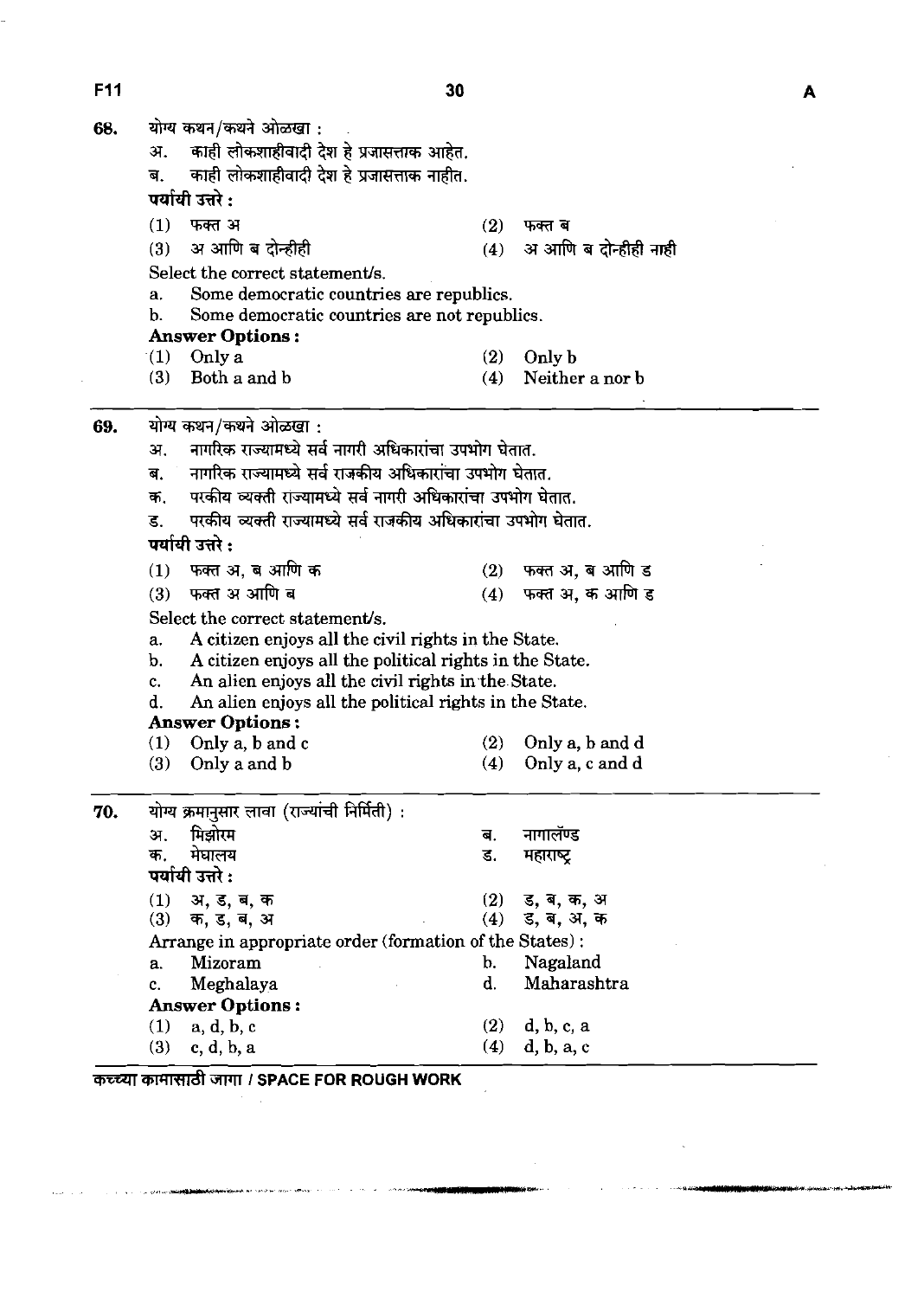- उच्च शिक्षण क्षेत्रातील नियंत्रक यंत्रणे संबंधी पढीलपैकी कोणते विधान *चकीचे* आहे ? 71.
	- 2005 सालच्या सैम पित्रोदा यांच्या नेतृत्त्वाखाली राष्ट्रीय ज्ञान आयोगाने उच्च शिक्षण संस्थांसाठी स्वतंत्र  $(1)$ नियामक यंत्रणे ची शिफारस केली होती.
	- यशपाल समिती ने ही उच्च शिक्षण संस्थांच्या नियमनासाठी स्वतंत्र नियामक यंत्रणे ची शिफारस केली होती.  $(2)$
	- सध्याच्या उच्च शिक्षण क्षेत्रातील नियामक यंत्रणे ऐवजी एकच नियामक यंत्रणा उच्च शिक्षण क्षेत्रात केंद्र  $(3)$ शासनाने प्रस्तावित केली आहे. ती यंत्रणा म्हणजे उच्च शिक्षण सक्षमीकरण नियामक यंत्रणा (HEERA).
	- सध्याच्या काळात उच्च शिक्षण क्षेत्रात विद्यापीठ अनुदान आयोग (UGC) हे एकमेव अस्तित्वात असलेली  $(4)$ नियामक यंत्रणा आहे.

Out of the following statements about the regulatory body in the field of higher education, which is not correct ?

- (1) National Knowledge Commission under the leadership of Sam Pitroda in 2005 had proposed independent regulatory authority for higher education institutions.
- (2) Yashpal Committee recommended single independent regulating authority for higher education institutions.
- (3) Central Government has proposed to replace present regulatory bodies in the field of higher education with a single regulatory body called Higher Education Empowerment Regulation Agency (HEERA).
- **(4)** University Grants Commission (UGC) is the only existing regulatory body in higher education at present.
- पढीलपैकी योग्य विधान/ने निवड़ा : 72.
	- भारतामध्ये प्रत्येकी एक हजार लोकसंख्येमागे एक पेक्षा कमी डॉक्टर उपलब्ध आहे. अ.
	- जागतिक आरोग्य संघटनेनसार डॉक्टर आणि लोकसंख्यचे किमान प्रमाण 3: 1000 (1000 लोकांसाठी ब. 3 डॉक्टर) असे असावे.

पर्यायी उत्तरे :

A

- $(1)$ फक्त अ  $(2)$ फक्त ब
- अ आणि ब दोन्हीही अ आणि ब दोन्हीही नाही  $(3)$  $(4)$

Choose the correct statement/s from the following :

- a. India has less than one doctor per thousand population.
- b. The World Heath Organisation prescribes a minimum doctor population ratio of 3 : 1000. (3 doctors for 1000 people)

# Answer Options :

- (1) Only a (2) Only b
- (3) Both a and b (4) Neither a nor b

# *ajRRd* **w I SPACE FOR ROUGH WORK P.T.O.**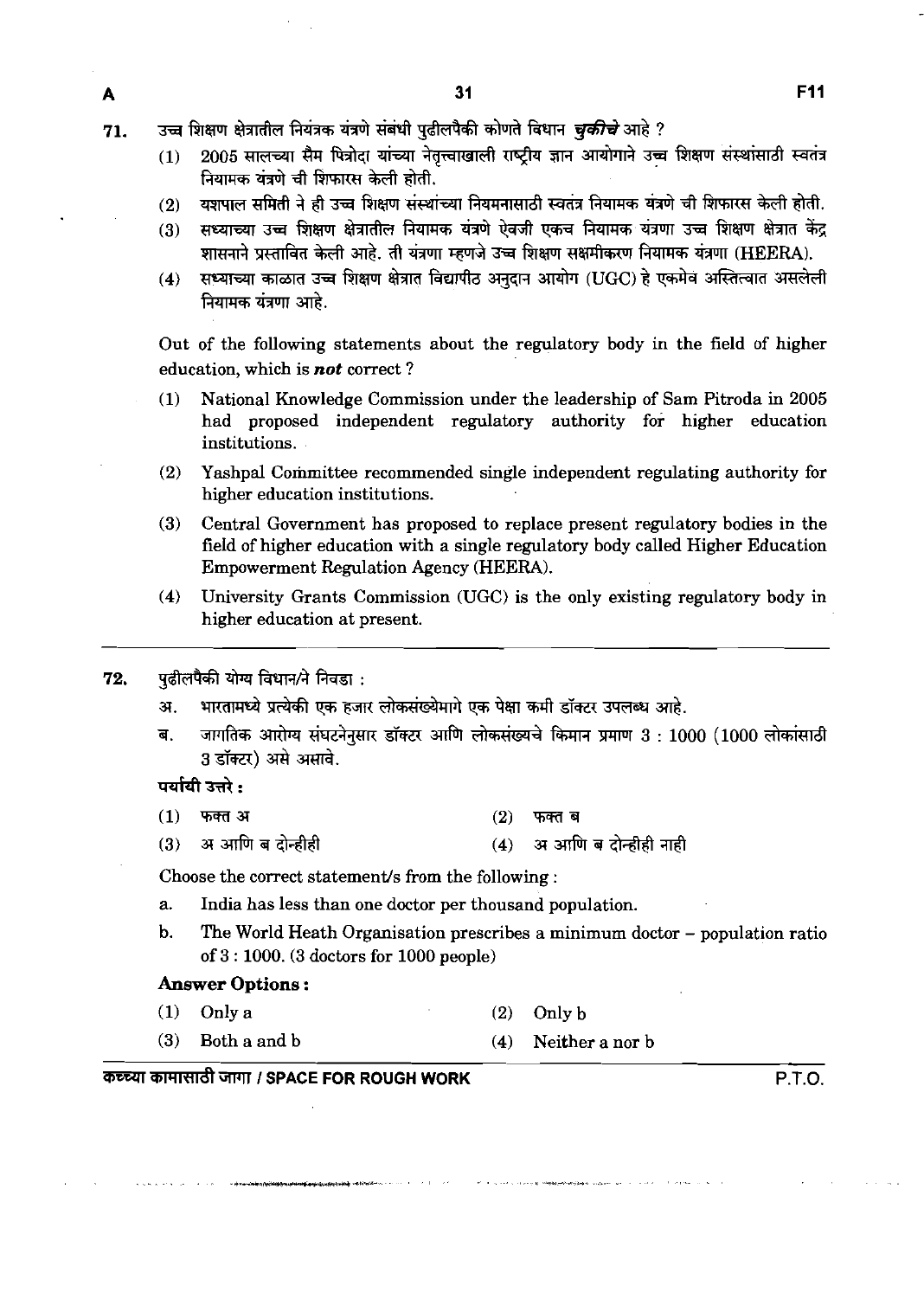**Fll 32** 

74.

भारताच्या परराष्ट्र धोरणांपैकी 'पूर्वलक्षी कृती धोरणा' संबंधी विधानांपैकी कोणते विधान *चकीचे* आहे ? 73.

- हे धोरण भारताच्या विस्तारीत शेजारी देश म्हणजेच आशिया-पॅसिफिक प्रदेशावर भर देते.  $(1)$
- हे धोरण मूळात आर्थिक पढाकार म्हणून आखण्यात आले.  $(2)$

'ज्ञानपीठ' पुरस्काराबाबत खालील विधाने विचारात घ्या :

- या धोरणाने आशिया-पॅसिफिक प्रदेशाशी ईशान्य प्रांतातून सुधारीत संपर्काचा पुरस्कार केला आहे.  $(3)$
- या धोरणाने कतीशील राजनयाचा परस्कार करत आशिया-पॅसिफिक आणि भारतीय सागरी प्रदेशातील  $(4)$ घुसखोरीला आळा घालण्यासाठी राजकीय आणि लश्करी हस्तक्षेपाचाही पुरस्कार केला आहे.

Which of the following statements is **incorrect** about India's 'Act East Policy'.

- **(1)** This policy focuses on the extended neighbourhood in Asia-Pacific region.
- **(2)** This policy was originally conceived as an economic initiative.
- **(3)** This policy promotes enhanced connectivity to Asia-Pacific region through North-Eastern Region.
- **(4)** This policy promotes proactive diplomacy with political and military intervention to curb insurgency in the Asia-Pacific and Indian Ocean Region.

हा पुरस्कार भारत सरकार द्वारा 1952 पासून प्रायोजित आहे. अ. 1982 च्या अगोदर लेखकाच्या एका कृतीबद्दल दिला जात होता. ब. आता लेखकाच्या जीवनातील योगदानाबद्दल दिला जातो. क. 2017 चा पुरस्कार कृष्णा सोबती यांना घोषित झाला आहे. ड. वरीलपैकी कोणती विधाने बरोबर आहेत ? अ. ब आणि क  $(2)$ ब. क आणि ड  $(1)$ अ आणि ड (4) अ. ब. क आणि ड  $(3)$ Consider the following statements about 'Jnanpith (Gyanpith)' Awards : a. Sponsored by the Government of India since **1952**  b. Prior to **1982** it was given for single work of a writer. c. . Now it is given for lifetime contribution of the writer. d. Award for the year **2017** has been declared to Krishna Sobti. Which of the above statements are correct ? **(1)** a,bandc **(2)** b, c and d **(3)** a and d **(4)** a, b, c and d 15 व्या वित्त आयोगाचे अध्यक्ष कोण आहेत ? 75.  $(2)$  एन के. मिश्रा  $(1)$ एन.के. सिंग एन.के. त्यागी एन.के. राजन  $(4)$  $(3)$ 

Who is the Chairman of the 15<sup>th</sup> Finance Commission?

- **(1)** N.K. Singh **(2)** N.K. Mishra
- **(3)** N.K. Rajan **(4)** N.K. Tyagi

 $\overline{\textbf{w}}$   $\overline{\textbf{w}}$  $\overline{\textbf{w}}$  **<b>***I*  $\overline{\textbf{w}}$  *I*  $\overline{\textbf{w}}$  *I*  $\overline{\textbf{w}}$  *I*  $\overline{\textbf{w}}$  *I*  $\overline{\textbf{w}}$  *I*  $\overline{\textbf{w}}$  *I*  $\overline{\textbf{w}}$  *I*  $\overline{\textbf{w}}$  *I*  $\overline{\textbf{w}}$  *I*  $\overline{\textbf{w}}$  *I* 

A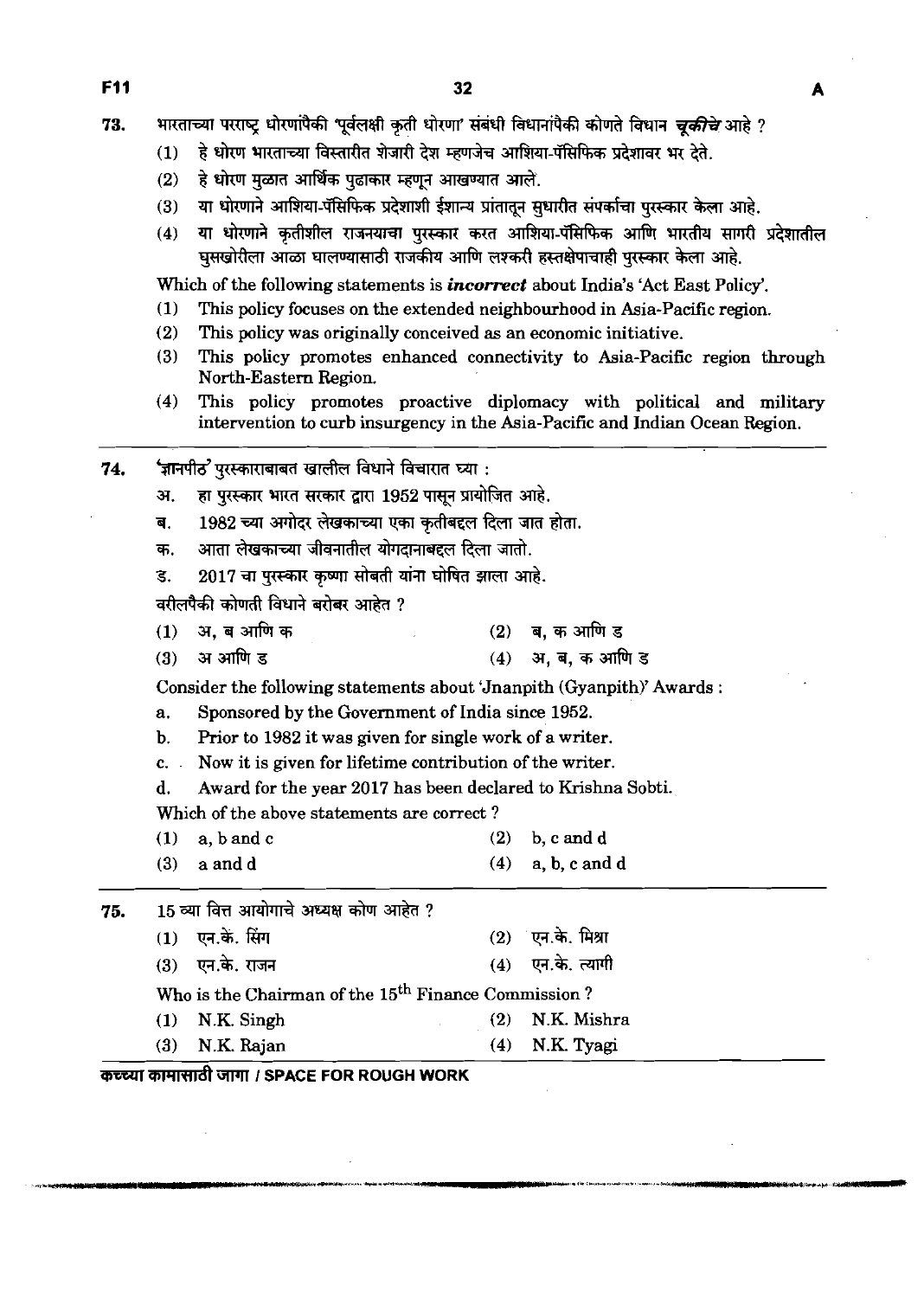पढील विधानांपैकी मंबई महानगर क्षेत्र विकास प्राधिकरण (MMRDA) विषयी चे कोणते विधान *चुकीचे* आहे ? 76.

- या प्राधिकरणचे प्रमुख मुख्यमंत्री आहेत.  $(1)$
- या प्राधिकरणाची स्थापना 1975 साली झाली आहे.  $(2)$
- महानगर आयुक्तांची नेमणूक केंद्र शासन करते.  $(3)$
- या प्राधिकरणाने दळणवळण, गृह निर्माण, पाणीपुरवठा आणि पर्यावरण या विभागांमधे सुधारणा  $(4)$ घडवण्यासाठी प्रयत्न करायचे आहेत.

Which of the following statements about Mumbai Metropolitan Region Development Authority **(MMRDA)** is false ?

- **(1)** Chief Minister is the Chairman of this authority.
- **(2)** This agency was established in the year 1975.
- **(3)** Metropolitan Commissioner is an appointee by the Government of India.
- (4) This agency brings about improvement in sectors like transport, housing, water supply and environment in the region.
- डॉ. धीरेन्द्रपाल सिंह इतक्यात बातम्यांमधे होते. त्यांच्याबाबत काय खरे *नाही* ? 77.
	- ते नॅक (राष्ट्रीय मूल्यांकन आणि प्रत्यायन परिषद) चे संचालक होते.  $(1)$
	- ते बनारस हिंद विद्यापीठाचे कुलगुरू होते.  $(2)$
	- ते भारतीय विज्ञान संस्थेचे संचालक होते.  $(3)$
	- त्यांची UGC च्या अध्यक्षपदी नियुक्ती झाली.  $(4)$
	- Dr. Dhirendra Pal Singh was recently in the news. Which is **not** true about him ?
	- (1) He was the director of NAAC (National Assessment and Accreditation Council).
	- **(2)** He was the Vice-Chancellor of Banaras Hindu University.
	- **(3)** He was the Director of Indian Institute of Science.
	- **(4)** He has been appointed as the Chairman of UGC.

aT4Rd **I SPACE FOR ROUGH WORK** P.T.O.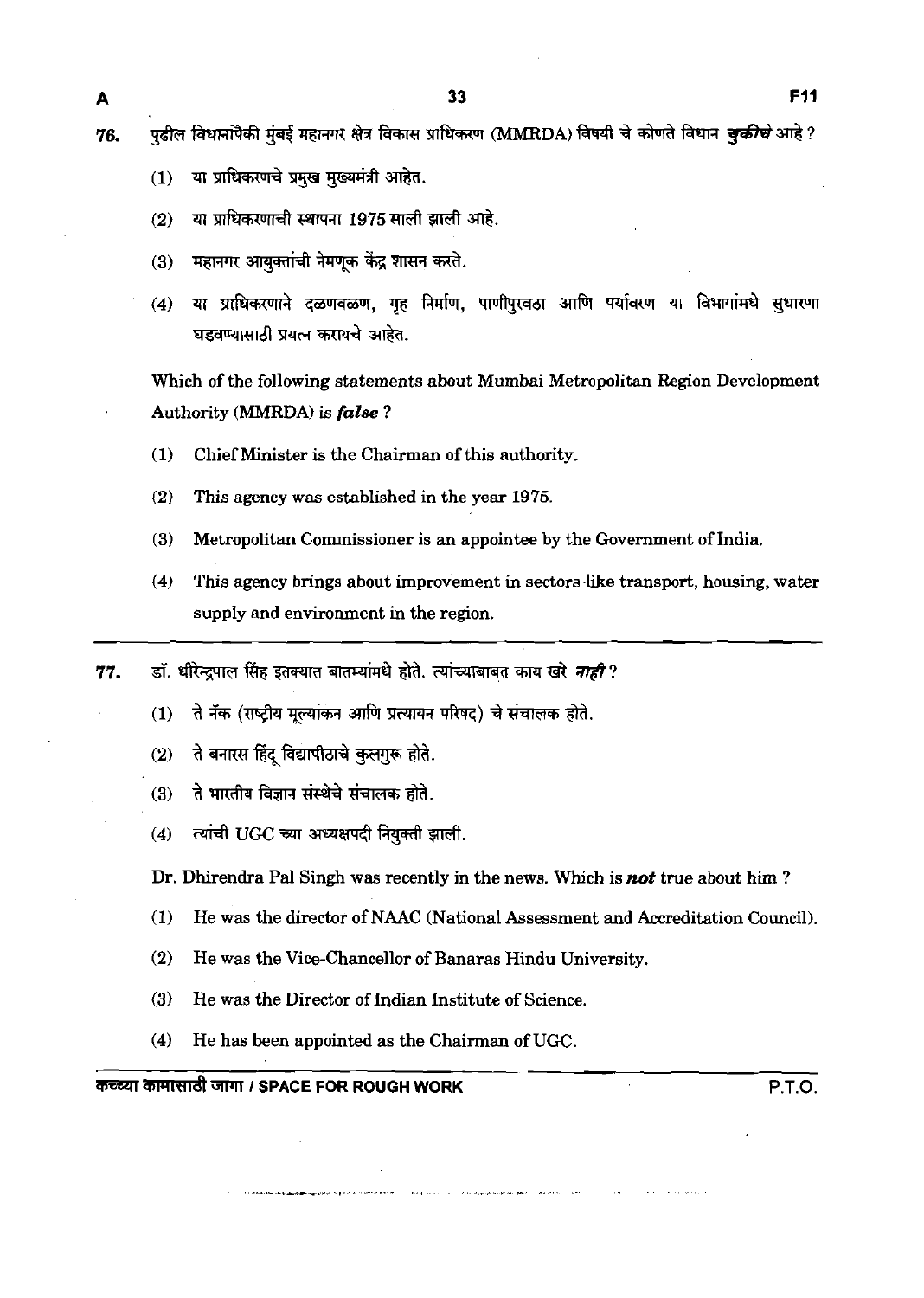78. महाराष्ट्रातील डॉ. अब्दुल कलाम अमृत आहार योजना कशाशी संबंधित आहे ?

- (1) आदिवासी भागातील उच्च शिक्षण संस्थांमधे चौरस आहार पुरवण्याबाबत.
- (2) आदिवासी भागातील माध्यमिक शाळेतील गरजू विद्यार्थ्यांना चौरस आहार पुरवर्ण्याबाबत.
- (3) आदिवासी भागातील गर्भवती आणि स्तनदा मातांना चौरस आहार पुरवण्याबाबत.
- (4) अंगणवाडी सेविकांना चौरस आहार पुरवण्याबाबत.

**In** Maharashtra, Dr. Abdul Kalam Amrut Ahar Yojana is related with

- **(1)** Providing square meal in higher education institutes in the tribal areas.
- **(2)** Providing square meal to the needy students in the secondary schools in the tribal areas.
- **(3)** Providing square meal to the pregnant and lactating mothers in the tribal areas.
- **(4)** Providing square meal to Anganwadi Sevikas.

| 79. |                | जोड्या लावा :    |                 |                |             |               |           |                    |
|-----|----------------|------------------|-----------------|----------------|-------------|---------------|-----------|--------------------|
|     |                | (लेखक)           |                 |                |             |               | (पुस्तके) |                    |
|     | शशी थरूर<br>अ. |                  |                 |                |             | I.            |           | घाचर घोचर          |
|     | ब.             | रघुराम राजन      |                 |                |             | II.           |           | द एण्ड ऑफ कर्मा    |
|     | क.             | सोमीनी सेनगुप्ता |                 |                |             | III.          |           | आय हू व्हॉट आय डू  |
|     | ड.             | विवेक शानबाग     |                 |                |             | $\mathbf{IV}$ |           | द ईरा ऑफ डार्कनेस  |
|     |                | স                | ਰ               | क              | ड           |               |           |                    |
|     | (1)            | IV               | III             | $\mathbf{I}$   | I           |               |           |                    |
|     | (2)            | IV               | $\mathbf{I}$    | III            | I           |               |           |                    |
|     | (3)            | III              | IV              | $\mathbf{\Pi}$ | $\mathbf I$ |               |           |                    |
|     | (4)            | III              | IV              | 1              | II          |               |           |                    |
|     |                | Match the pairs: |                 |                |             |               |           |                    |
|     |                | (Author)         |                 |                |             |               |           | (Books)            |
|     | a <sub>r</sub> |                  | Shashi Tharoor  |                |             |               | I.        | Ghachar Ghochar    |
|     | b.             |                  | Raghuram Rajan  |                |             |               | II.       | The End of Karma   |
|     | c.             |                  | Somini Sengupta |                |             |               | III.      | I Do What I Do     |
|     | d.             |                  | Vivek Shanbhag  |                |             |               | IV.       | An Era of Darkness |
|     |                | $\mathbf{a}$     | $\mathbf b$     | C              | d           |               |           |                    |
|     | (1)            | IV               | III             | $\mathbf{I}$   | I           |               |           |                    |
|     | (2)            | $\mathbf{v}$     | $\mathbf{I}$    | III            | I           |               |           |                    |
|     | (3)            | III              | IV              | $\mathbf{I}$   | I           |               |           |                    |
|     | (4)            | III              | IV              | I              | п           |               |           |                    |

mWWRT&GllTl *I* **SPACE FOR ROUGH WORK**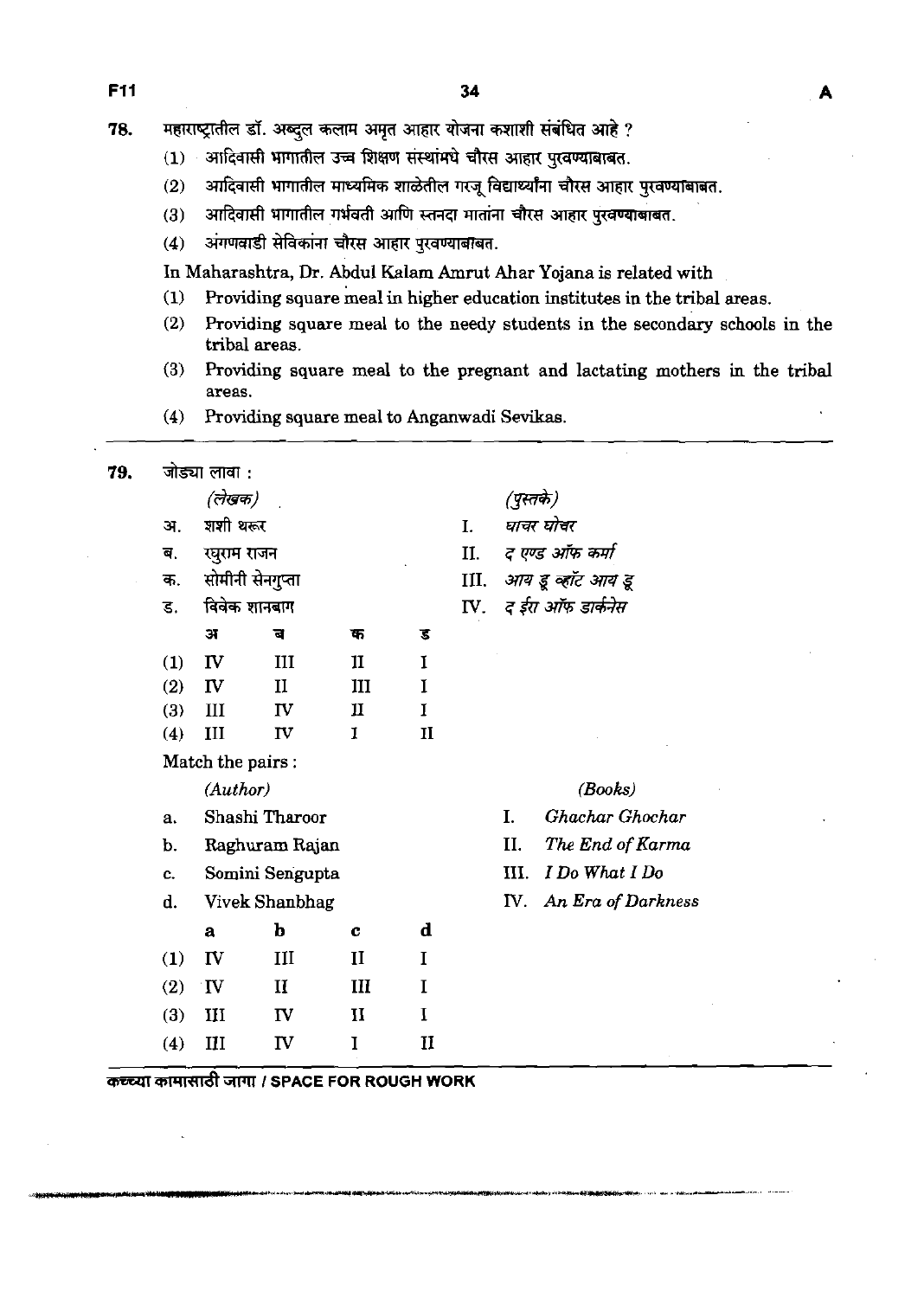2017 साहित्याचे नोबेल पारितोषिक काझुओ इशिगुरो यांना मिळाले आहे. पुढीलपैकी कोणती साहित्यकृती त्याची 80. नाही ? ए पेल व्ह ऑफ हिल्स ट रिमेन्स ऑफ़ ट डे अ. ब. क, अनुआदत्त आगद समादन परेड<br>इ. *काफ्का ऑन द शोअर*<br>(1) अ, ब, क, ड, इ (2) ब, क आणि ड (3) ब, क आणि इ (4) ड आणि इ<br>Kazuo Ishiguro is awarded with Nobel Prize in literature in 2017. Which of the इ. *काफ्का ऑन द* शोअर **पर्यायी** उत्तरे : following are *not* his works ? a. *The Remains Of The Day* b. *A Pale* View *Of Hills*  c. *An Artist* Of *The Routing World* d. *Norwegian Wood*  e. *Kafka On The Shore*  **Answer** *Options* : **(1)** a, b, c, d, e **(2)** b, c **and** d **(3)** b, c and e **(4)** d and e 81. *अयोग्य* विधान ओळखा. अ. प्रथम जागतिक सायबर स्पेस परिषद लंडन येथे 2011 मध्ये आयोजित केली गेली. ब. वौथी जागतिक सायबर स्पेस परिषद बडापेस्ट येथे 2015 मध्ये आयोजित केली गेली. ब. चाथा जागातक सायबर स्पेस पारषद बुडापस्ट यथ 2015 मध्य आयााजत कला गला<br>क. पाचवी जागतिक सायबर स्पेस परिषद दिल्ली येथे 2017 मध्ये आयोजित केली गेली. **(1) a (2) <sup>s</sup>(3)** - **(4) -4fktWr~;rrft**  Select the *incorrect* statement. a. The first Global Conference on Cyber Space was held in London in **2011.**  b. The fourth Global Conference on Cyber Space was held in Budapest in **2015.**  c. The Wh Global Conference on Cyber Space was held in Delhi in **2017. (1)** a **(2)** b **(3)** c **(4)** None of the above *अयोग्य* विधान निवडा. 82. प्रत्येक वर्षी  $10^{\rm th}$  ऑक्टेबर रोजी जागतिक मानसिक आरोग्य दिवस म्हणून पाळला जातो. अ. जागतिक मानसिक आरोग्य दिन 2017 ची संकल्पना 'कामाच्या ठिकाणी मानसिक आरोग्य' ही होती. ब. प्रत्येक वर्षी 7 एप्रिल रोजी जागतिक आरोग्य दिन साजरा केला जातो. क. 2017 सालच्या जागतिक आरोग्य दिनाची संकल्पना 'नैराश्य' अशी होती. ड. वरीलपैकी कोणतेही नाही  $(1)$ ब  $(2)$  $\vec{S}$  $(3)$  $(4)$ क Choose the *incorrect* statement. a. The World Mental Health Day is observed on **loth** October every year. b. The theme of 2017 World Mental Health Day was 'Mental Health at the Workplace'. c. The World Health Day is celebrated on April **7th** every year. d. The theme of **2017** World Health Day was 'Depression'. **(1)** b **(2)** d **(3)** c **(4)** None of the above

35

A

**WWdtm I SPACE FOR ROUGH WORK P.T.O.** 

**F11**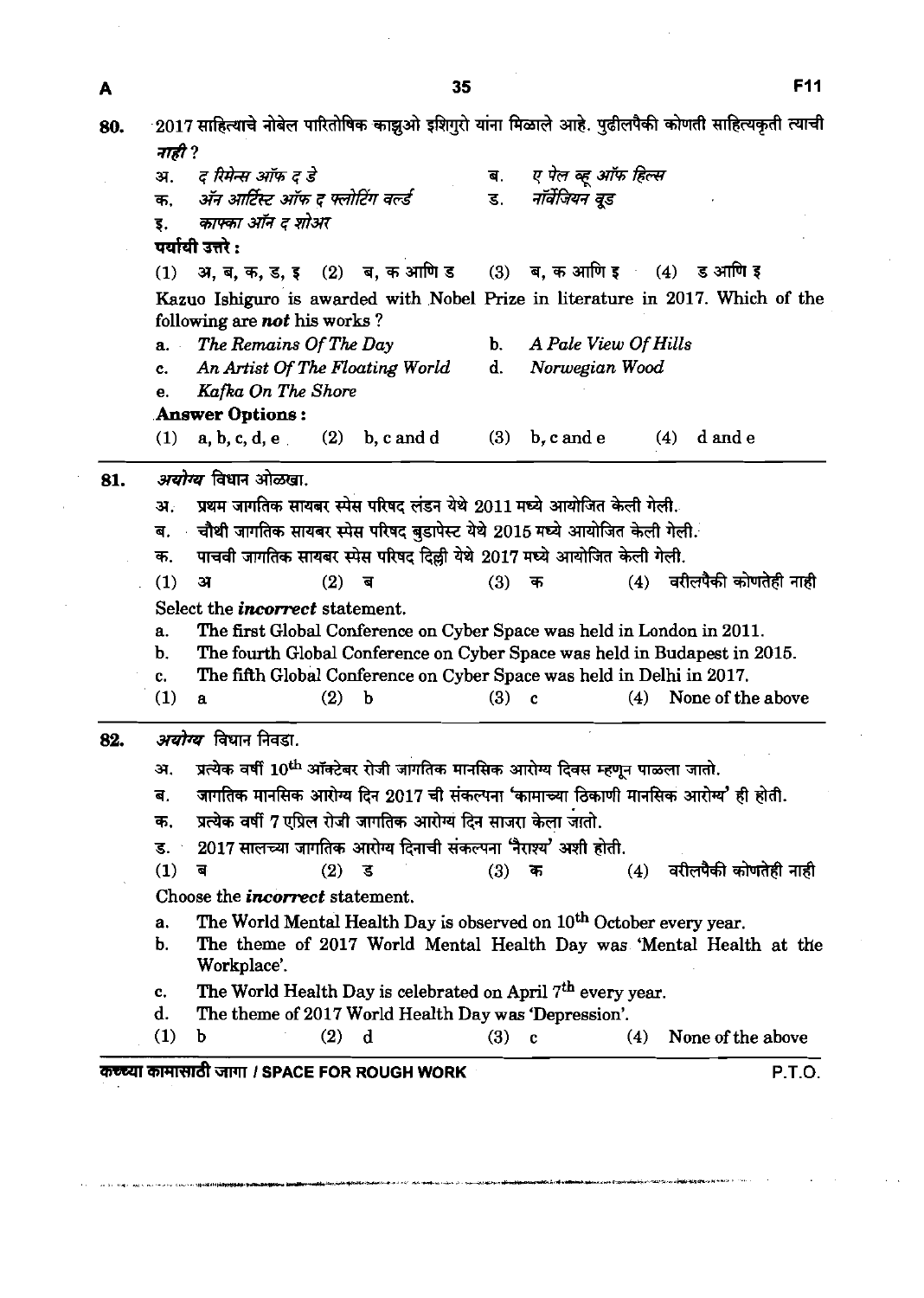|     |                                                                                                                                    |                                                                              | 36  |                                                                                          |  |  |  |  |  |  |
|-----|------------------------------------------------------------------------------------------------------------------------------------|------------------------------------------------------------------------------|-----|------------------------------------------------------------------------------------------|--|--|--|--|--|--|
| 83. |                                                                                                                                    | भारतीय शासनाने 5 ऑक्टोबर ते 25 ऑक्टोबर 2017 हा 21 दिवसांचा कालखंड            |     | म्हणून साजरा                                                                             |  |  |  |  |  |  |
|     | केला.                                                                                                                              |                                                                              |     |                                                                                          |  |  |  |  |  |  |
|     | (1)                                                                                                                                | पर्यटन पर्व                                                                  | (2) | स्वच्छता पंधरवडा                                                                         |  |  |  |  |  |  |
|     | (3)                                                                                                                                | राष्ट्रीय एकात्मता पर्व                                                      | (4) | मानसिक आरोग्य जागृति अभियान                                                              |  |  |  |  |  |  |
|     |                                                                                                                                    | Government of India as                                                       |     | From $5th$ October to $25th$ October 2017 – this period of 21 days was celebrated by the |  |  |  |  |  |  |
|     | $\left(1\right)$                                                                                                                   | Paryatan Parv                                                                | (2) | Swachhata Pakhwada                                                                       |  |  |  |  |  |  |
|     | (3)                                                                                                                                | <b>National Integration Parv</b>                                             | (4) | Mental Health Awareness Abhiyan                                                          |  |  |  |  |  |  |
| 84. |                                                                                                                                    | भारत शासनाचा 'भारत नेट' हा महत्त्वपूर्ण कार्यक्रम ______ शी संबंधीत आहे.     |     |                                                                                          |  |  |  |  |  |  |
|     | भारतातील ग्रामीण आणि सुदूर भागांमध्ये ब्राडबँड सेवा पुरवणे<br>(1)                                                                  |                                                                              |     |                                                                                          |  |  |  |  |  |  |
|     | भारतातील सर्व उच्च शैक्षणिक संस्थांना ब्राडबँड सेवा पुरवणे<br>(2)                                                                  |                                                                              |     |                                                                                          |  |  |  |  |  |  |
|     | (3)                                                                                                                                | भारतातील सर्व रेल्वे स्टेशनांवर ब्रॉडबॅंड सेवा पुरवणे                        |     |                                                                                          |  |  |  |  |  |  |
|     | भारतातील सर्व सरकारी रूग्णालयांना ब्रॉडबॅंड सेवा पुरवणे<br>(4)                                                                     |                                                                              |     |                                                                                          |  |  |  |  |  |  |
|     | 'Bharat Net' is a flagship programme of the Government of India                                                                    |                                                                              |     |                                                                                          |  |  |  |  |  |  |
|     | (1)<br>To provide broadband services in rural and remote areas in India.                                                           |                                                                              |     |                                                                                          |  |  |  |  |  |  |
|     | (2)                                                                                                                                | To provide broadband services in all higher educational institutes in India. |     |                                                                                          |  |  |  |  |  |  |
|     |                                                                                                                                    | (3)<br>To provide broadband services in all railway stations in India.       |     |                                                                                          |  |  |  |  |  |  |
|     | (4)                                                                                                                                | To provide broadband services to all government hospitals in India.          |     |                                                                                          |  |  |  |  |  |  |
| 85. | महाराष्ट्र शासनाची सुमतिबाई सुकळीकर उद्योगिनी महिला सक्षमीकरण योजना कशाशी संबंधित आहे ?                                            |                                                                              |     |                                                                                          |  |  |  |  |  |  |
|     | (अनुदान पात्र झालेल्या) पात्र महिला स्वयंसहाय्यता समुहांना व्याज अनुदान देण्याबाबत<br>(1)                                          |                                                                              |     |                                                                                          |  |  |  |  |  |  |
|     | (2)                                                                                                                                | महिला उद्योजिकांना जमिन खरेदीसाठी कर्ज पुरवठा                                |     |                                                                                          |  |  |  |  |  |  |
|     | (3)                                                                                                                                | मुंबई आणि नागपूर मधील महिला उद्योजिकांना कर माफी                             |     |                                                                                          |  |  |  |  |  |  |
|     | महाराष्ट्रातील स्वयंसहाय्यता समुहांना 4% दराने कर्ज पुरवठा करणे<br>(4)                                                             |                                                                              |     |                                                                                          |  |  |  |  |  |  |
|     | Sumatibai<br>Sukalikar<br>Udyogini<br>Mahila<br><sub>of</sub><br>Maharashtra's<br>Government<br>Sakshamikaran Yojana is related to |                                                                              |     |                                                                                          |  |  |  |  |  |  |
|     | $\left( 1\right)$                                                                                                                  | Interest subvention to eligible women Self Helf Groups                       |     |                                                                                          |  |  |  |  |  |  |
|     | (2)                                                                                                                                | Loan facilities to women entrepreneurs to buy land                           |     |                                                                                          |  |  |  |  |  |  |
|     | (3)                                                                                                                                | Tax waivers for women entrepreneurs in Mumbai and Nagpur                     |     |                                                                                          |  |  |  |  |  |  |
|     | (4)                                                                                                                                | Loan with 4% interest to women Self Help Groups in Maharashtra               |     |                                                                                          |  |  |  |  |  |  |

 $\mathcal{L}^{\text{max}}_{\text{max}}$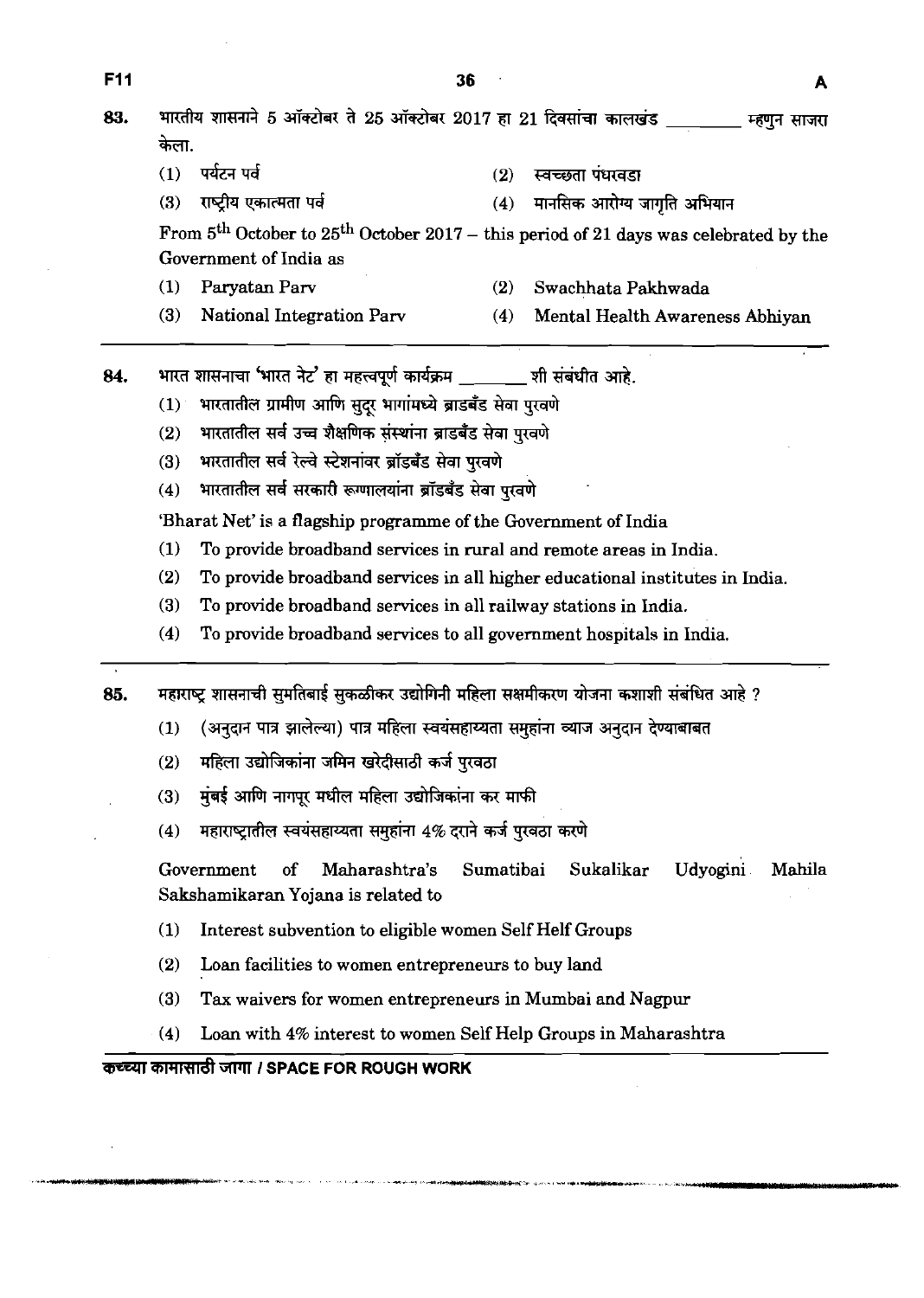| A   |                                                              |                  |                        |                      | 37                                                                  | F11    |  |  |  |  |
|-----|--------------------------------------------------------------|------------------|------------------------|----------------------|---------------------------------------------------------------------|--------|--|--|--|--|
| 86. | पुढीलपैकी कोणत्या गुप्त राजाने महेंद्रादित्य ही पदवी घेतली ? |                  |                        |                      |                                                                     |        |  |  |  |  |
|     | (1)                                                          | दुसरा चंद्रगुप्त | (2)<br>समुद्रगुप्त     |                      |                                                                     |        |  |  |  |  |
|     | (3)                                                          | कुमारगुप्त       |                        |                      | स्कंदगुप्त<br>(4)                                                   |        |  |  |  |  |
|     |                                                              |                  |                        |                      | Who from the following Gupta kings took the title of Mahendraditya? |        |  |  |  |  |
|     | (1)                                                          |                  | Chandragupta II        |                      | Samudragupta<br>(2)                                                 |        |  |  |  |  |
|     | $\left(3\right)$                                             |                  | Kumaragupta            |                      | Skandagupta<br>(4)                                                  |        |  |  |  |  |
| 87. |                                                              | जोड्या लावा :    |                        |                      |                                                                     |        |  |  |  |  |
|     | अ.                                                           | तक्षण            |                        | I.                   | सुतार                                                               |        |  |  |  |  |
|     | ब.                                                           | भागदुग           |                        | II.                  | कर वसुल करणारा                                                      |        |  |  |  |  |
|     | क.                                                           | क्षत्तरी         |                        | III.                 | राजाचा खाजगी कारभारी                                                |        |  |  |  |  |
|     | ड.                                                           | विधाता           |                        | IV.                  | पुरुष आणि स्त्रिया भाग घेत असे कायदेमंडळ                            |        |  |  |  |  |
|     |                                                              | पर्यायी उत्तरे:  |                        |                      |                                                                     |        |  |  |  |  |
|     |                                                              | $\mathbf{H}$     | ब                      | क                    | ड                                                                   |        |  |  |  |  |
|     | (1)                                                          | $\mathbf{I}$     | III                    | $\mathbf{I}$         | I                                                                   |        |  |  |  |  |
|     | (2)                                                          | $\mathbf{I}$     | $\mathbf I$            | IV                   | III                                                                 |        |  |  |  |  |
|     | (3)                                                          | $\bf{I}$         | $\mathbf{I}$           | III                  | ${\bf IV}$                                                          |        |  |  |  |  |
|     | (4)                                                          | III              | IV                     | $\bf{I}$             | $\mathbf{I}$                                                        |        |  |  |  |  |
|     | Match the following:                                         |                  |                        |                      |                                                                     |        |  |  |  |  |
|     | a.                                                           | Takshan          |                        | I.                   | Carpenter                                                           |        |  |  |  |  |
|     | b.                                                           |                  | Bhagadugha             | II.                  | Collector of taxes                                                  |        |  |  |  |  |
|     | c.                                                           | Kshattri         |                        | III.                 | Chamberlain                                                         |        |  |  |  |  |
|     | d.                                                           | Vidatha          |                        | IV.                  | An assembly in which both men and women<br>participated             |        |  |  |  |  |
|     |                                                              |                  | <b>Answer Options:</b> |                      |                                                                     |        |  |  |  |  |
|     |                                                              | $\mathbf a$      | b                      | $\mathbf c$          | $\mathbf d$                                                         |        |  |  |  |  |
|     | (1)                                                          | IV               | III                    | $\mathbf{I}$         | $\bf{I}$                                                            |        |  |  |  |  |
|     | (2)                                                          | $\mathbf{I}$     | $\bf{l}$               | IV                   | III                                                                 |        |  |  |  |  |
|     | (3)                                                          | $\bf{I}$         | $\mathbf{I}$           | III                  | IV                                                                  |        |  |  |  |  |
|     | (4)                                                          | III              | IV                     | $\mathbf{I}^{\star}$ | $\overline{\mathbf{u}}$                                             |        |  |  |  |  |
|     |                                                              |                  |                        |                      | कच्च्या कामासाठी जागा / SPACE FOR ROUGH WORK                        | P.T.O. |  |  |  |  |

 $\sim 10^{11}$  $\mathcal{L}^{\text{max}}_{\text{max}}$   $\frac{1}{2}$ 

 $\mathcal{L}$ 

 $\mathcal{L}_{\text{max}}$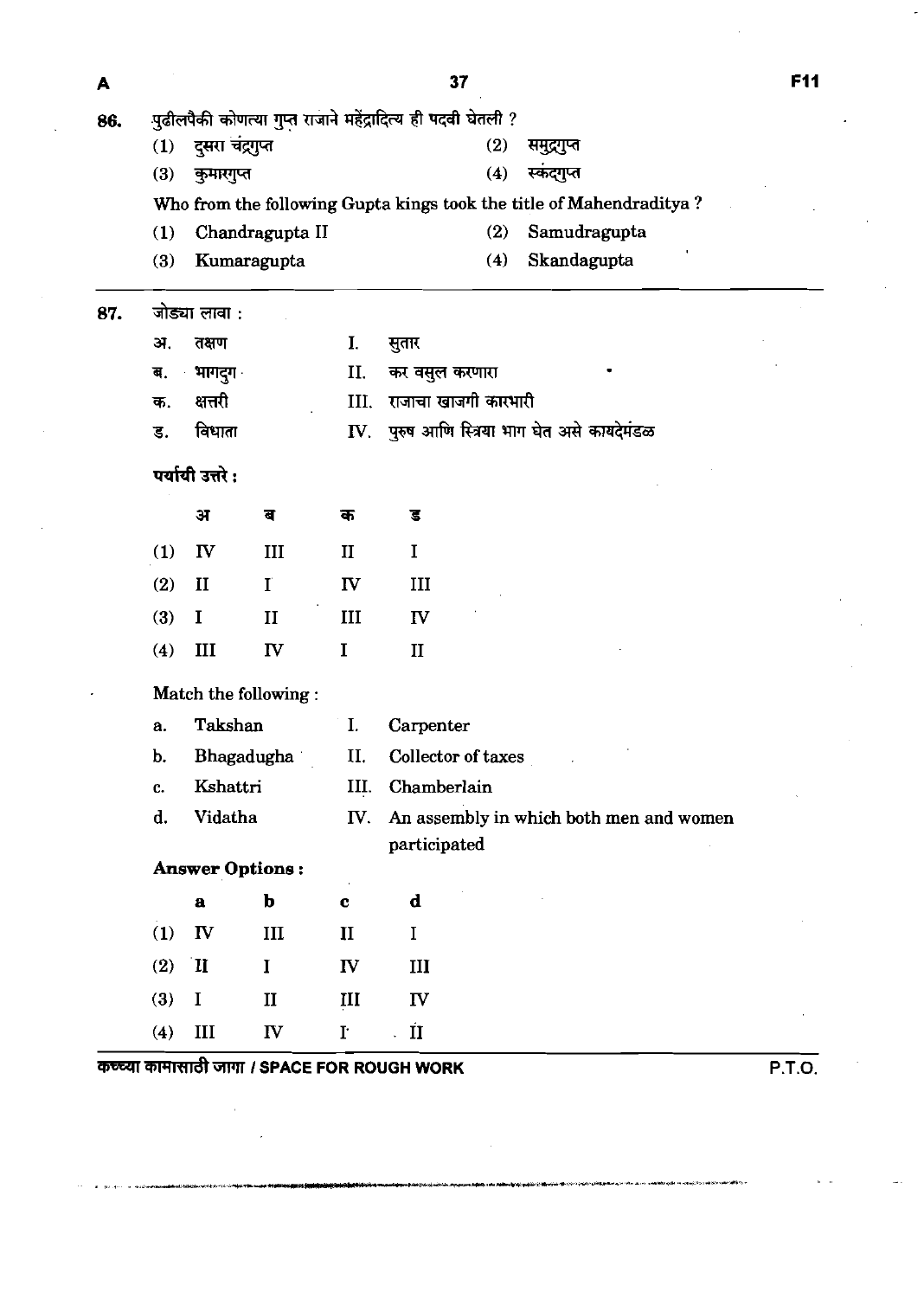F<sub>11</sub>

- खालील विधानांचा विचार करा व उत्तराचा योग्य पर्याय निवडा : 88.
	- महाराष्ट्रातील जोर्वे, नेवासा, दायमाबाद, चांडोली, सोनगांव, इनामगांव, प्रकाशे, नाशिक, इत्यादी ठिकाणी ЭТ. ताम्रपाषाण युगीन संस्कृतीचे अवशेष मिळाले आहेत.

Δ

राजस्थानमध्ये आहार व गिलुंड, मध्यप्रदेशातील माळवा, कायथा, एरण, इत्यादि ठिकाणी ताम्रपाषाण युगीन ब. संस्कृतीचे अवशेष मिळाले आहेत.

पर्यायी उत्तरे :

- (1) टोन्ही विधाने बरोबर आहेत
- दोन्ही विधाने चुकीची आहेत  $(2)$
- विधान अ बरोबर आहे, परंतु विधान ब चुकीचे आहे  $(3)$
- विधान ब बरोबर आहे, परंतू विधान अ चुकीचे आहे  $(4)$

Consider the following statements and choose the correct answer option :

- a. The relics of Chalcolithic civilization were found at Jorwe, Nevasa, Daimabad, Chandoli, Songaon, Inamgaon, Prakashe, Nasik, etc. in Maharashtra.
- b. The relics of Chalcolithic civilization were found at Ahar and Gilund in Rajasthan and Malwa, Kayatha, Eran, etc. in Madhya Pradesh.

## **Answer Options** :

- **(1)** Both the statements are correct
- (2) Both the statements are incorrect
- (3) Statement a is correct but statement b is incorrect
- (4) Statement b is correct but statement a is incorrect
- 89. दाशराज्ञ युद्ध पुढीलपैकी कोणात घडले होते ?
	- (1) प्**रोहित व विश्वामित्र**
	- (2) विश्वामित्र व भरत जमात
	- (3) **सदास व वशिष्ठ**
	- (4) **पुरु** व विश्वामित्र

Dasharadnya Yuddha (war) was fought between whom from the following ?

- (1) Purohit and Vishwamitra
- (2) Vishwamitra and Bharat tribe
- **(3)** Sudas and Vasishtha
- (4) Puru and Vishwamitra

# **ZEE THE ARRY IN THE POR ROUGH WORK**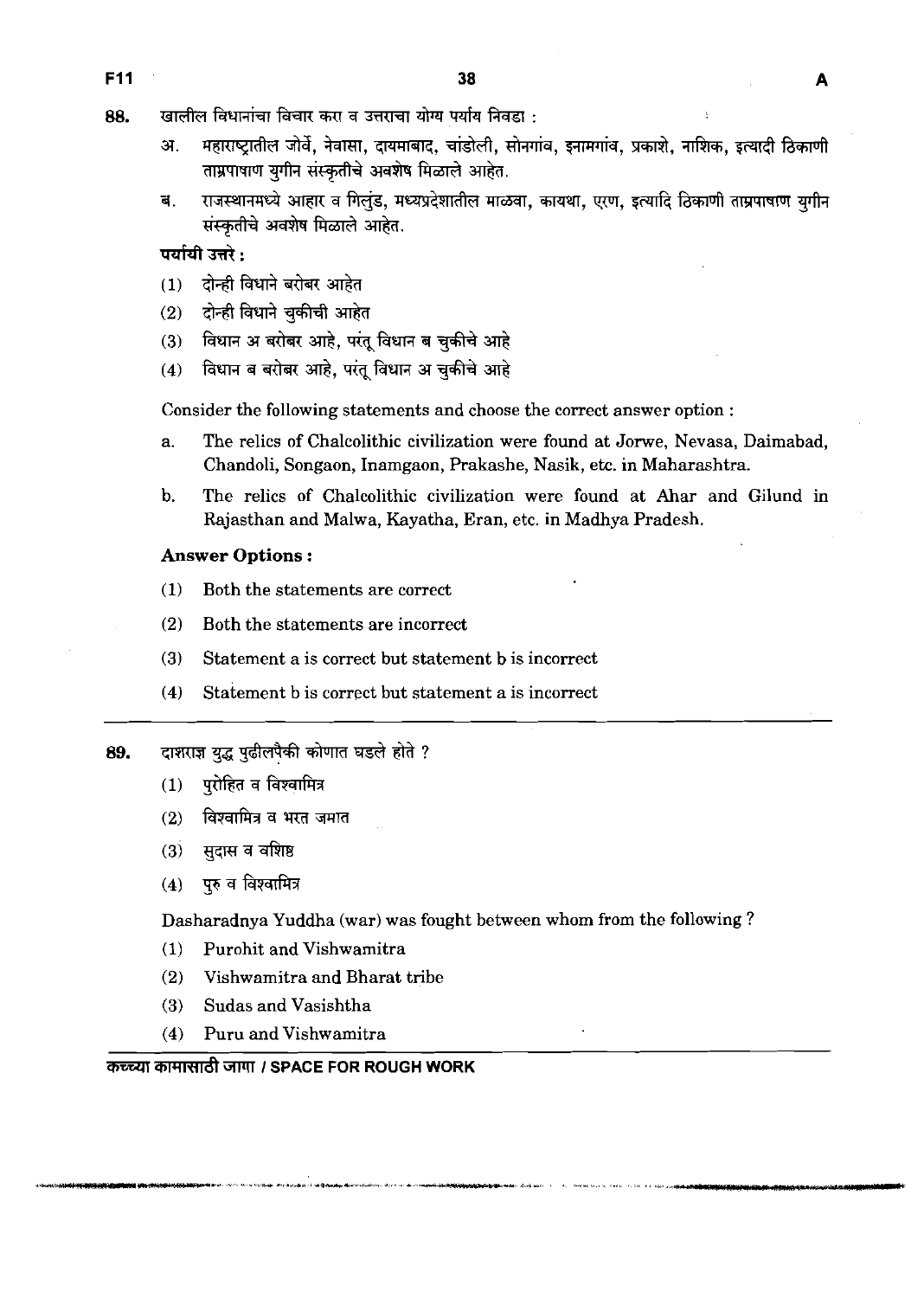A

90. खालीलपैकी कोणत्या शिलालेखात सम्राट अशोकाच्या 'धम्म' ची माहिती आहे ?<br>- (1) छोटे शिलालेख गैकी कोणत्या शिलालेखात<br>छोटे शिलालेख<br>भाब्रु शिलालेख<br><sub>कलिंग</sub> शिलालेख<br>कलिंग शिलालेख

- 
- **(2)**
- (2) भाब्रु शिलालेख<br>(3) कलिंग शिलालेख
- (4) चौदा शिलालेख

**Which of the following edicts have information about Samrat Ashoka's Dhamma** ?

- **(1) Minor edict**
- **(2) Bhabm edicts**
- **(3) Kalinga edicts**
- **(4) Fourteen edicts**

91. चंद्रगुप्त मौर्याच्या राज्याचे चार प्रांत व त्यांच्या राजधान्या यांच्या जोड्या जुळवा :

| अ.  | उत्तरपथ      |              |              |              | I. पाटलीपुत्र           |
|-----|--------------|--------------|--------------|--------------|-------------------------|
| ब.  | पश्चिम पथ    |              | $\bullet$    |              | II. सुवर्णगिरी          |
|     | क. पूर्व पथ  |              |              |              | III. उज्जयिनी           |
|     | ड. दक्षिण पथ |              |              |              | $\mathbf{IV.}$ तक्षशिला |
|     | अ            | ंब           | क            | ड            |                         |
| (1) | $\mathbf{H}$ | III          | <b>IV</b>    | I            |                         |
|     | $(2)$ I      | IV           | $\mathbf{I}$ | III          |                         |
| (3) | IV           | Ш            | I            | $\mathbf{I}$ |                         |
| (4) | Ш            | $\mathbf{I}$ | IV           | T            |                         |
|     |              |              |              |              |                         |

Match the four provinces in Chandragupta Maurya's kingdom with their capitals :

 $\mathbf d$ 

 $III$ 

- **a. Uttarapatha I. Patliputra**
- **b. Paschim path 11. Suvarnagiri**
- **c. Purva path 111. Ujayini**
- **d. Dakshin path** IV. **Takshashila**

 $\mathbf c$ 

 $II$ 

- 
- 
- $(1)$  $\mathbf{I}$  $III$  ${\bf IV}$  $\mathbf I$  $\mathbf I$  $(2)$ **IV**

 $\mathbf b$ 

 $\mathbf{a}$ 

- $(3)$ IV  $III$  $\mathbf I$  $\mathbf{II}$ **(4) I11 I1** IV **I**
- कच्च्या कामासाठी जागा *।* SPACE FOR ROUGH WORK **Example 20 and SPACE P.T.O.**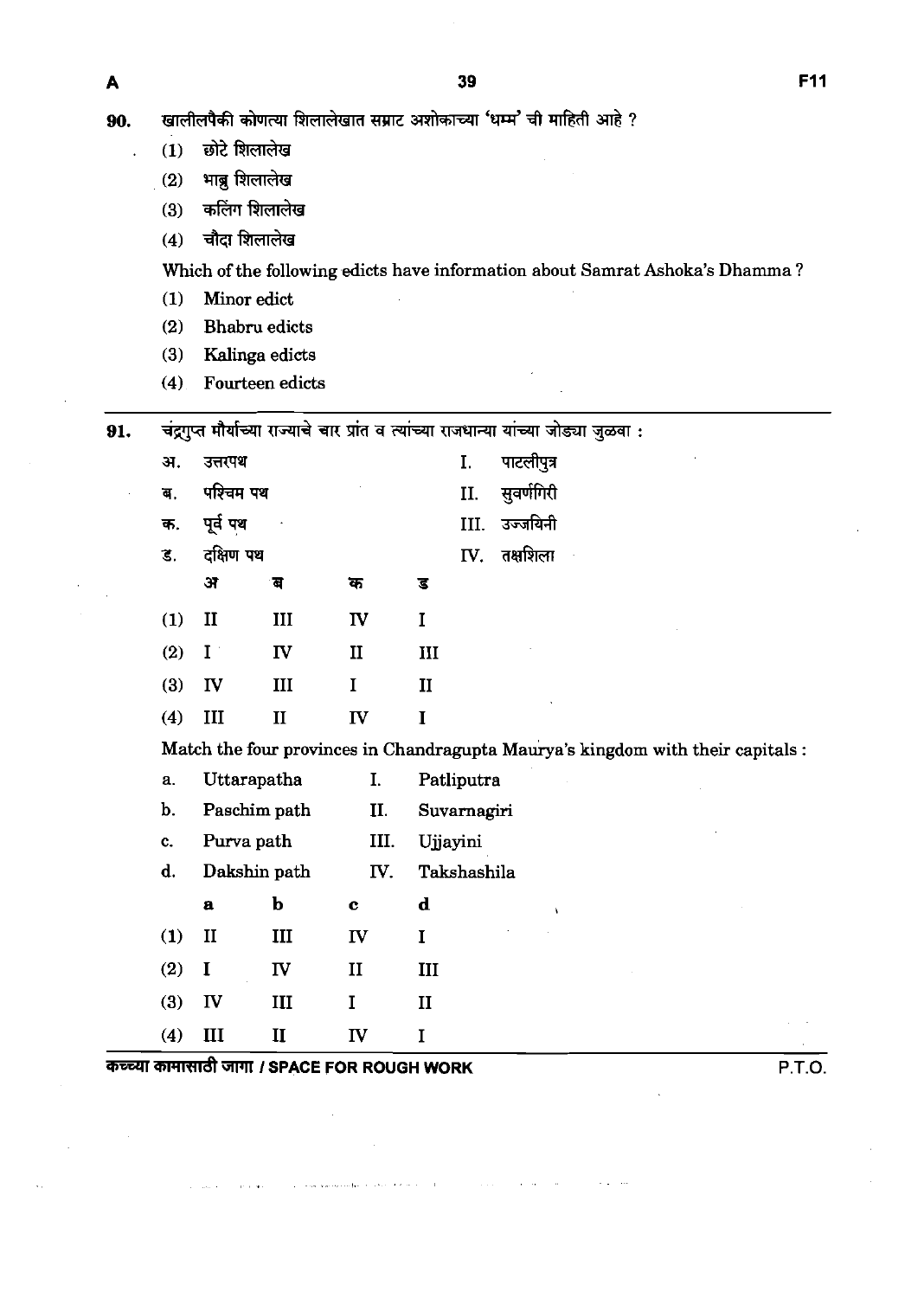| 92. | खालील विवरणावरुन व्यक्ती ओळखा :                       |                                                                                       |     |                                                                  |  |  |  |  |  |  |  |  |
|-----|-------------------------------------------------------|---------------------------------------------------------------------------------------|-----|------------------------------------------------------------------|--|--|--|--|--|--|--|--|
|     | अ.                                                    | विशाल साम्राज्याचा संस्थापक.                                                          |     |                                                                  |  |  |  |  |  |  |  |  |
|     | ब.                                                    | सुसंस्कृत, विद्वान आणि कवी.                                                           |     |                                                                  |  |  |  |  |  |  |  |  |
|     | क.                                                    | प्रसिद्ध कवि हरिसेन हा त्याचा राजकवी होता व बौद्धपंडीत वसुबंधू त्याच्या दरबारात होता. |     |                                                                  |  |  |  |  |  |  |  |  |
|     | ड.                                                    | 'भारतीय नेपोलियन' अशी विन्सेंट स्मिथ त्याची प्रशंसा करतात.                            |     |                                                                  |  |  |  |  |  |  |  |  |
|     | पर्यायी उत्तरे :                                      |                                                                                       |     |                                                                  |  |  |  |  |  |  |  |  |
|     | (1)                                                   | हरिसेन                                                                                | (2) | कनिष्क                                                           |  |  |  |  |  |  |  |  |
|     | (3)                                                   | समुद्रगुप्त                                                                           | (4) | चंद्रगप्त मौर्य                                                  |  |  |  |  |  |  |  |  |
|     |                                                       | Identify the person from the following description :                                  |     |                                                                  |  |  |  |  |  |  |  |  |
|     | a.                                                    | Founder of a great empire.                                                            |     |                                                                  |  |  |  |  |  |  |  |  |
|     | $\mathbf{b}$ .                                        | Cultured, scholar and a poet.                                                         |     |                                                                  |  |  |  |  |  |  |  |  |
|     | c.                                                    | Vasubandhu was in his court.                                                          |     | The famous poet Harisena was his court poet and Buddhist scholar |  |  |  |  |  |  |  |  |
|     | d.                                                    | Vincent Smith praises him as the 'Indian Napoleon'.                                   |     |                                                                  |  |  |  |  |  |  |  |  |
|     | <b>Answer Options:</b>                                |                                                                                       |     |                                                                  |  |  |  |  |  |  |  |  |
|     | (1)                                                   | Harisena                                                                              | (2) | Kanishka                                                         |  |  |  |  |  |  |  |  |
|     | (3)                                                   | Samudragupta                                                                          | (4) | Chandragupta Maurya                                              |  |  |  |  |  |  |  |  |
|     | खालील विवरणावरुन व्यक्ती ओळखा :                       |                                                                                       |     |                                                                  |  |  |  |  |  |  |  |  |
| 93. | 37.                                                   | त्याने उलेमांचे राज्यातील वर्चस्व नष्ट केले.                                          |     |                                                                  |  |  |  |  |  |  |  |  |
|     | ब.                                                    | तो पराक्रमी योद्धा व यशस्वी सेनापती होता.                                             |     |                                                                  |  |  |  |  |  |  |  |  |
|     | क.                                                    | दक्षिणेकडील राज्यांवर स्वारी करणारा पहिला सुलतान असावा.                               |     |                                                                  |  |  |  |  |  |  |  |  |
|     | ड.                                                    | त्याच्या दरबारात अमीर खुसरो हा नामवंत कवी होता.                                       |     |                                                                  |  |  |  |  |  |  |  |  |
|     | पर्यायी उत्तरे :                                      |                                                                                       |     |                                                                  |  |  |  |  |  |  |  |  |
|     | (1)                                                   | अल्तमश                                                                                | (2) | महमद तुघलक                                                       |  |  |  |  |  |  |  |  |
|     | (3)                                                   | अल्लाउद्दीन खिलजी                                                                     | (4) | कुतुबुद्दीन ऐबक                                                  |  |  |  |  |  |  |  |  |
|     | Identify the person from the description given below: |                                                                                       |     |                                                                  |  |  |  |  |  |  |  |  |
|     | a.                                                    | He destroyed the dominance of Ulemas in the State.                                    |     |                                                                  |  |  |  |  |  |  |  |  |
|     | b.                                                    | He was a mighty warrior and a successful general.                                     |     |                                                                  |  |  |  |  |  |  |  |  |
|     | c.                                                    | He was supposed to be the first Sultan to attack the Southern kingdoms.               |     |                                                                  |  |  |  |  |  |  |  |  |
|     | d.                                                    | The famous poet Amir Khusro was in his court.                                         |     |                                                                  |  |  |  |  |  |  |  |  |
|     |                                                       | <b>Answer Options:</b>                                                                |     |                                                                  |  |  |  |  |  |  |  |  |
|     | (1)                                                   | Altamash<br>Muhamad Tughlaq<br>(2)                                                    |     |                                                                  |  |  |  |  |  |  |  |  |
|     | (3)                                                   | Alauddin Khilji                                                                       | (4) | Qutubuddin Aibak                                                 |  |  |  |  |  |  |  |  |
|     |                                                       |                                                                                       |     |                                                                  |  |  |  |  |  |  |  |  |

 $\bar{\gamma}$ 

institutes of the memory degree.

# **कच्च्या कामासाठी जागा / SPACE FOR ROUGH WORK**

**Fll 40** 

A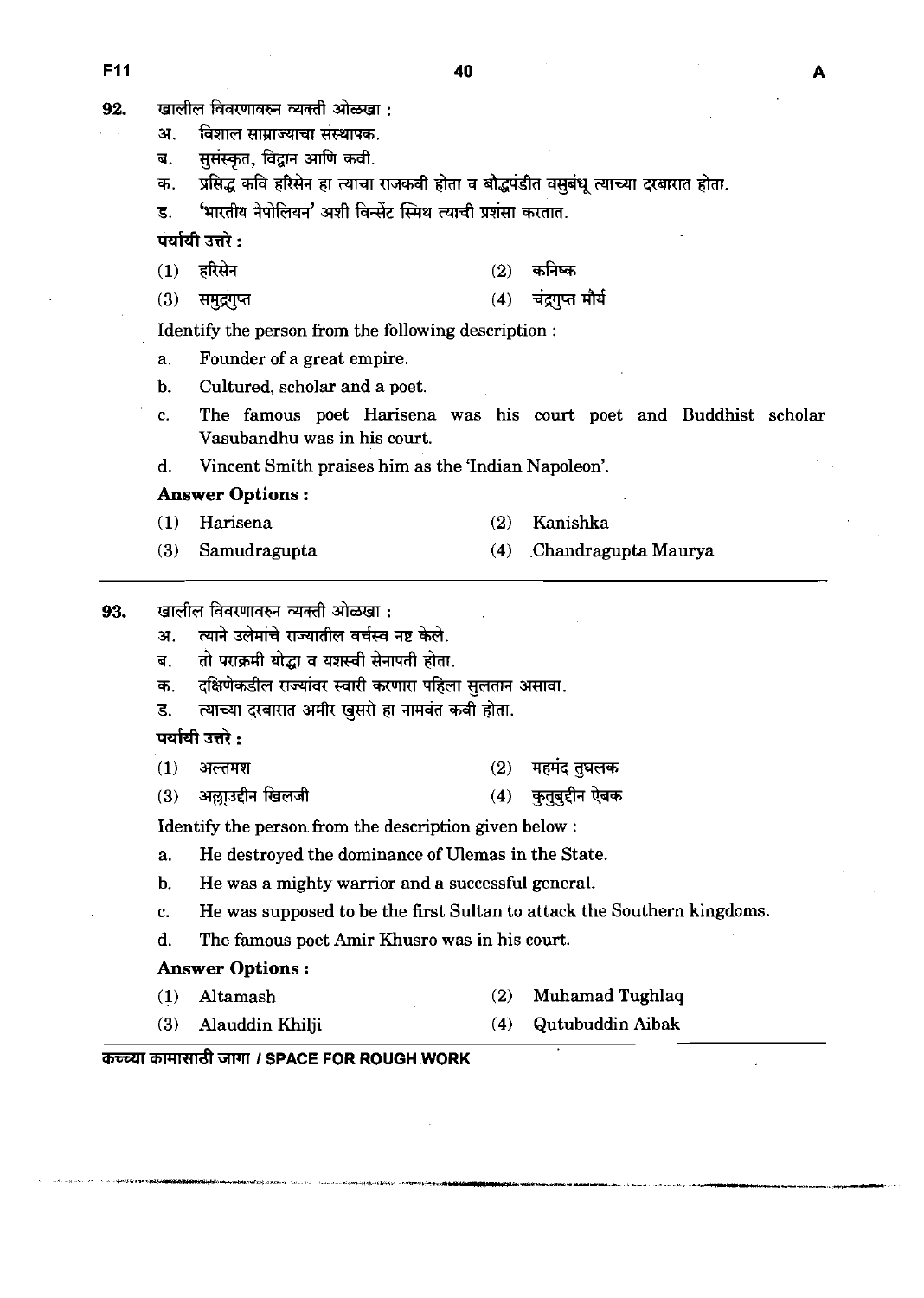- खालील विवरणावरुन व्यक्ती ओळखा: 94.
	- या राजास 'आंध्रभोज' ही पदवी देण्यात आलेली होती. अ.
	- त्याच्या दरबारात आठ प्रसिद्ध तेलग कवी होते. ब.
	- 'नागलपूरम' नावाचे नगर त्याने स्थापन केले होते. क.
	- बिदर, गुलबर्गा ह्या मुसलमान राज्याच्या राजधान्या जिंकणारा तो एकमेव हिंद राजा होता. ड.
	- रामदेव राय पलकेशी प्रथम  $(1)$  $(2)$
	- पहिला परान्तक कृष्णदेवराय  $(3)$  $(4)$

Identify the person from the description given below :

- a. He was given the title Andhra Bhoj.
- b. There were eight famous Telugu poets in his court.
- c. He established the city called 'Nagalapuram'.
- d. He was the only Hindu king to conquer the capitals of the Muslim kingdoms of Bidar and Gulbarga.
- **(1)** Rama Deva Raya **(2)** Pulakeshi I
- **(3)** Parantaka I **(4)** Krishnadeva Raya
- टीपू सुलतान आणि इंग्रज यांच्यात झालेल्या श्रीरंगपट्टन तहात खालीलपैकी कोणती तरतूद *नव्हती ?* 95.
	- टीपूने युद्ध खर्च म्हणून साडेतीन कोटी रुपये इंग्रजांना द्यावेत.  $(1)$
	- टीपुने आपले निम्मे राज्य इंग्रजांना द्यावे.  $(2)$
	- टीपूची दोन मूले इंग्रजाकडे ओलीस राहतील.  $(3)$
	- टीपने तैनाती फौजेचा स्वीकार करावा.  $(4)$

Which one of the following provisions was **not** involved in the treaty of Shrirangapattana between Tipu Sultan and the British ?

- **(1)** Tipu should give the war expenditure worth three and half crore rupees to the British.
- **(2)** Tipu should give half of his State to the British.
- **(3)** Tipu's two sons will be hostages of the British.
- **(4)** Tipu should accept Subsidiary Alliance.

**96.** ~hWbT~d8'5R\$hT~'~~T?lift. **(1) gmw\* (2)** %m **(3)** <sup>a</sup>\* **(4) d** 

- -

had also founded 'Free India Centres' in Rome and Paris.<br>Also Chandra Bose (2) Madam Cama

(1) Subhash Chandra Bose

- 
- **(3)** Annie Besant **(4)** Shyamji Krishna Varma

# mm GlTII *I* **SPACE FOR ROUGH WORK** P.T.O.

A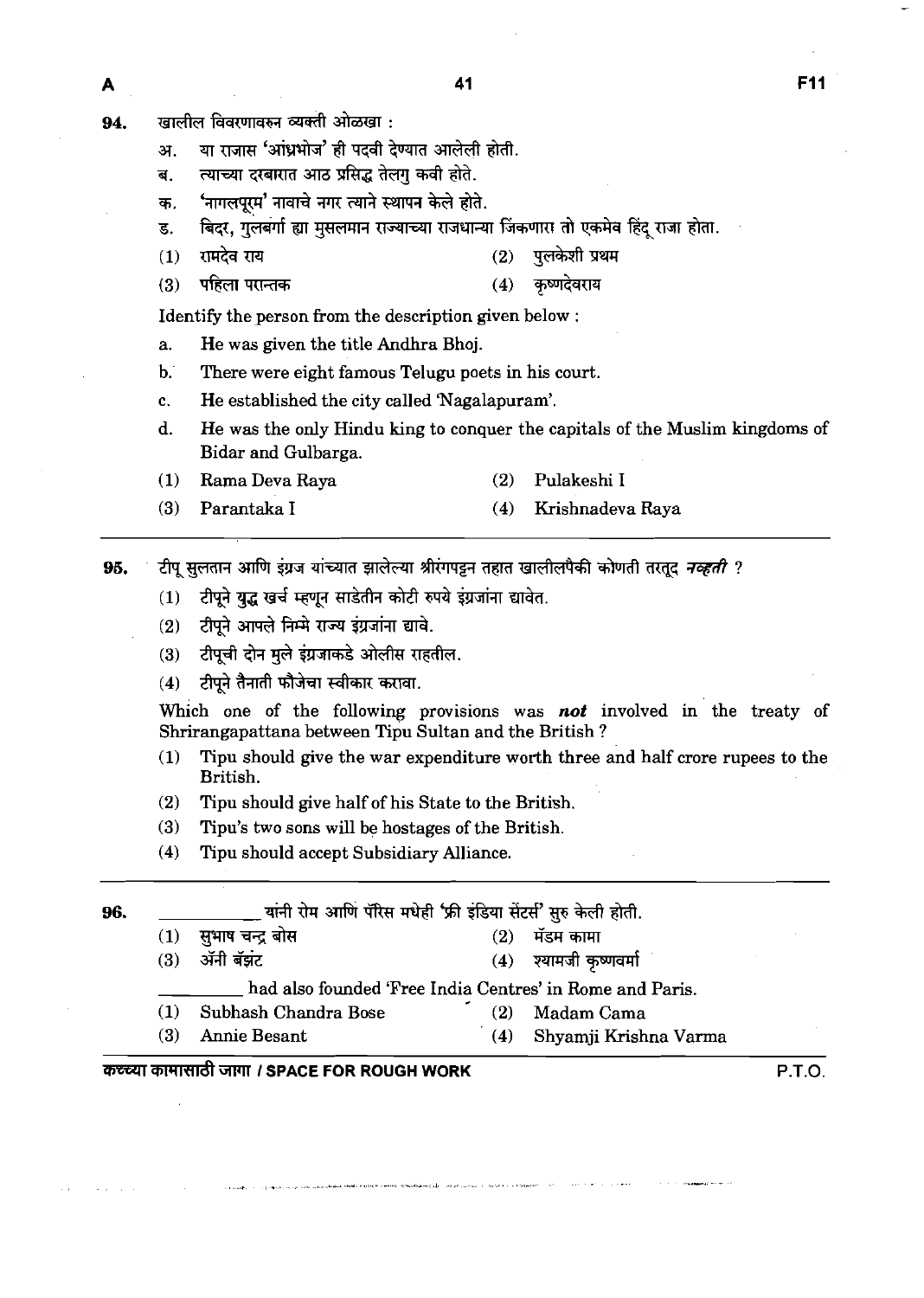- 97. **पढील वाक्यात कोणाचे वर्णन केले आहे** ?
	-
	- अ. ती गांधी<mark>जींची कट्टर</mark> अनुयायी होती.<br>ब. ती ब्रिटिश आरमार प्रमुखाची मुलगी होती.
	-
	- . **iftrftn\*t;rvr~~~~.**  अ. ता गाधाजाचा कट्टर अनुयाया हाता.<br>ब. ती ब्रिटिश आरमार प्रमुखाची मुलगी होती.<br>क. ती मीरा बेन या लोकप्रिय नावाने ओळखली जात असे.<br>(1) सिस्टर निवेदिता<br>(3) मिम म्लाट
	- (3) मिस स्लाद (4) मिस नाइटिंगेल

Who is described in the following sentences ?

- a. She was Gandhiji's staunch disciple.
- b. She was the daughter of a British admiral.
- c. She was popularly known as Mira Behn.
- **(1)** Sister Nivedita **(2)** Miss Carpenter
- **(3)** Miss Slade **(4)** Miss Nightingale

98. खालील विधानांचा विचार करा व उत्तराचा योग्य पर्याय निवडा :

- अ. भारतातील विविध नविन घडामोडी परंपरागत आणि मनाने प्रजा असलेल्या समाजास बदलण्याची 7!h?lTMm---mk\*. . **i3dmsrrfarf&mam~.** \*\*:
- 

- 
- दोन्ही विधाने चुकीची आहेत  $(2)$
- दोन्ही विधाने बरोबर परंतु विधान ब विधान अ चे योग्य स्पष्टीकरण नाही  $(3)$
- विधान अ बरोबर पण विधान ब चक  $(4)$

Consider the following statements and choose the correct answer option :

- a. The new variety of activity in India therefore called for the transformation of a traditionally and mentally subject society into one receptive to democratic ideas and responding to the call for agitation.
- b. It was an arduous and stupendous task.

# **Answer Options** :

- **(1)** Both the statements are correct and statement b is the correct explanation of statement a
- **(2)** Neither of the statements is correct
- **(3)** Both the statements are correct but statement b is not the correct explanation of statement a
- **(4)** Statement a is correct but statement b is incorrect

 $\overline{\text{a}}$  **চন্দ্রা মারু । SPACE FOR ROUGH WORK** 

**F11**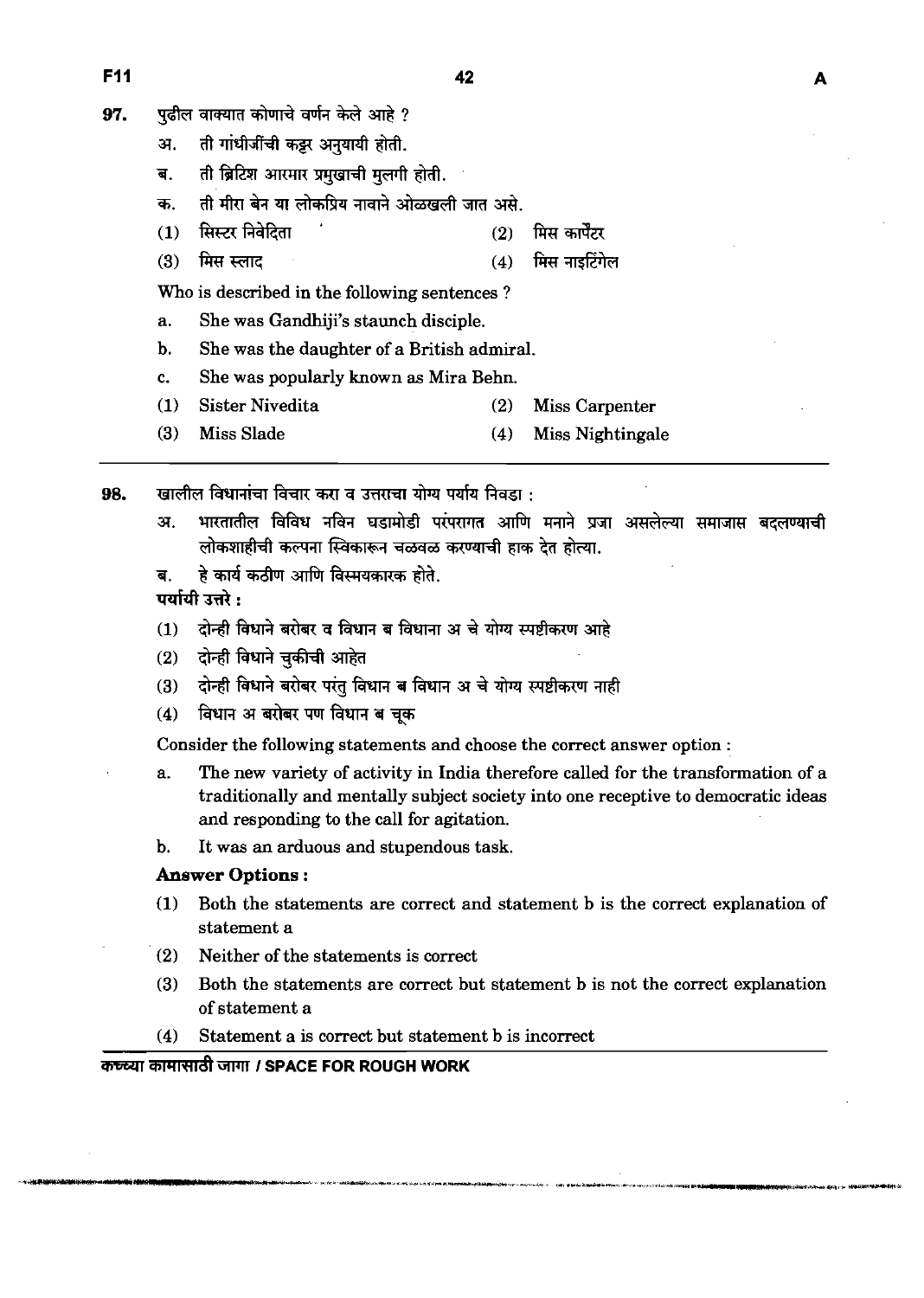- 99. पुढील वाक्यात वर्णन केलेले समाजसधारक कोण ते ओळखा :
	- अ. त्यांच्या कुटुंबाचा जाती व्यवस्थेचा धिकार करणाऱ्या कबीराच्या शिकवणूकीवर विश्वास होता.
	- ब. त्यांचे वडिल सैन्यात होते आणि ते सुभेदार-मेजर म्हणून सेवानिवृत्त झाले होते.
	- क. ल्यांच्या शाळेतील शिपाई बाईंंग त्यांचे दप्तरही अस्पश्य वाटे.
	- ते अस्पृश्य असल्यामुळे संस्कृत शिकू शकले नाहीत. **ड**.
	- महात्मा ज्योतीबा फुले  $(1)$
	- श्री जवळकर  $(2)$

Å

- डॉ. बाबासाहेब आंबेडकर  $(3)$
- श्री घोलप  $(4)$

Name the social reformer described in the following sentences :

- a. His family believed in the teachings of Kabir who condemned the caste system.
- b. His father served in the army and retired as a Subedar-Major.
- c. His satchel was untouchable for the lady peon in his school.
- d. He could not study Sanskrit because he was an untouchable.
- (1) Mahatma Jyotiba Phule
- (2) Shri Javalkar
- (3) Dr. Babasaheb Ambedkar
- (4) Shri Gholap
- 100. Yुढील वाक्यात कोणत्या समाजसुधारकाचे वर्णन केले आहे ?
	- अ. त्यांना अमेरिकन युनिटेरीयन ॲसोसिएशनची शिष्यवृत्ती मिळाली होती.
	- ब. अनेक धर्मांचा तौलनिक अभ्यास करण्यासाठी ते दोन वर्षांकरीता इंग्लडला गेले होते. अ. त्यांना अमेरिकन युनिटेरीयन ॲसोसिएशनची शिष्यवृत्ती मिळाली होती.<br>ब. अनेक धर्मांचा तौलनिक अभ्यास करण्यासाठी ते दोन वर्षांकरीता इंग्लडला <sup>;</sup><br>क. अॅमस्टरडॅम येथील धर्मपरिषदेला ते उपस्थित होते.<br>ड. सुबोध पत्रिके
	- क. ऑमस्टरडॅम येथील धर्मपरिषदेला ते उपस्थित होते.
	- ड. सबोध पत्रिकेसाठी ते लेखन करीत.
	-
	- **(3)** -\* (4) **wigE4**

Name the social reformer described in the following sentences :

- a. He was the recipient of the American Unitarian Association Scholarship.
- b. He had been to England for two years for the comparative study of many religions.
- c. He attended the conference on religions at Amsterdam.
- d. He used to write for Subodh Patrika.
- (1) Dr. Babasaheb Ambedkar (2) Vitthal Ramji Shinde
- (3) Bhaurao Patil (4) Baburao Jedhe

#### ilWldt WT **I SPACE FOR ROUGH WORK P.T.O.**

F11